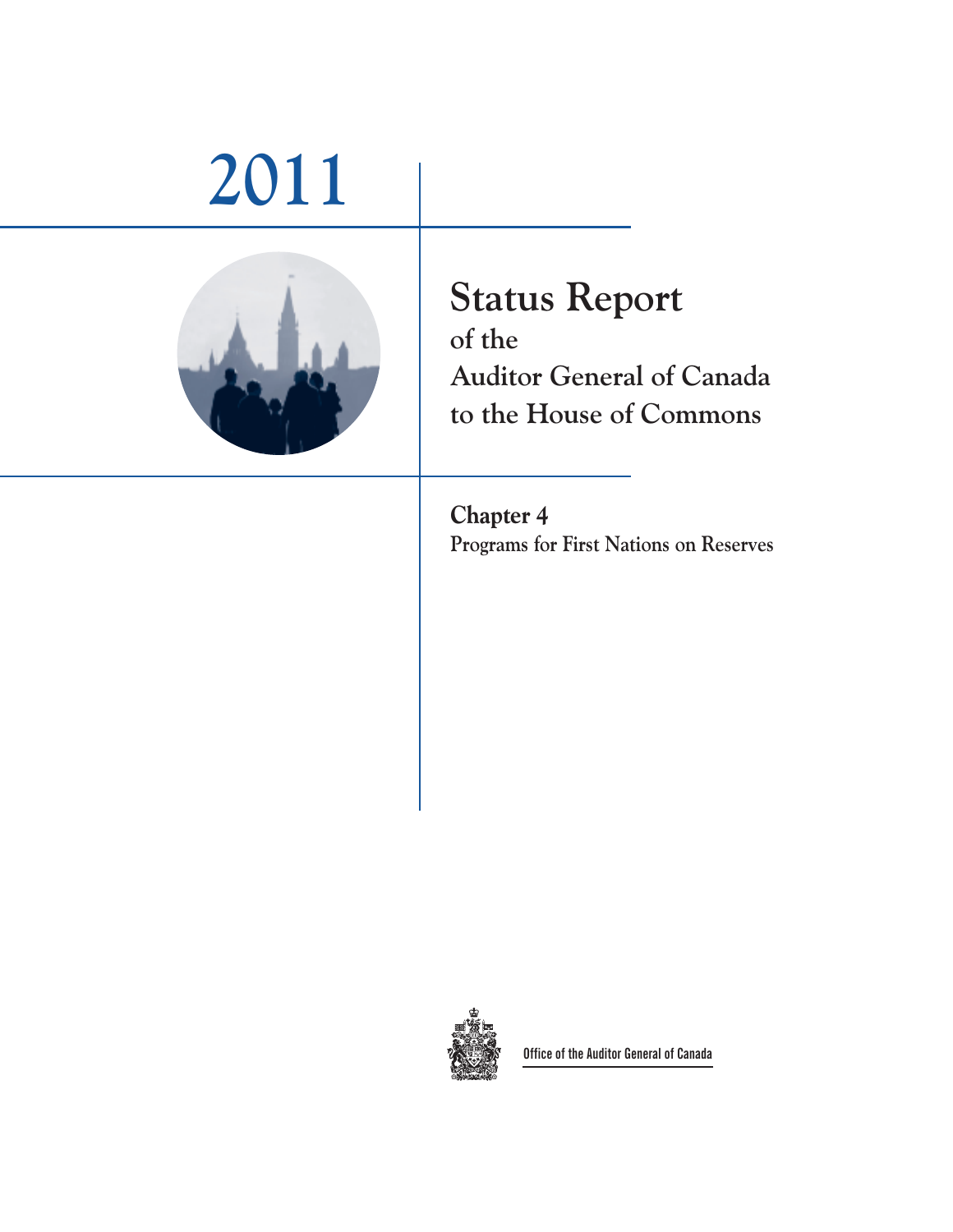*The 2011 Status Report of the Auditor General of Canada comprises Matters of Special Importance, Main Points—Chapters 1 to 6, an appendix, and seven chapters. The main table of contents for the Report is found at the end of this publication.*

The Report is available on our website at www.oag-bvg.gc.ca.

For copies of the Report or other Office of the Auditor General publications, contact

Office of the Auditor General of Canada 240 Sparks Street, Stop 10-1 Ottawa, Ontario K1A 0G6

Telephone: 613-952-0213, ext. 5000, or 1-888-761-5953 Fax: 613-943-5485 Hearing impaired only TTY: 613-954-8042 Email: distribution@oag-bvg.gc.ca

*Ce document est également publié en français.*

© Her Majesty the Queen in Right of Canada, represented by the Minister of Public Works and Government Services, 2011. Cat. No. FA1-10/2011-4E-PDF ISBN 978-1-100-18326-8 ISSN 1925-4504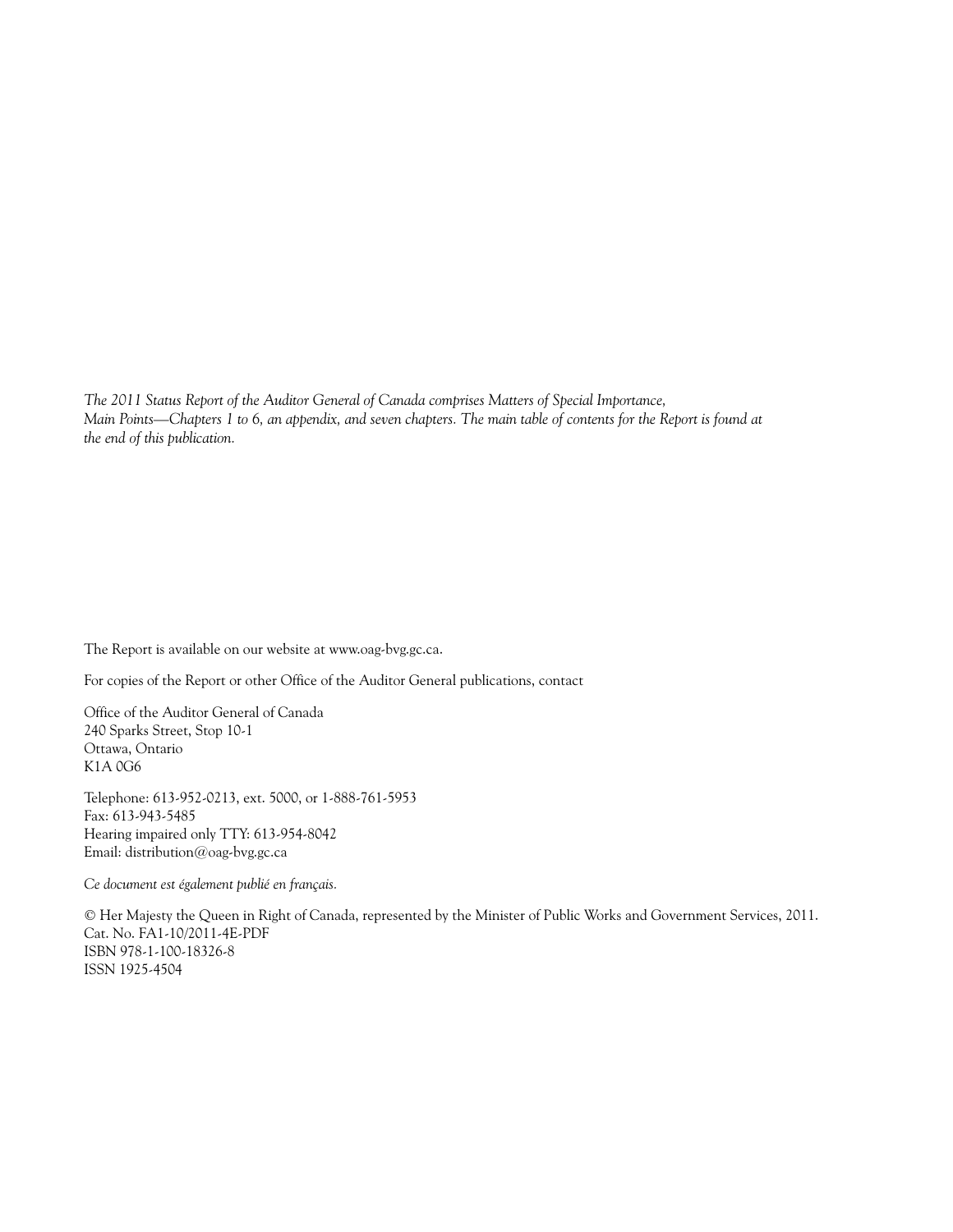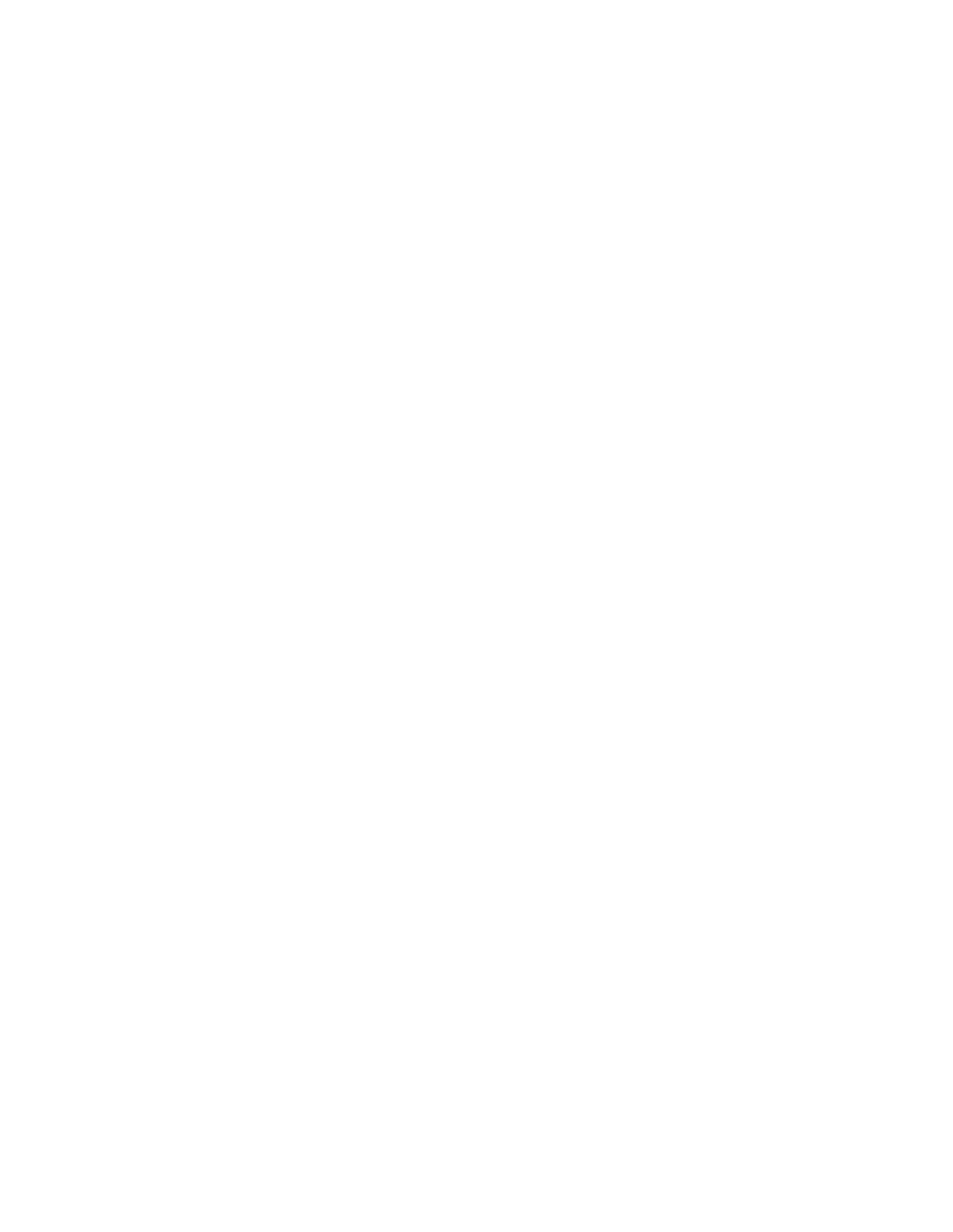# **Table of Contents**

| <b>Preface</b>                                                                                                                 | 1  |
|--------------------------------------------------------------------------------------------------------------------------------|----|
| <b>Broad concerns: Services to First Nations</b>                                                                               | 1  |
| Structural impediments explain the lack of progress on reserves                                                                | 2  |
| Change is needed if meaningful progress is to be realized                                                                      | 5  |
| <b>Main Points</b>                                                                                                             | 7  |
| <b>Introduction</b>                                                                                                            | 9  |
| What we found in 2006                                                                                                          | 10 |
| Focus of the audit                                                                                                             | 11 |
| <b>Observations and Recommendation</b>                                                                                         | 12 |
| Progress on implementation of recommendations                                                                                  | 12 |
| Efforts to close the education gap have yet to yield results                                                                   | 12 |
| Federal action on drinking water quality has not led to significant improvements                                               | 14 |
| Federal housing initiatives are not keeping pace with needs                                                                    | 18 |
| INAC has taken action on child and family services but has not defined its policy commitment<br>to provide comparable services | 23 |
| INAC has improved processes for implementing comprehensive land claim agreements<br>but it is too early to identify impacts    | 26 |
| INAC's streamlining efforts have not lessened the burden of reporting requirements for First Nations                           | 30 |
| <b>Conclusion</b>                                                                                                              | 36 |
| <b>About the Audit</b>                                                                                                         | 38 |
| Appendix                                                                                                                       |    |
| List of recommendations                                                                                                        | 44 |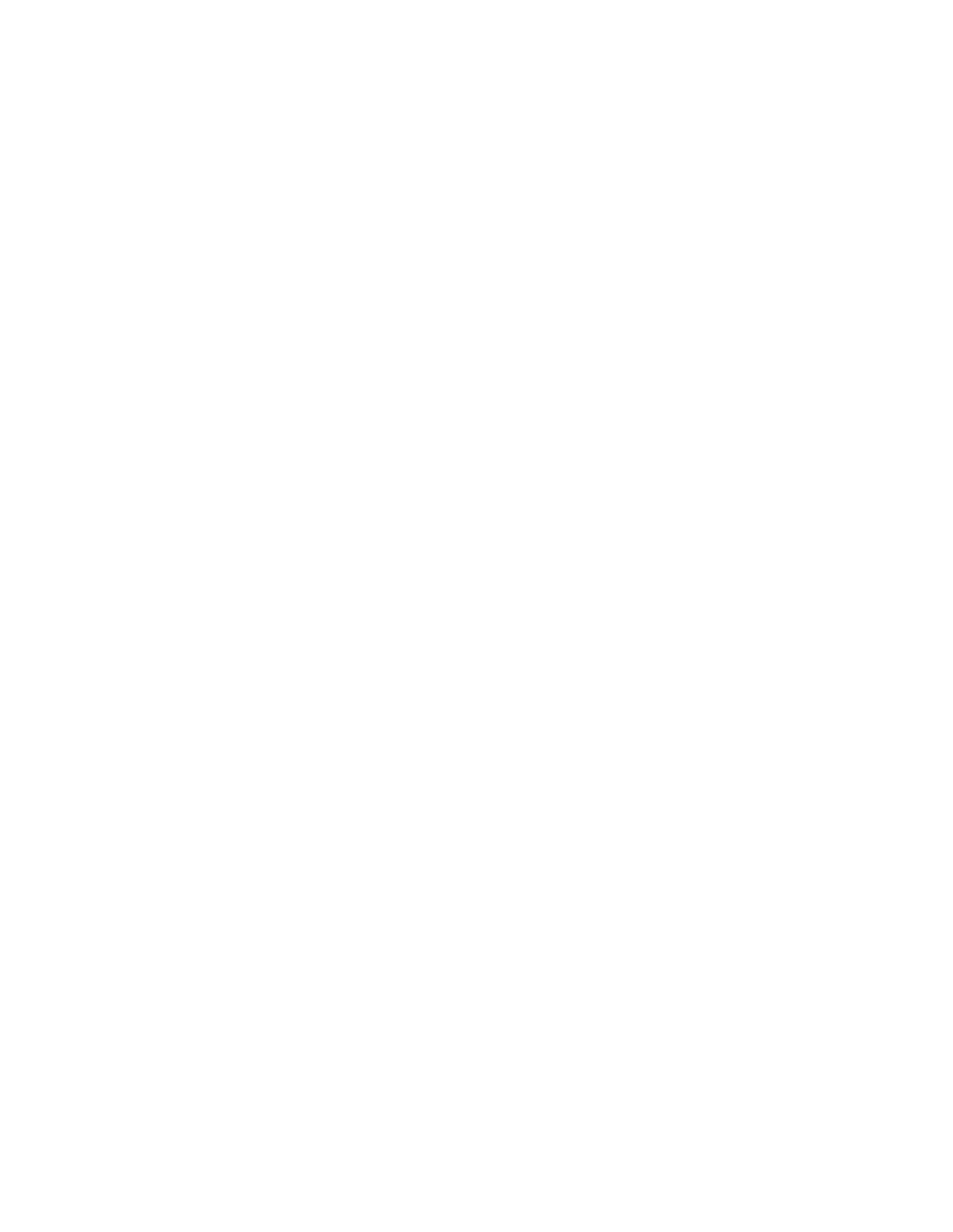

### **Programs for First Nations on Reserves**

### <span id="page-6-0"></span>**Preface**

<span id="page-6-1"></span>**Broad concerns: Services to First Nations** This preface contains views based on the numerous audits we have completed over the past decade. While not directly related to the audit that follows, the preface presents important matters that we believe should be brought to the attention of the House of Commons.

Over the past 10 years, the Office of the Auditor General has audited a broad range of services and federal activities affecting First Nations. Throughout this period we have had the opportunity to visit many of Canada's First Nations reserves, and to meet with chiefs, councils, and community leaders. We have interviewed hundreds of federal officials and numerous experts on First Nations issues.

It is clear that living conditions are poorer on First Nations reserves than elsewhere in Canada. Analysis by Indian and Northern Affairs Canada (INAC) supports this view. The Department has developed a Community Well-Being Index based on a United Nations measure used to determine the relative living conditions of developing and developed countries. INAC uses its index to assess the relative progress in living conditions on reserves. In 2010, INAC reported that the index showed little or no progress in the well-being of First Nations communities between 2001 and 2006. Instead, the average well-being of those communities continued to rank significantly below that of other Canadian communities. Conditions on too many reserves are poor and have not improved significantly.

In our audits, we have made numerous recommendations concerning federal programs and services for First Nations reserves. In our 2006 May Report, Chapter 5, Management of Programs for First Nations, we found that progress was generally unsatisfactory in implementing the recommendations that are most important to the lives and well-being of First Nations people. In that audit, we also identified seven critical factors that appeared to have helped or hindered implementation of our recommendations, depending on their presence or absence (see paragraphs 5.50 to 5.61 of our 2006 Report and 4.7 of this report).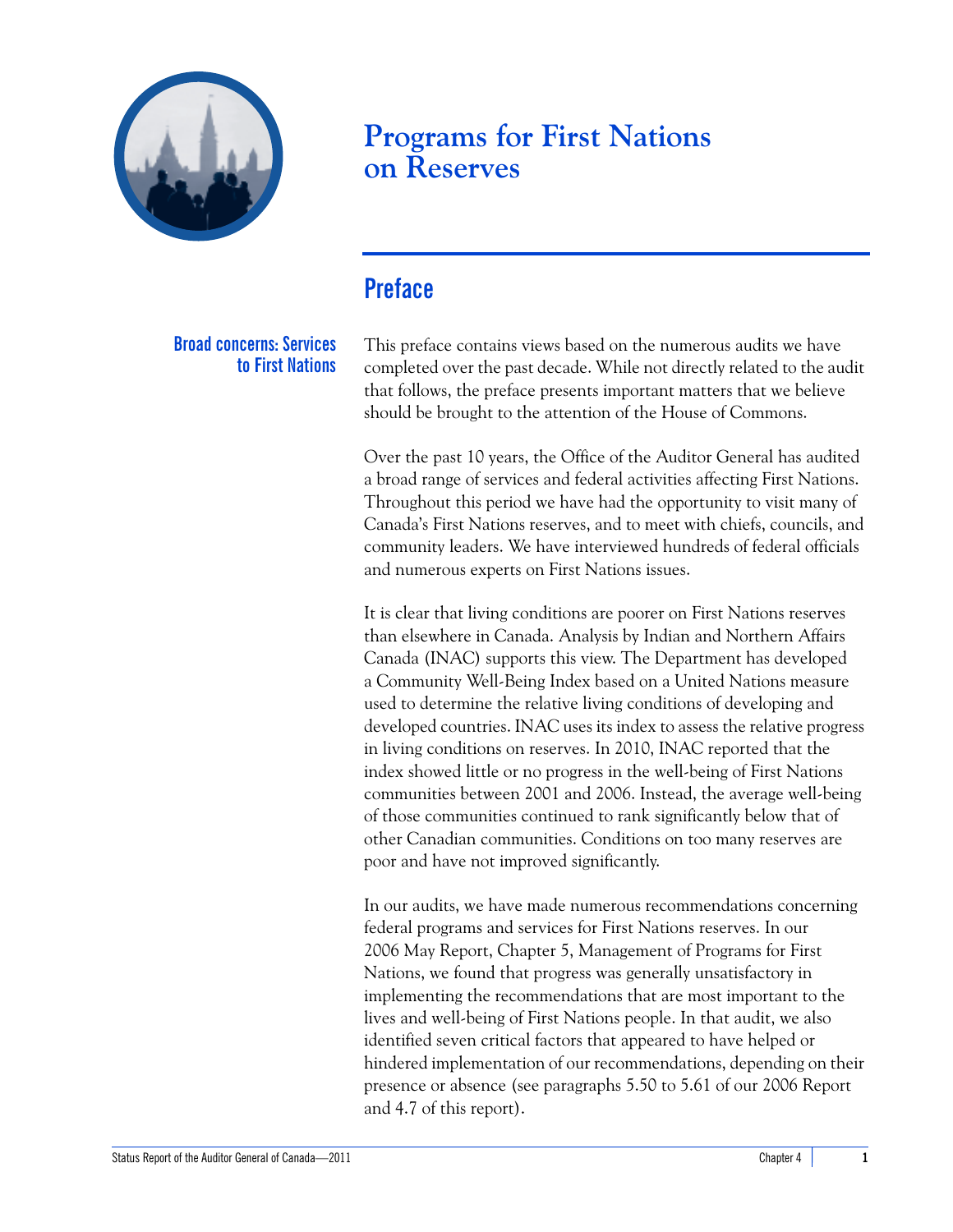In the audit that follows, we have again found progress to be unsatisfactory on several recommendations we have made over the past decade that are important for the lives and well-being of First Nations people. Even where federal actions have led to the implementation of our recommendations, it appears to us that the results have not led to significant improvements in the lives and wellbeing of people living in many First Nations communities.

#### <span id="page-7-0"></span>**Structural impediments explain the lack of progress on reserves**

In our view, many of the problems facing First Nations go deeper than the existing programs' lack of efficiency and effectiveness. We believe that structural impediments severely limit the delivery of public services to First Nations communities and hinder improvements in living conditions on reserves. We have identified four such impediments:

- lack of clarity about service levels,
- lack of a legislative base,
- **•** lack of an appropriate funding mechanism, and
- **•** lack of organizations to support local service delivery.

**Lack of clarity about service levels.** Most of the services provided to communities throughout Canada are the responsibility of provincial and municipal governments, but this is not the case on reserves. Under the *Constitution Act, 1867*, the federal government has exclusive authority to legislate on matters pertaining to "Indians, and Lands reserved for Indians." INAC has been the main federal organization exercising this authority. While the federal government has funded the delivery of many programs and services, it has not clearly defined the type and level of services it supports.

Mainly through INAC, the federal government supports many services on reserves that are normally provided by provincial and municipal governments off reserves. It is not always evident whether the federal government is committed to providing services on reserves of the same range and quality as those provided to other communities across Canada. In some cases, the Department's documents refer to services that are reasonably comparable to those of the provinces. But comparability is often poorly defined and may not include, for instance, the level and range of services to be provided.

To provide true comparability, it would be important to include a clear statement of comparability in program objectives and define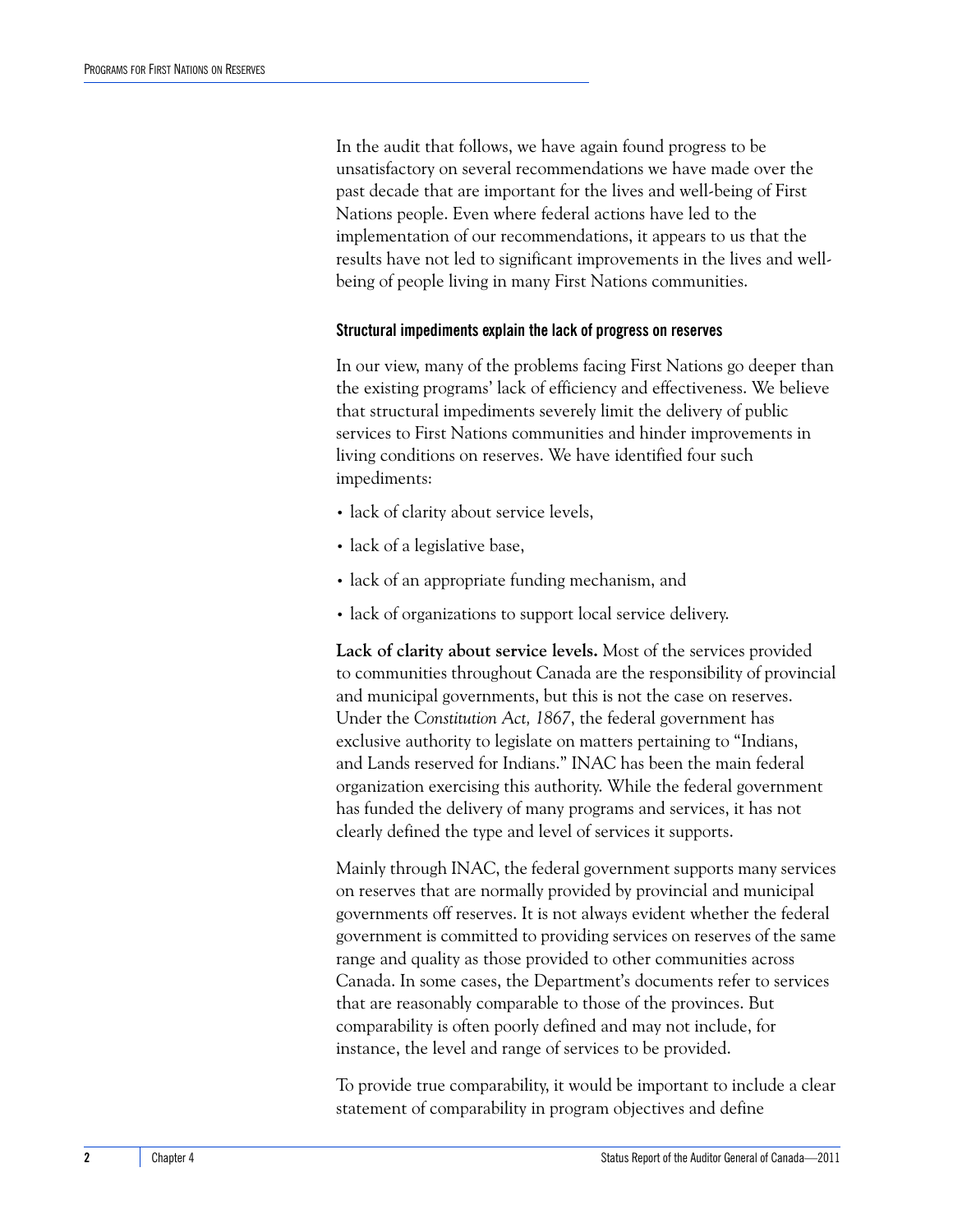comparability on a program-by-program basis. Roles and responsibilities would also need to be specified, as would the level of services required for comparability. In addition, the costs of achieving comparability would have to be determined and programs would have to be adequately funded. It would be necessary to establish measures for evaluating performance and determining whether the program was achieving the desired outcomes.

**Lack of a legislative base.** Provincial legislation provides a basis of clarity for services delivered by provinces. A legislative base for programs specifies respective roles and responsibilities, eligibility, and other program elements. It constitutes an unambiguous commitment by government to deliver those services. The result is that accountability and funding are better defined.

The federal government has often developed programs to support First Nations communities without establishing a legislative or regulatory framework for them. Therefore, for First Nations members living on reserves, there is no legislation supporting programs in important areas such as education, health, and drinking water. Instead, the federal government has developed programs and services for First Nations on the basis of policy. As a result, the services delivered under these programs are not always well defined and there is confusion about federal responsibility for funding them adequately.

**Lack of an appropriate funding mechanism.** The federal government uses contribution agreements to fund the delivery of services on First Nations reserves. Through these agreements, First Nations receive a certain level of funding to provide various programs and services in their communities. We see several problems with the use of this funding mechanism for the provision of core government services. One problem is that, while the agreements state the services or actions to be provided, they do not always focus on service standards or results to be achieved.

The timing for provision of funds under contribution agreements is also problematic. Most contribution agreements must be renewed yearly. In previous audits, we found that the funds may not be available until several months into the period to be funded; one reason is that new agreements cannot be finalized until departments have reviewed documentation and confirmed that funds from the previous period were used appropriately. Consequently, First Nations must often reallocate funds from elsewhere to continue meeting community service requirements. However, INAC recognizes the importance of providing certain services on an ongoing basis, such as health care and education. The Department therefore continues to fund these and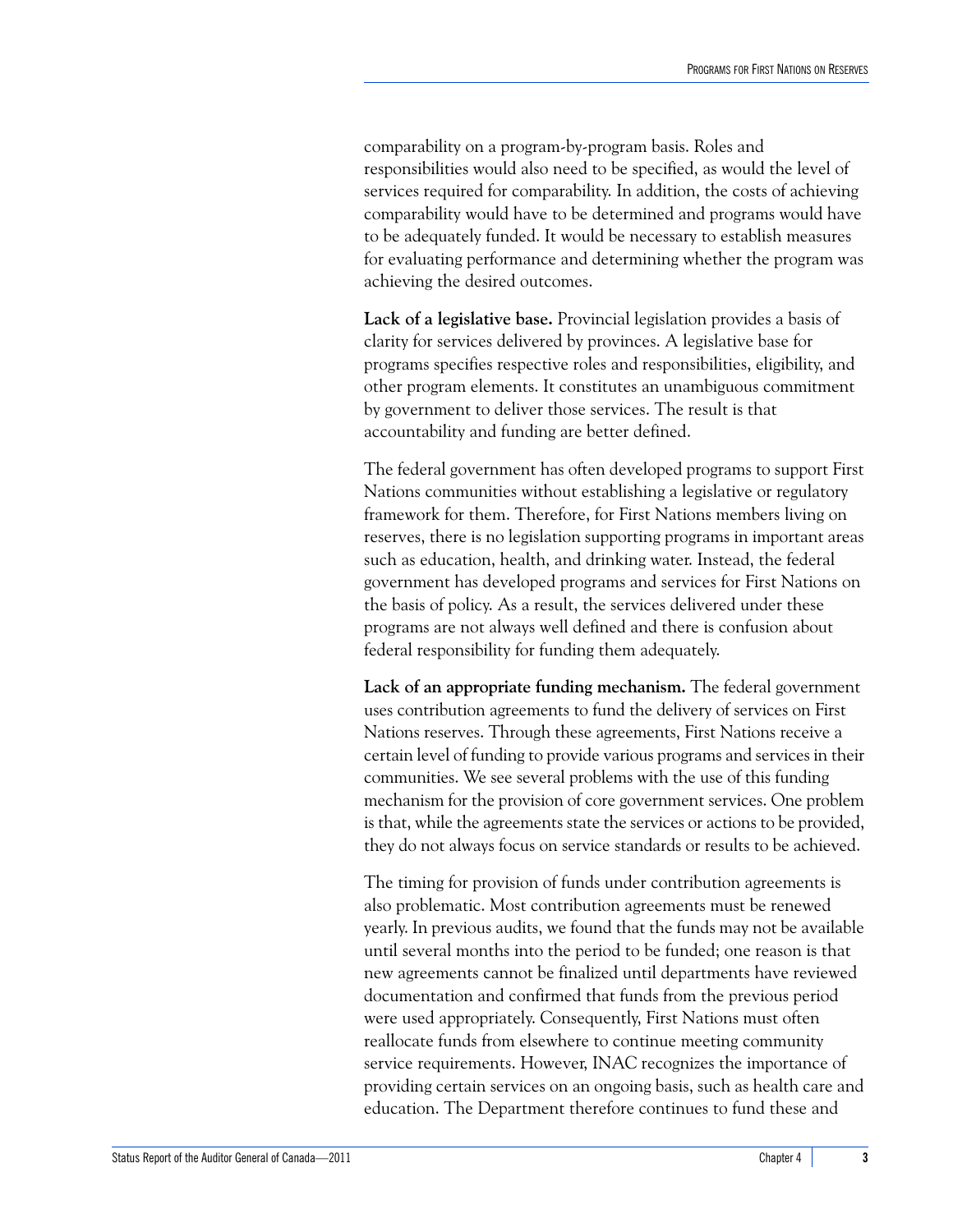other essential services even before it has confirmed appropriate spending of funds for the previous period.

The use of contribution agreements between the federal government and First Nations may also inhibit appropriate accountability to First Nations members. It is often unclear who is accountable to First Nations members for achieving improved outcomes or specific levels of services. First Nations often cite a lack of federal funding as the main reason for inadequate services. For its part, INAC maintains that the federal government funds services to First Nations but is not responsible for the delivery or provision of these services.

Contribution agreements involve a significant reporting burden, especially for small First Nations with limited administrative capacity. Communities often have to use scarce administrative resources to respond to numerous reporting requirements stipulated in their agreements. We followed up on INAC's efforts to reduce the reporting requirements of First Nations and found progress to date to be unsatisfactory even though the Department had taken various actions (see paragraphs 4.71 to 4.85).

The use of contribution agreements to fund services for First Nations communities has also led to uncertainty about funding levels. Statutory programs such as land claim agreements must be fully funded, but this is not the case for services provided through contribution agreements. Accordingly, it is not certain whether funding levels provided to First Nations in one year will be available the following year. This situation creates a level of uncertainty for First Nations and makes long-term planning difficult. In contrast, legislation may commit the federal government to provide statutory funding to meet defined levels of service. A legislative base including statutory funding could remove the uncertainty that results when funding for services depends on the availability of resources.

**Lack of organizations to support local service delivery.** Over the decades, provinces have established many organizations and structures to support local delivery of programs and services to communities. For example, provinces have developed school boards, health services boards, and social service organizations. These organizations can supply vital expertise, facilitate career advancement, and develop a means of efficient and effective delivery of services.

There are few similar organizations to support service delivery within First Nations communities. The federal government established each First Nation band as an autonomous entity and provides separate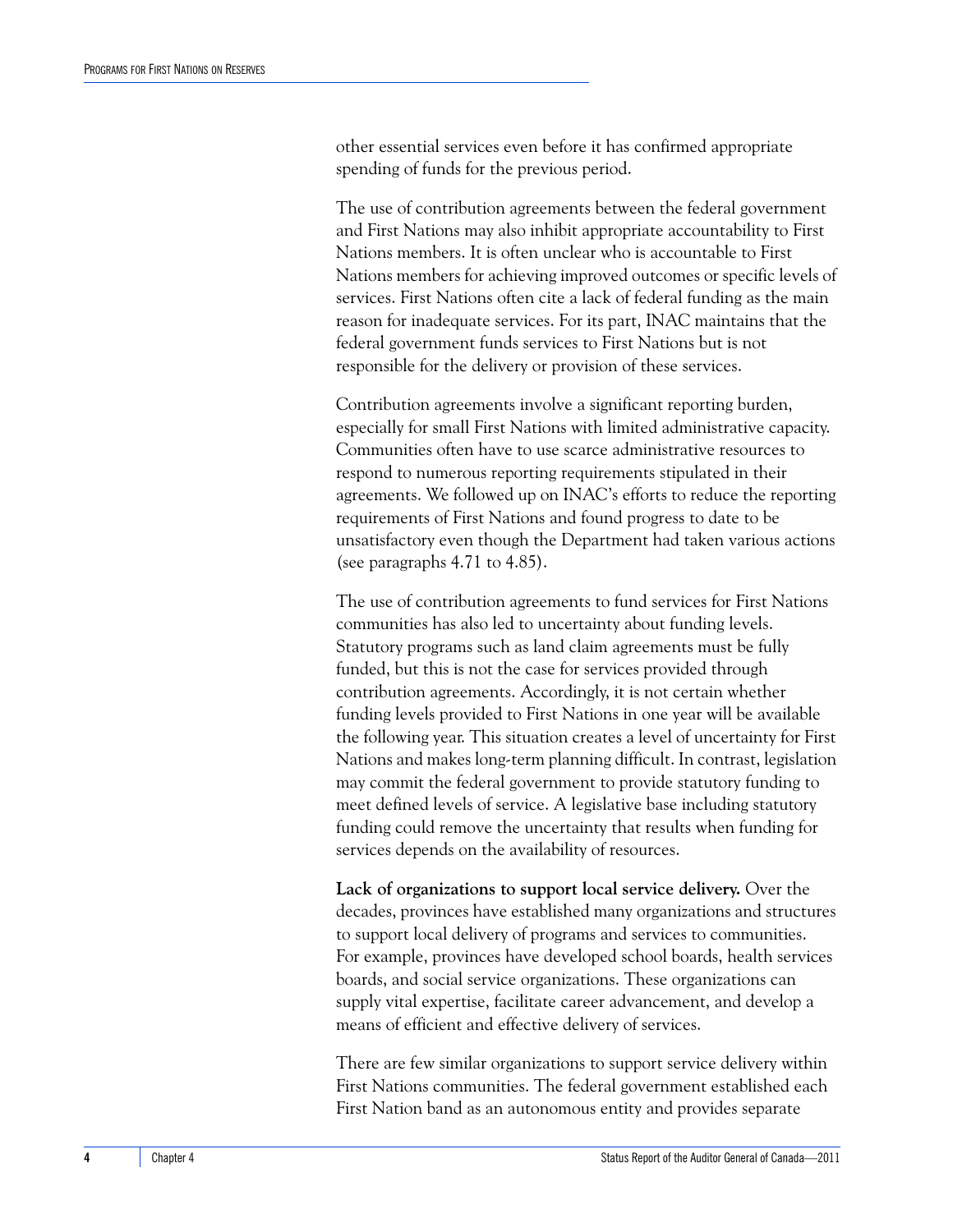program funding to each. Many of these First Nations are small, consisting of communities that often have fewer than 500 residents. There are more than 600 First Nations across Canada. Many of them are hampered by the lack of expertise to meet the administrative requirements for delivering key programs within their reserves. They often do not have the benefit of school boards, health boards, or other regional bodies to support the First Nations as they provide services to community members.

In an attempt to address the lack of organizations supporting the delivery of services, INAC has developed new approaches and worked with groups representing various First Nations. For example, the Department has worked with First Nations organizations and provincial governments to develop improved child and family service programs in several provinces. It has also recently launched the Reforming First Nation Education Initiative, which includes support for establishing partnerships with First Nations regional organizations and provinces; for example, it has provided funding to organizations such as the First Nations Education Steering Committee in British Columbia and the First Nations Education Council in Quebec. This is a start, but much remains to be done.

#### <span id="page-10-0"></span>**Change is needed if meaningful progress is to be realized**

Despite the federal government's many efforts to implement our recommendations and improve its First Nations programs, we have seen a lack of progress in improving the lives and well-being of people living on reserves. Services available on reserves are often not comparable to those provided off reserves by provinces and municipalities. Conditions on reserves have remained poor. Change is needed if First Nations are to experience more meaningful outcomes from the services they receive. We recognize that the issues are complex and that solutions will require concerted efforts of the federal government and First Nations, in collaboration with provincial governments and other parties.

We believe that there have been structural impediments to improvements in living conditions on First Nations reserves. In our opinion, real improvement will depend on clarity about service levels, a legislative base for programs, commensurate statutory funding instead of reliance on policy and contribution agreements, and organizations that support service delivery by First Nations. All four are needed before conditions on reserves will approach those existing elsewhere across Canada. There needs to be stronger emphasis on achieving results.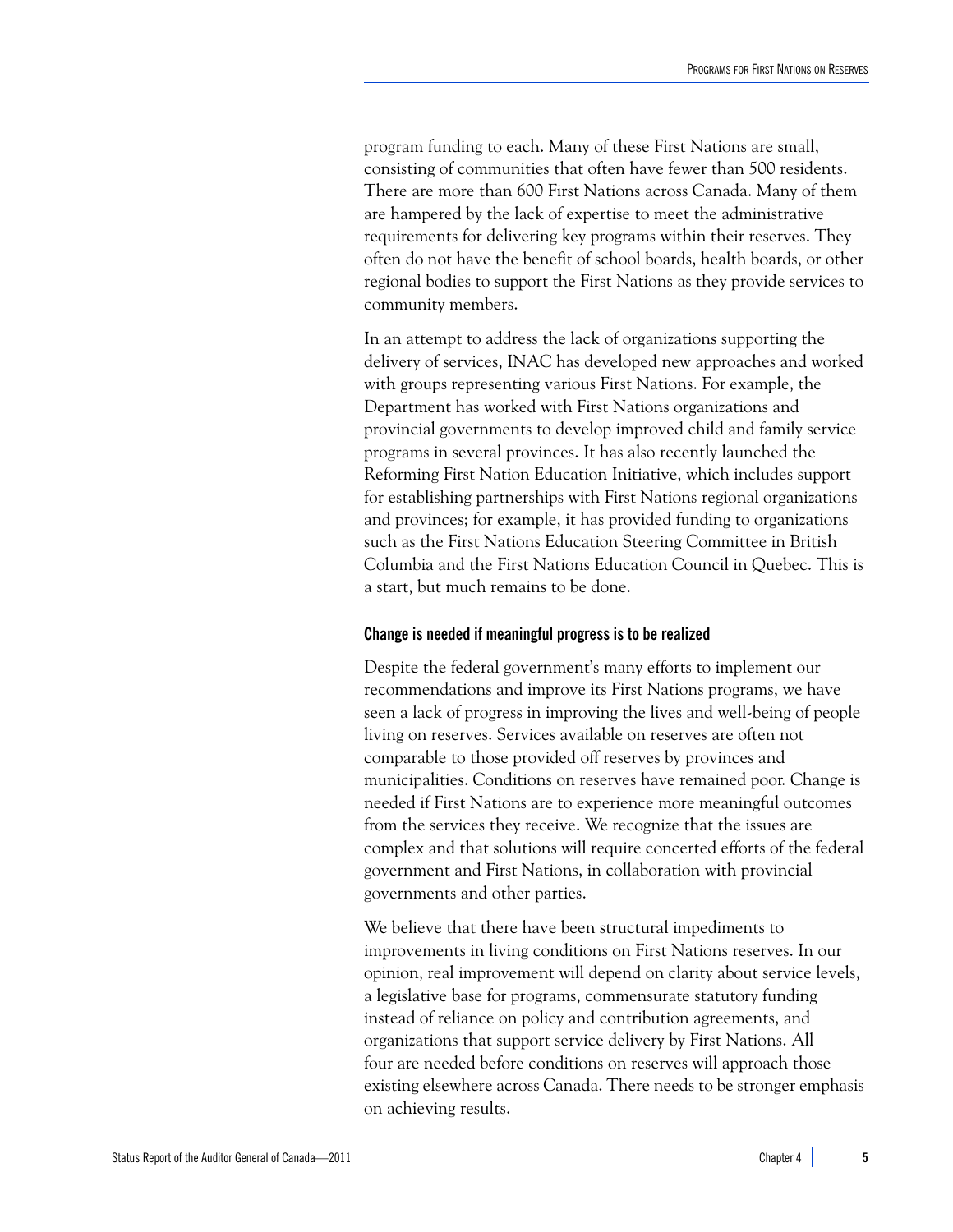We recognize that the federal government cannot put all of these structural changes in place by itself since they would fundamentally alter its relationship with First Nations. For this reason, First Nations themselves would have to play an important role in bringing about the changes. They would have to become actively engaged in developing service standards and determining how the standards will be monitored and enforced. They would have to fully participate in the development of legislative reforms. First Nations would also have to co-lead discussions on identifying credible funding mechanisms that are administratively workable and that ensure accountable governance within their communities. First Nations would have to play an active role in the development and administration of new organizations to support the local delivery of services to their communities.

Addressing these structural impediments will be a challenge. The federal government and First Nations will have to work together and decide how they will deal with numerous obstacles that surely lie ahead. Unless they rise to this challenge, however, living conditions may continue to be poorer on First Nations reserves than elsewhere in Canada for generations to come.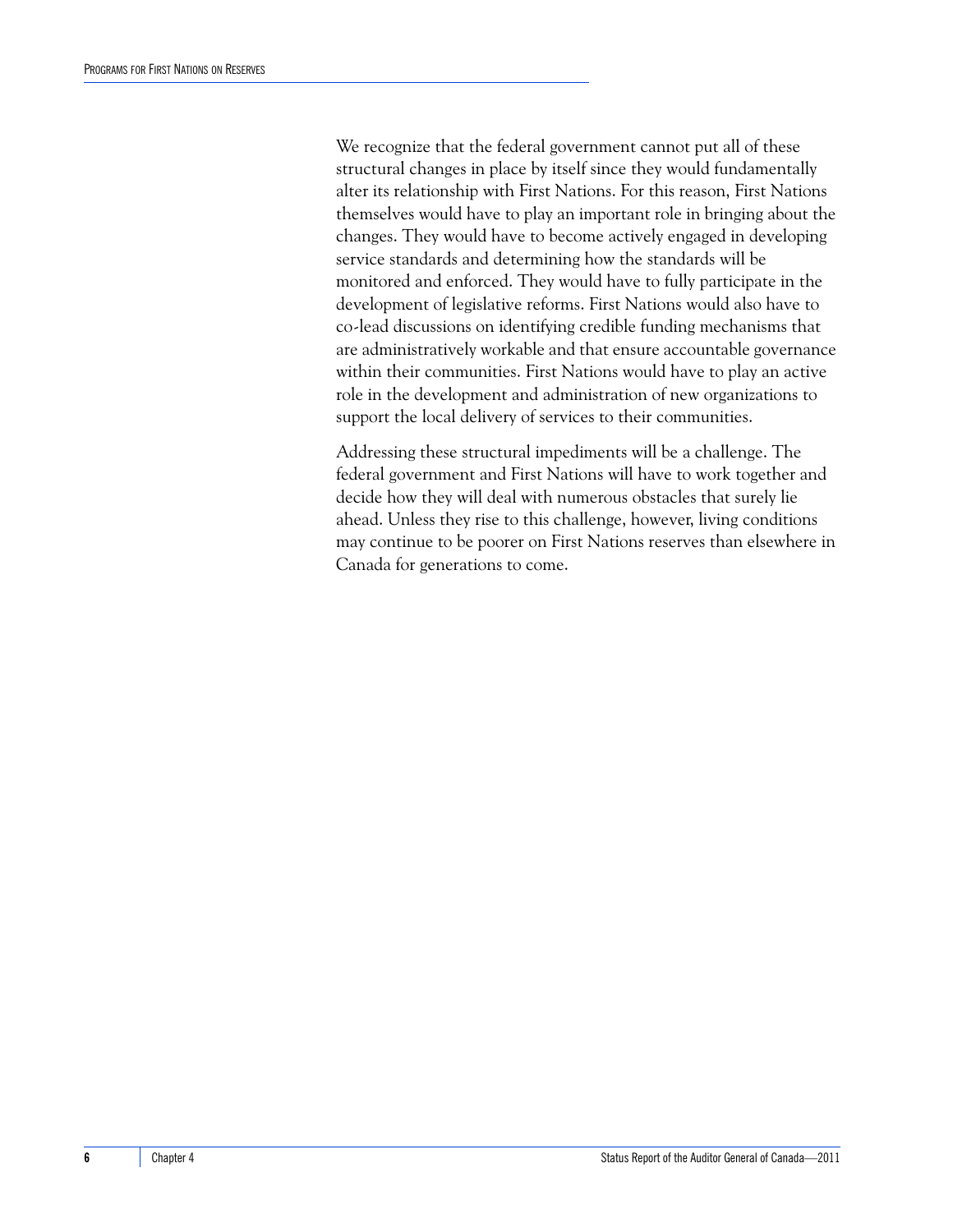

### **Programs for First Nations on Reserves**

### <span id="page-12-0"></span>**Main Points**

**What we examined** The federal government supports numerous services to First Nations members on reserves that are similar to those provided by provincial and municipal governments to people off reserves. These services range from education and social development programs to land management and economic development, housing, provision of potable water, and provision of benefits to First Nations members under treaties and other agreements.

> In several audits over the past decade, we have identified issues of particular importance to the lives and well-being of First Nations and Inuit. In this follow-up audit, we examined the government's progress toward achieving the commitments it made to address significant observations and recommendations from seven of those reports, issued between 2002 and 2008. We focused on the areas of education, water quality, housing, child and family services, land claim agreements, and reporting requirements.

> Our audit included the roles that Indian and Northern Affairs Canada (INAC), Health Canada, the Canada Mortgage and Housing Corporation (CMHC), and the Treasury Board of Canada Secretariat play in the management of programs to improve the lives of First Nations and Inuit.

Audit work for this chapter was substantially completed on 1 November 2010.

Why it's **important** According to the Report of the Royal Commission on Aboriginal Peoples (1996), Canada's First Nations reserves experience longstanding challenges such as ill health, insufficient and unsafe housing, high unemployment, polluted water supplies, inadequate education, poverty, and family breakdown. The federal government supports programs that can improve the lives of people who live on reserves. However, despite the billions of federal dollars spent each year on programs to address the social and economic challenges on First Nations reserves, conditions there remain significantly below the national average.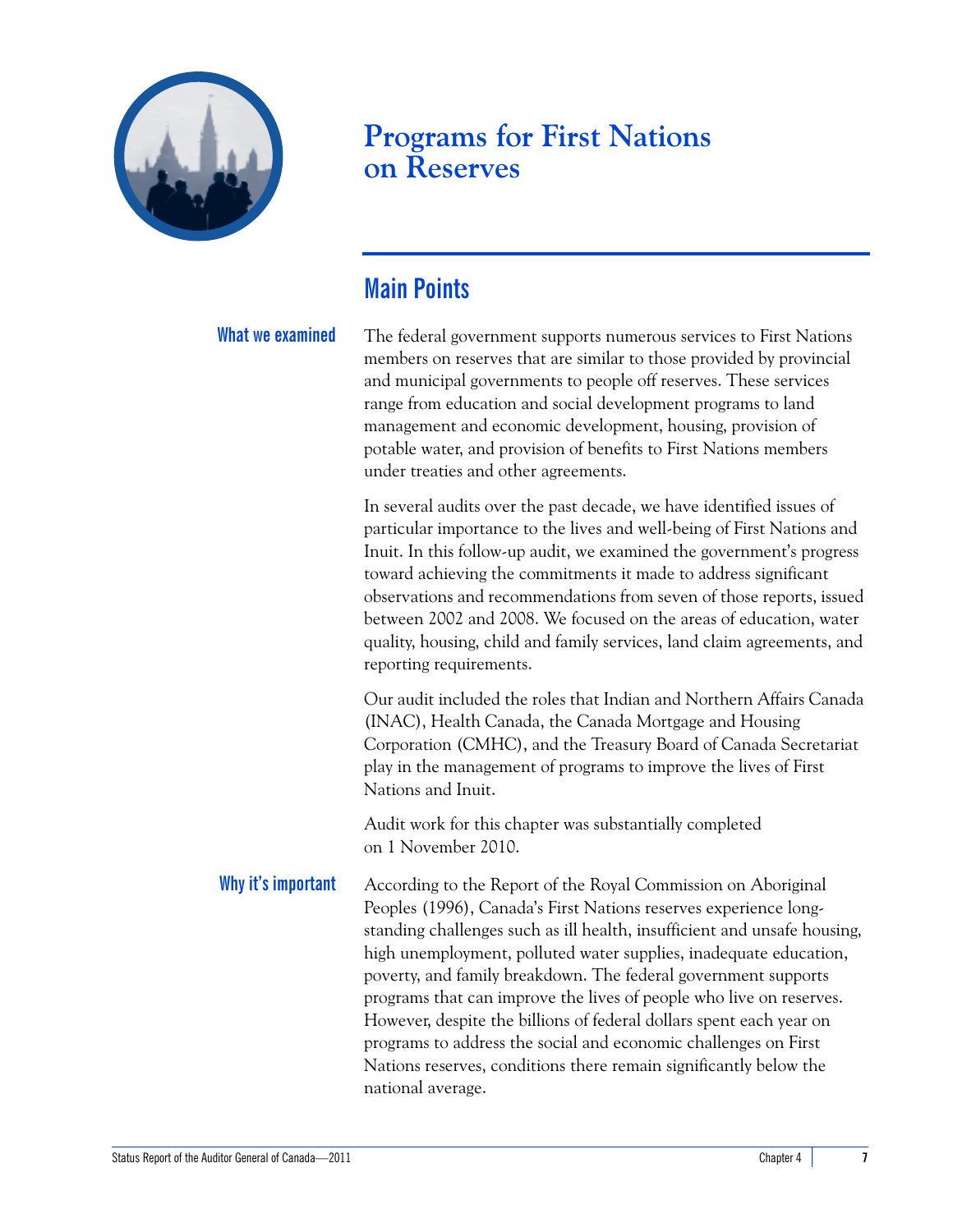- What we found **•** Despite considerable efforts and concrete actions in some areas, federal organizations have not made satisfactory progress on commitments made in response to several recommendations from our previous audits. INAC has just begun implementing a strategy to close the education gap. The Department has not defined what is meant by its policy of providing child and family services that are reasonably comparable to what exists in the provinces. Nor has it developed and implemented a plan to communicate to other federal organizations what specific obligations they have under land claim agreements or monitored their results. INAC and Health Canada do not ensure that drinking water is tested on a regular basis. INAC, Health Canada, and the Canada Mortgage and Housing Corporation have developed a strategy for dealing with mould in housing, but it is not comprehensive as it focuses on education rather than remediation and provides no new funding.
	- **•** INAC has implemented commitments it made in response to some of our recommendations. For example, it has taken steps to monitor progress toward the objectives of comprehensive land claim agreements, and has put in place a system to track and monitor progress on all federal commitments contained in the agreements. Along with Health Canada, INAC has developed draft legislation related to drinking water on reserves. In addition, the Department recently agreed with several provinces and First Nations on frameworks to improve child and family services on reserves, but it will likely be several years before meaningful results are realized.
	- **•** Notwithstanding the considerable efforts made, conditions have generally not improved for First Nations in each of the areas subject to our audit. The education gap between First Nations living on reserves and the general Canadian population has widened, the shortage of adequate housing on reserves has increased, comparability of child and family services is not ensured, and the reporting requirements on First Nations remain burdensome.
	- **•** Broader concerns that we believe have inhibited progress include the lack of clarity about service levels on First Nations reserves, lack of a legislative base to fund service delivery on reserves, a lack of an appropriate funding mechanism, and a lack of organizations that could support local service delivery. There is a risk that living conditions on many First Nations reserves will remain significantly below national averages, with little prospect of a brighter future, until these concerns are addressed.

**The Department has responded.** The Department agrees with our recommendation. Its detailed response follows the recommendation.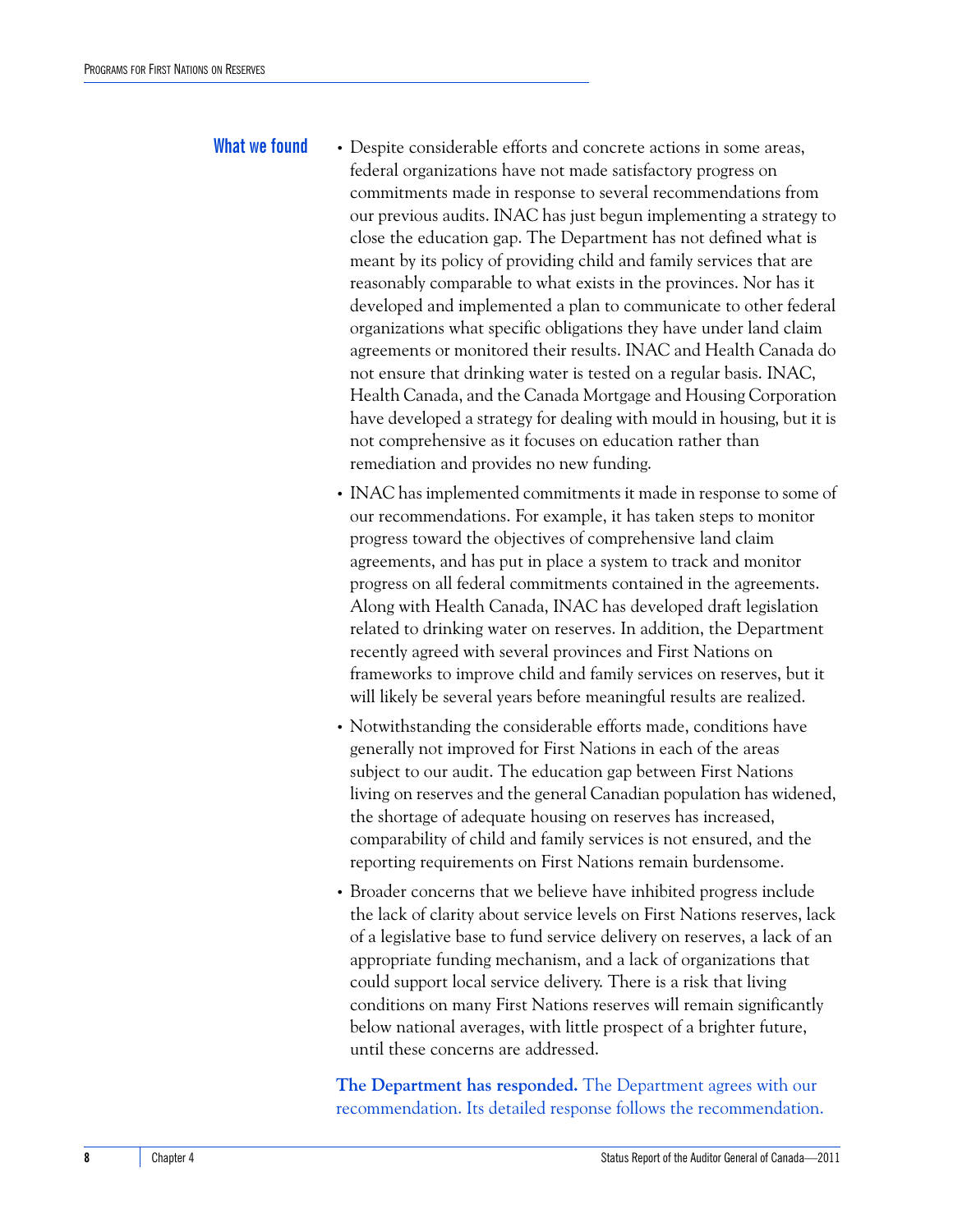### <span id="page-14-0"></span>**Introduction**

**4.1** The federal government funds and supports many programs and services to First Nations communities that are similar to the services provided by provinces and municipalities off reserves. Under section 91 of the *Constitution Act, 1867,* Parliament has legislative jurisdiction over "Indians, and Lands reserved for Indians." The *Indian Act*, passed under this authority, and numerous court decisions in this area establish a complex legal regime that applies to reserves and Status Indians. INAC has been the main federal organization exercising this authority. While the federal government has funded and supported many programs and services, it has not clearly defined the type and level of services it supports.

**4.2** The programs and services include education and social development programs, land management and economic development, housing, drinking water, and the provision of benefits to First Nations members under treaties and other agreements. Approximately half of the Status Indians in Canada live off reserves and receive some health and education benefits provided by the federal government.

**4.3** First Nations members generally face far greater challenges than those confronting Canadian society as a whole, whether they live on or off reserves. The challenges include lower-than-average education levels, higher unemployment, and poorer quality housing and infrastructure. Tuberculosis infection rates are much higher among First Nations members than among other Canadians.

**4.4** The Royal Commission on Aboriginal Peoples referred to many of these challenges faced by First Nations when it reported in 1996. It presented numerous recommendations to improve the relationship between the federal government and First Nations. The government responded in 1997 with its report, *Gathering Strength: Canada's Aboriginal Action Plan.* The Plan identified four key areas of focus: renewing partnerships, strengthening Aboriginal governance, developing a new fiscal relationship, and supporting strong communities. In 2000, the government's progress report on the Plan claimed impressive results. In contrast, the Assembly of First Nations published a report card in 2006 stating that Canada had failed in its actions responding to the recommendations of the Royal Commission.

**4.5** The Auditor General of Canada established Aboriginal issues as an important focus area for performance audits. In its reports to Parliament between 2001 and spring 2010, the Office of the Auditor General published 16 chapters addressing First Nations and Inuit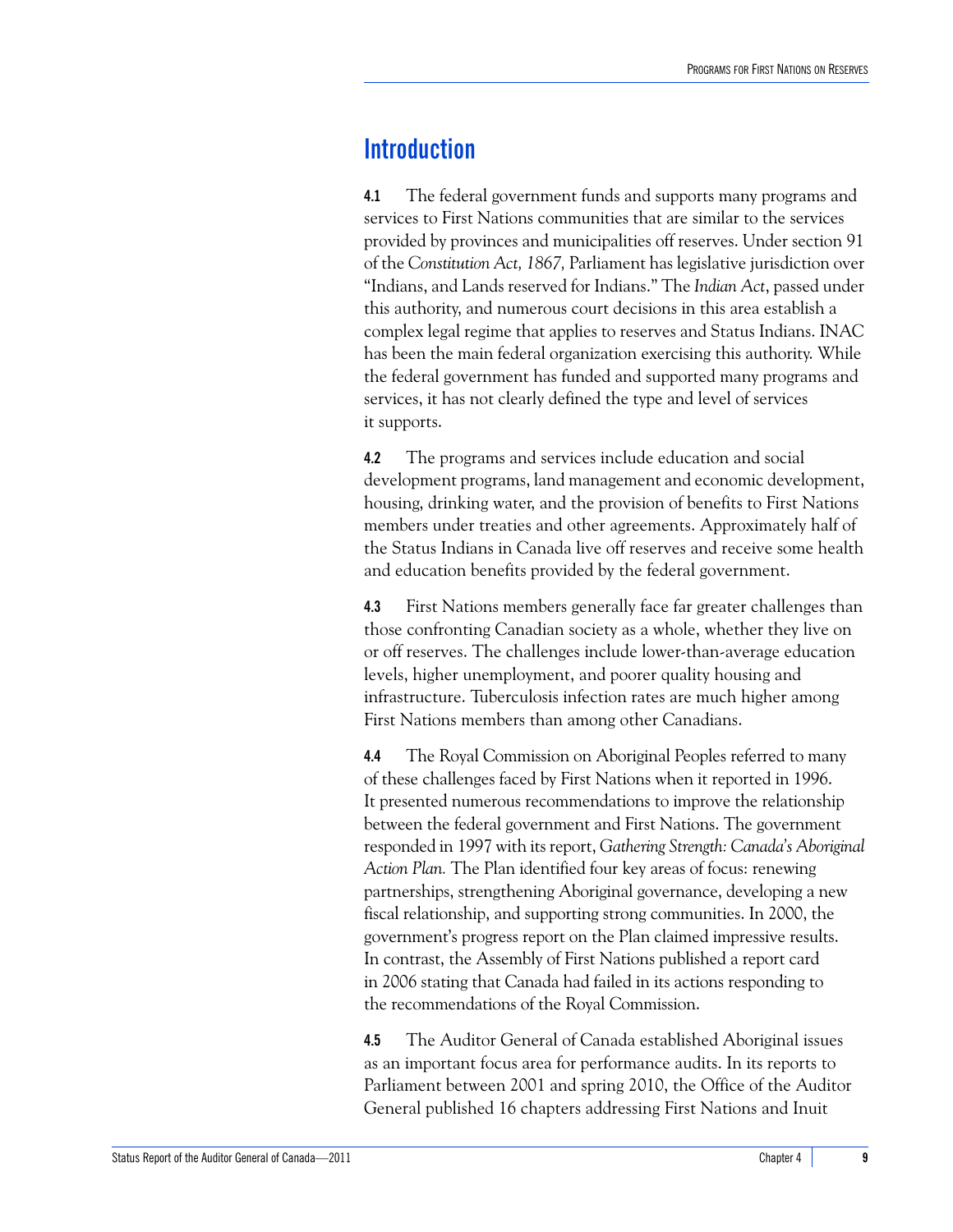issues directly. Another 15 chapters dealt with issues of importance to Aboriginal people. The Office made numerous recommendations calling on Indian and Northern Affairs Canada (INAC) and other federal departments to address a wide range of issues of importance to First Nations and Inuit people.

#### <span id="page-15-0"></span>**What we found in 2006**

**4.6** In our 2006 May Report, Chapter 5, Management of Programs for First Nations, we followed up on progress made toward addressing the recommendations we had issued in seven previous reports. We found substantial progress in some areas and less in others. We particularly found unsatisfactory progress on 15 recommendations—generally those most likely to improve the lives of First Nations living on reserves. Departments had made satisfactory progress in addressing 22 other recommendations; many of these tended to be more administrative in nature and to have less direct impact on the lives of First Nations people.

**4.7 Critical factors.** Our 2006 May Report also identified seven factors that we regarded as critical to departments' success in implementing our recommendations:

- **•** sustained management attention,
- **•** coordination of government programs,
- **•** meaningful consultation with First Nations,
- **•** developing capacity within First Nations,
- **•** establishing First Nations institutions,
- **•** an appropriate legislative base for programs, and
- **•** managing the conflicting roles of Indian and Northern Affairs Canada.

**4.8** We concluded that full consideration of these factors when adjusting existing programs and implementing new ones would make a significant difference in the lives of First Nations people. The Government of Canada agreed that the critical factors were important and stated that they constituted an increasingly important part of the government's approach for the broader Aboriginal agenda. The government committed to taking the critical factors into account when developing approaches aimed at securing a better future for Aboriginal peoples.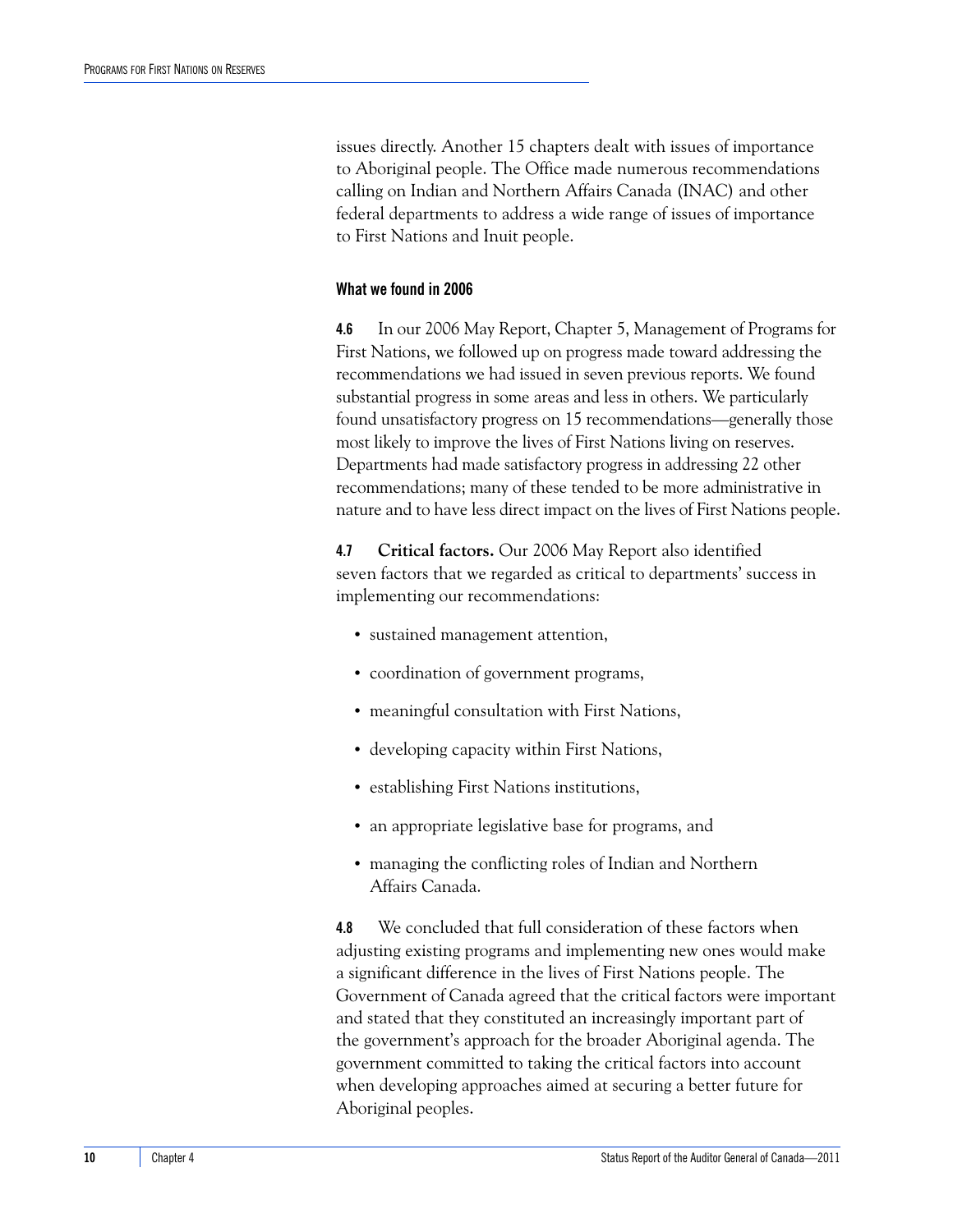#### <span id="page-16-0"></span>**Focus of the audit**

**4.9** This follow-up audit examines progress made by federal departments in addressing selected observations and recommendations from seven previous reports completed between 2002 and 2008. The reports covered a wide range of issues, all of which we consider to be important to the lives and well-being of First Nations people. The issues include the following:

- **• Education.** In 2000 and 2004, our reports identified a gap between the secondary school completion rates for First Nations people on reserves and the rates for other Canadians.
- **• Water.** In 2005, we reported the lack of a legislative regime to ensure that water quality on reserves met the Guidelines for Canadian Drinking Water Quality, despite the existence of such a regime in every province and territory.
- **• Housing.** In 2003, we reported a significant housing shortage on reserves and the need for major renovations of about 44 percent of existing housing because of problems such as mould contamination. In 2006, we reported unsatisfactory progress in addressing the problem of mould.
- **• Child and family services.** In 2008, we reported that First Nations children were eight times more likely to be removed from their homes than other Canadian children.
- **• Land claim agreements.** In 2003 and 2007, we reported that the federal government was not implementing all of its obligations under land claim agreements and was not living up to the spirit and intent of the agreements.
- **• Reporting requirements.** In 2002, we noted that First Nations communities, many of them having fewer than 500 members, had to fill out an excessive number of reports for INAC each year, and that many of the reports were never reviewed and served no purpose.

**4.10** This audit follows up on key issues in each of these areas and examines the extent to which federal organizations have addressed related recommendations and have acted on their commitments. It examines actions taken by INAC, Health Canada, the Canada Mortgage and Housing Corporation, and the Treasury Board of Canada Secretariat to address 12 of the 50 recommendations that directly relate to the key issues we examined in chapters of seven previous reports to Parliament. Where applicable, it also provides an update on actions taken in relation to the government's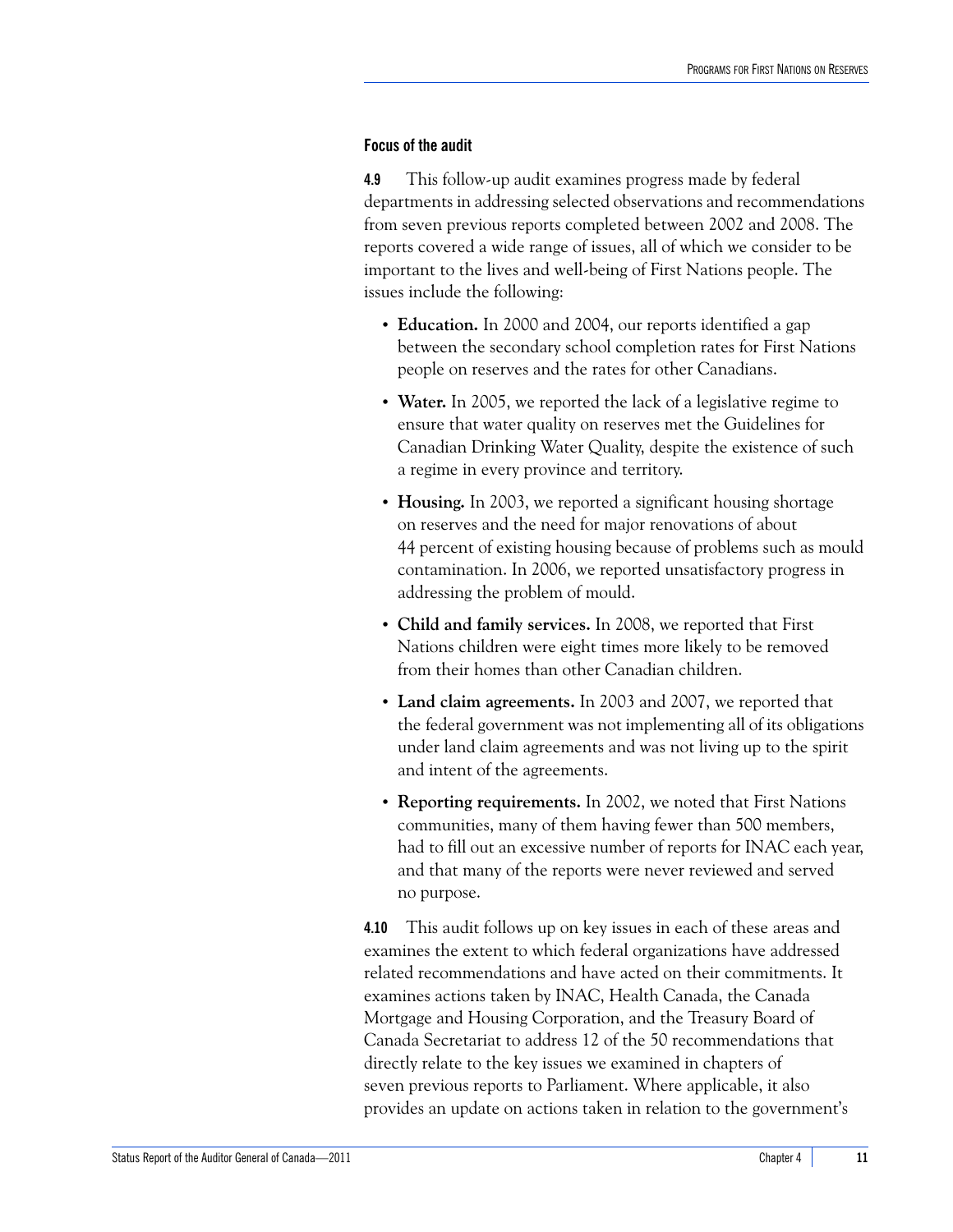commitments in response to recommendations made by the House of Commons Standing Committee on Public Accounts.

**4.11** The preface identifies underlying concerns that we believe have inhibited more meaningful progress.

**4.12** More details about the audit objectives, scope, approach, and criteria are in **About the Audit** at the end of this chapter.

### <span id="page-17-0"></span>**Observations and Recommendation**

**4.13** Even after considerable efforts and action on the part of the federal government, progress has been elusive on many of the issues raised in previous reports of the Office of the Auditor General concerning First Nations people living on reserves. We found unsatisfactory progress in addressing several of the recommendations on which we followed up, including in the areas of education, housing, child and family services, and the reporting requirements placed on First Nations. On the positive side, we found satisfactory progress in the steps taken thus far to address recommendations concerning the introduction of a regulatory regime for drinking water on reserves and improved implementation of comprehensive land claim agreements. Nevertheless, progress overall has been slow and has yet to significantly improve conditions in First Nations communities. A recommendation regarding our previous recommendations on which progress to date has been unsatisfactory or incomplete appears at paragraph 4.86.

#### <span id="page-17-2"></span>**Efforts to close the education gap have yet to yield results**

**4.14** Education is critical to raising the social and economic strength of First Nations individuals and communities to a level reached by other Canadians. Many First Nations students and communities face fundamental issues and challenges that are comparatively rare among other Canadians and that may impede their educational achievement. We found that, based on 2001 and 2006 census data, the education gap has not been reduced and Indian and Northern Affairs Canada (INAC) has only begun to implement a strategy for closing it.

**4.15** In 2004, we reported a significant gap in educational achievement, measured by secondary school graduation rates, between First Nations members living on reserves and the overall Canadian population. We noted that INAC used a funding formula dating back to the 1980s and lacked information that would enable it to compare costs with those of providing comparable education services in the

### <span id="page-17-1"></span>**Progress on implementation of recommendations**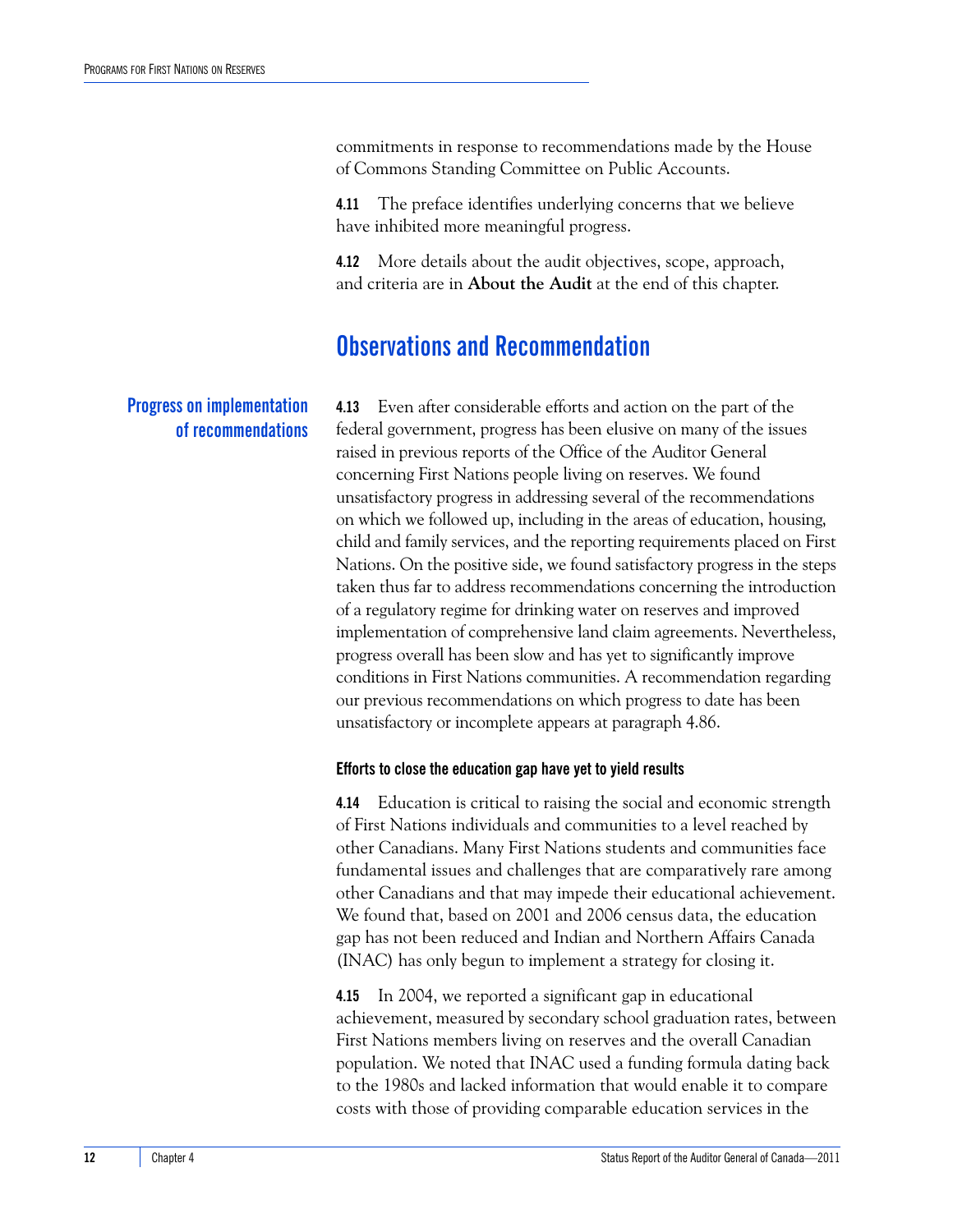provinces. Consequently, the Department did not know whether the funding it provided to First Nations was appropriate. Concerning postsecondary education, we found that the funding allocation mechanism did not ensure equitable access to financial support for as many students as possible.

**4.16 Education gap.** We followed up on two recommendations in our 2004 audit of INAC's education program and post-secondary student support. We also examined actions taken on the government's commitments in response to a recommendation of the House of Commons Standing Committee on Public Accounts (the Public Accounts Committee) related to post-secondary education. In particular, in our 2004 audit we recommended that INAC develop and implement a comprehensive strategy and action plan to close the education gap. INAC started work to respond to the recommendation, but we found that it has not maintained a consistent approach and cannot demonstrate improvements to date. It did not fully implement the action plan drafted in response to our audit.

**4.17** Meanwhile the proportion of high school graduates has risen steadily in the general population across Canada but not among First Nations students living on reserves. Based on census data from 2001 and 2006, the education gap is widening. The proportion of high school graduates over the age of 15 is 41 percent among First Nations members living on reserves, compared with 77 percent for Canadians as a whole. In 2004, we noted that at existing rates, it would take 28 years for First Nations communities to reach the national average. More recent trends suggest that the time needed may be still longer.

**4.18** In 2008, INAC launched the Reforming First Nation Education Initiative, consisting of two programs. The target is to have 75 percent of First Nations students achieve education outcomes comparable to the rest of Canada by 2028. The initiative is intended to, among other things, foster more partnerships with the provinces. It is too early to assess the initiative's results since the new programs are just starting. More than six years after we last recommended that INAC implement a strategy to close the education gap, we found that it has only begun to do so.

**4.19 Cost comparisons.** In 2004, we recommended that INAC determine and compare the costs of delivering education services on reserves with the costs of providing comparable education services in the provinces. INAC undertook to perform a review comparing the funds it allocates to schools operated by First Nations with the funds those schools would receive under the applicable provincial funding formula. We believe that knowing these costs is necessary for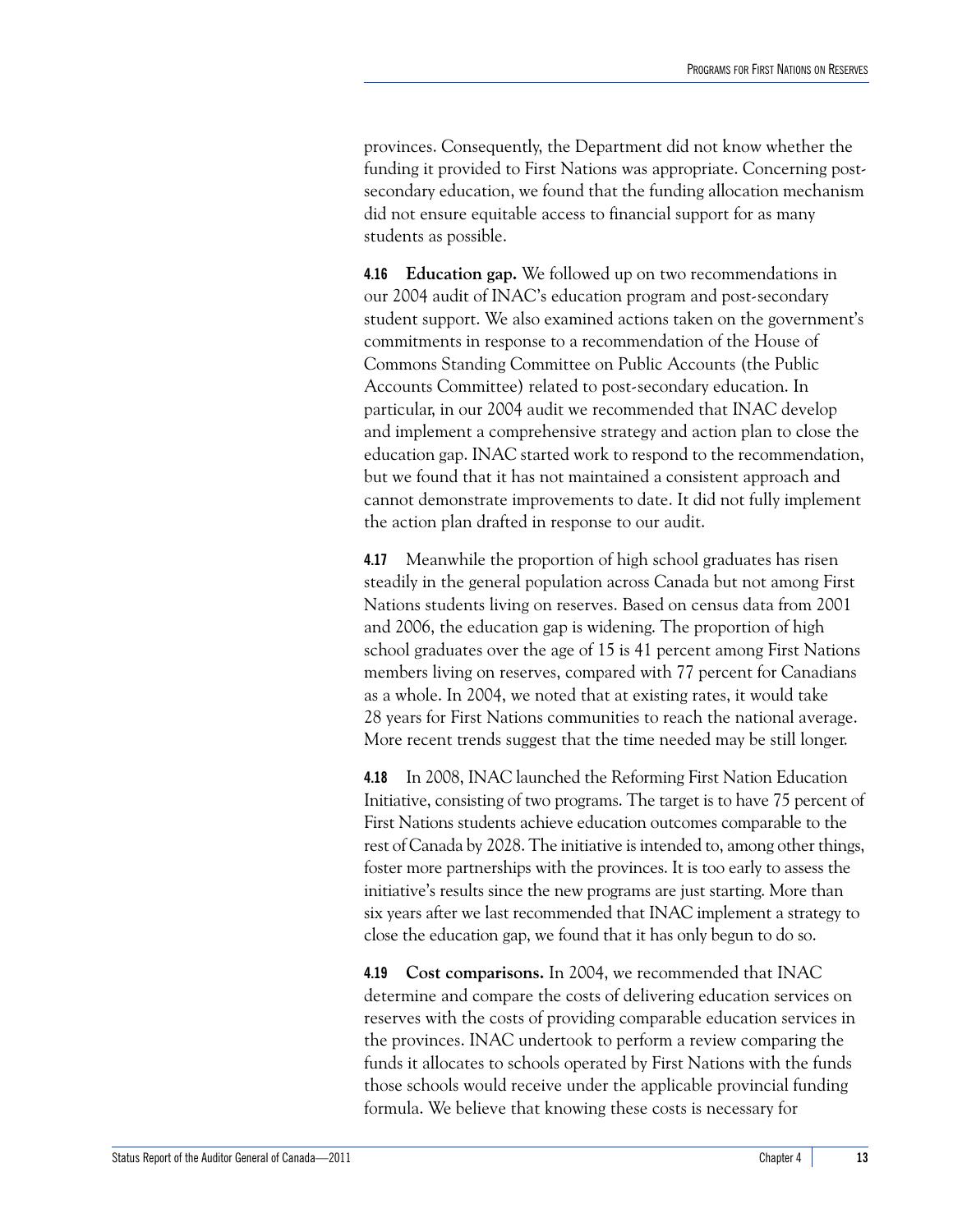developing an effective education strategy, closing the education gap, and meeting the education needs of students living on reserves. INAC spent \$1.8 billion on its education program in the 2008–09 fiscal year.

**4.20** We found that INAC has reviewed its funding for First Nations schools. The Department compared the formula it used to fund First Nations schools with the formulas used by several provinces. It estimated that per-student funding was similar, although there were regional differences. The Department also identified seven categories of factors having a significant impact on the cost of First Nations education, although it did not make funding adjustments based on its findings.

**4.21 Post-secondary funding.** In line with our 2004 audit, the Public Accounts Committee recommended that INAC review its postsecondary funding mechanisms, noting that existing mechanisms did not ensure equitable funding to as many eligible students as possible. The government responded that INAC was undertaking a comprehensive review of its post-secondary education program, including an examination of its funding mechanisms. Although the Department has studied various delivery options for post-secondary programs, we found that it has not specifically reviewed post-secondary funding mechanisms. As in 2004, INAC still allocates funds by First Nations community without regard to the number of eligible students; moreover, band governments have the flexibility to allocate the funds outside the program. Again, as in 2004, we found that the current funding mechanism and delivery model used to fund post-secondary education does not ensure that eligible students have equitable access to post-secondary education funding.

**4.22** More than six years after our previous audit, we found that INAC has taken various actions but has not maintained a consistent approach to education on reserves. It has yet to make progress in closing the education gap (Exhibit 4.1). This could have significant consequences for First Nations members living on reserves because they might not have access to the benefits associated with a higher level of education. Post-secondary education could improve employment opportunities for First Nations.

#### <span id="page-19-0"></span>**Federal action on drinking water quality has not led to significant improvements**

**4.23** Access to safe drinking water is vital to the health of all Canadians. Drinking water needs to be managed rigorously and tested regularly to ensure its safety and protect public health. Provinces have legislation and regulations in place to ensure the safety of the drinking water supply chain, but provincial regulations are not applied on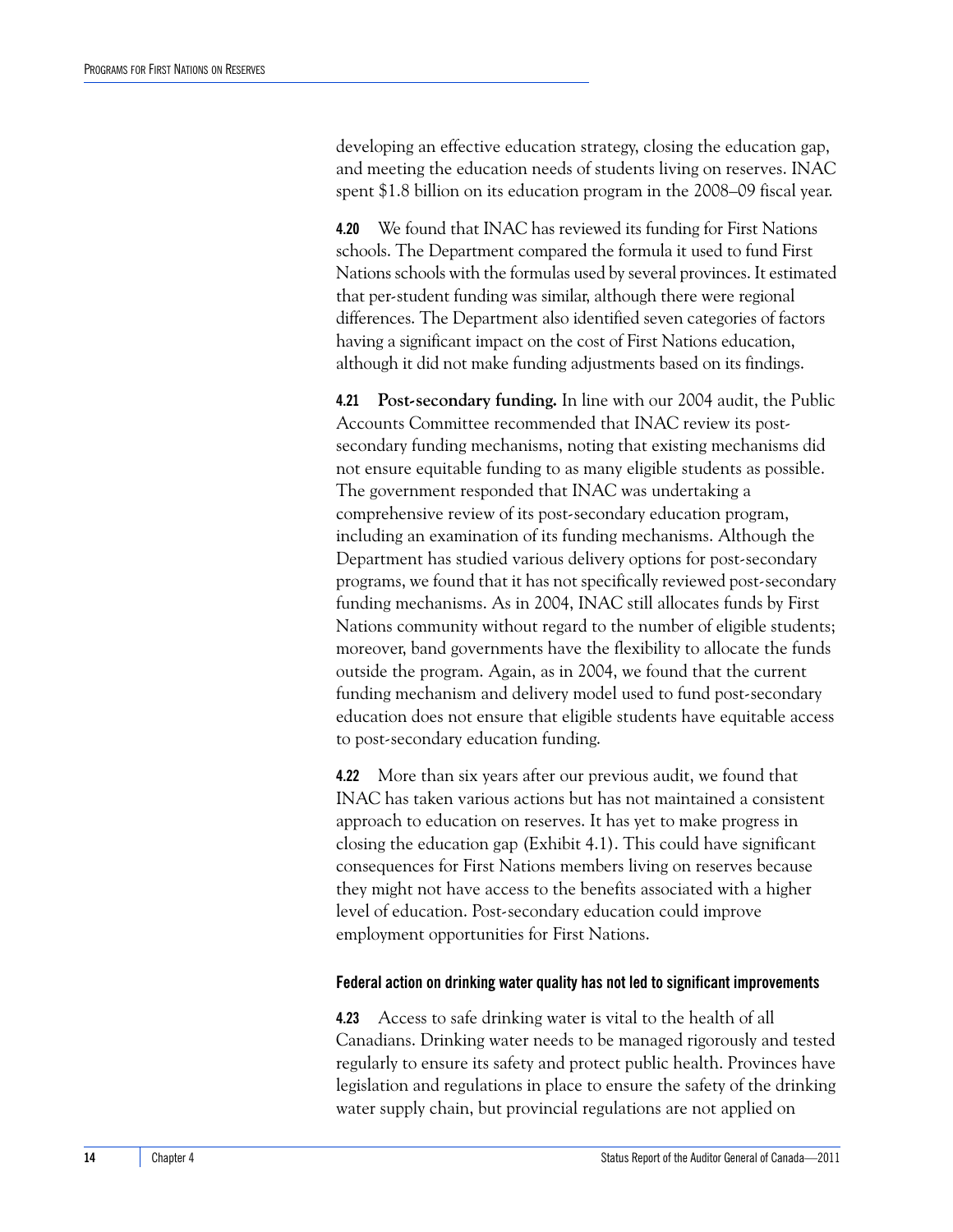**Satisfactory**

| <b>Recommendation</b>                                                                                                                                                                                                                                                                                 | <b>Progress</b> |
|-------------------------------------------------------------------------------------------------------------------------------------------------------------------------------------------------------------------------------------------------------------------------------------------------------|-----------------|
| Indian and Northern Affairs Canada, in consultation with First<br>Nations, should immediately develop and implement a<br>comprehensive strategy and action plan, with targets, to close the<br>education gap. It should also report progress to Parliament and to<br>First Nations on a timely basis. | Unsatisfactory  |
| (Recommendation 5.33 of the 2004 November Report of the<br>Auditor General of Canada, Chapter 5. Indian and Northern Affairs<br>Canada—Education Program and Post-Secondary Student Support)                                                                                                          |                 |
| Indian and Northern Affairs Canada should undertake to obtain<br>reliable and consistent information on the actual costs of delivering<br>education services on reserves and compare the costs with those                                                                                             |                 |

#### **Exhibit 4.1 Progress on addressing two recommendations on education**

of providing comparable education services in the provinces. (Recommendation 5.51 of the 2004 November Report of the

Auditor General of Canada, Chapter 5)

**Satisfactory**—Progress is satisfactory, given the significance and complexity of the issue, and the time that has elapsed since the recommendation was made.

**Unsatisfactory**—Progress is unsatisfactory, given the significance and complexity of the issue, and the time that has elapsed since the recommendation was made.

reserves. INAC and Health Canada have developed the proposed legislation that was before Parliament at the end of the audit, but there are still no legislated standards for water quality on reserves. According to INAC data, more than half of the drinking water systems on reserves continue to pose a risk to the people who use them.

**4.24** In 2005, we audited drinking water on reserves and found that First Nations communities did not benefit from a level of drinking water protection comparable to that available to people living off reserves because provincial legislation and regulations are not applied on reserves. The 2005 audit found that the federal government had not acted even though it had primary jurisdiction to regulate water supply on reserves. Consequently, First Nations communities did not have a regulatory regime to govern drinking water. INAC and Health Canada instead used various funding arrangements with First Nations and monitored activities through administrative reporting requirements associated with the contribution funding. There were no statutes or regulations to require monitoring of the quality and safety of drinking water on reserves. Our 2005 audit also found that, in most First Nations communities, drinking water was tested less frequently than recommended under the Guidelines for Canadian Drinking Water Quality. We noted as well that INAC had found a significant risk to the quality or safety of drinking water in three quarters of the drinking water systems on reserves.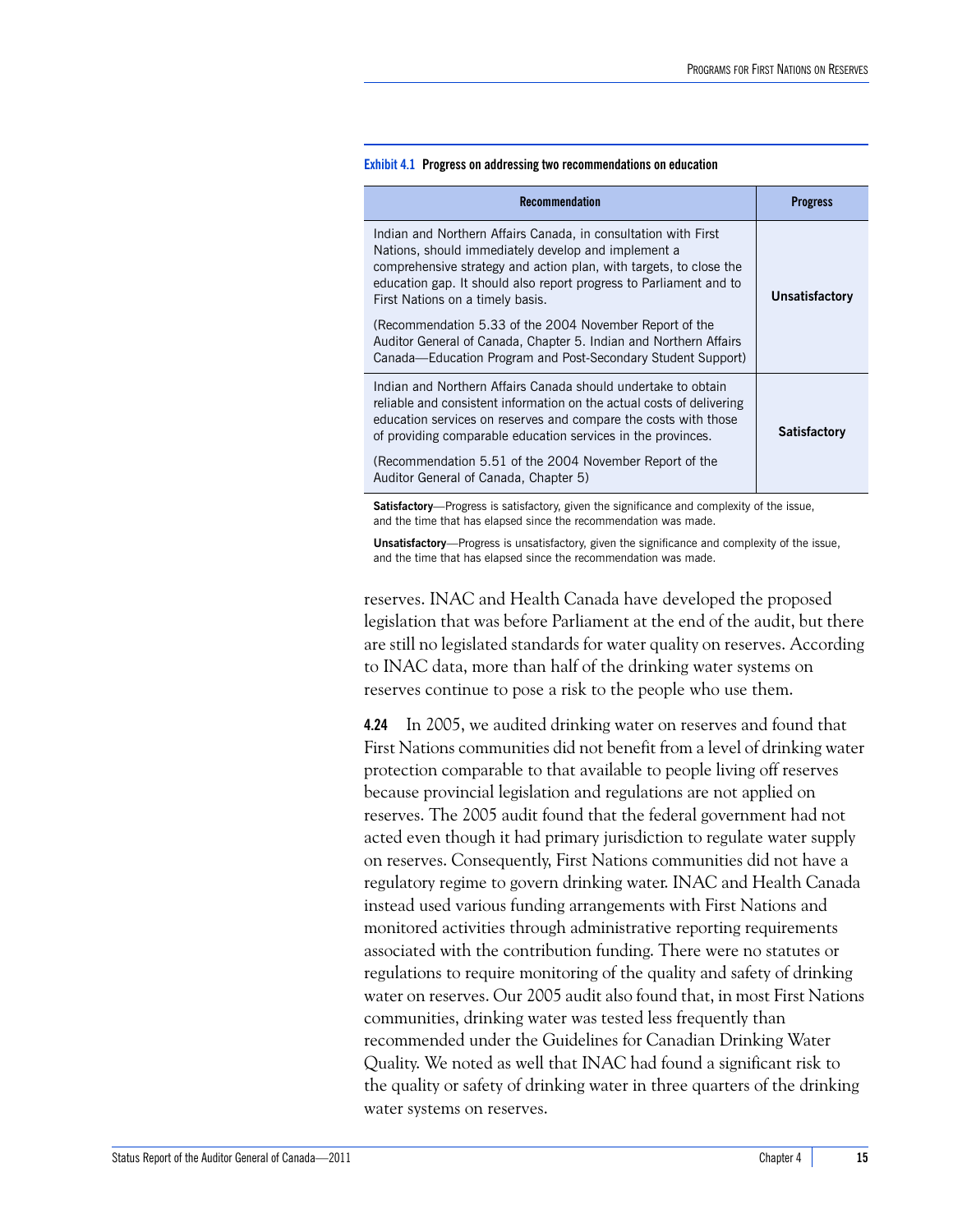**4.25** In this follow-up, we assessed the progress made in implementing two of our recommendations and in addressing the water systems posing significant risks. We examined actions taken by INAC and Health Canada to implement a regulatory regime. We also assessed whether INAC had reduced the number of drinking water systems posing a significant risk to the safety of drinking water.

**4.26 Regulatory regime.** In 2005, we recommended that INAC and Health Canada implement a regulatory regime for drinking water in First Nations communities. INAC responded that, together with Health Canada and in consultation with First Nations, it would fully explore the options and feasibility of a regulatory regime. The government has since committed to developing such a regime. We found that INAC and Health Canada have made some progress in this direction. Following a consultation process started in 2006 with First Nations, INAC and Health Canada drafted a bill tabled in Parliament in May 2010. The bill would enable the government to make regulations related to drinking water on reserves, and to incorporate by reference corresponding provincial legislation and adapt it to meet the needs of First Nations. At the end of our audit, the bill was at second reading.

**4.27** Even after the bill is passed into law, however, it may still take years to develop and implement related regulations. INAC and Health Canada plan to phase them in following consultation, negotiation, and capacity development. After this, the two departments plan to seek funding for developing and implementing regulations and compliance plans. INAC plans to absorb the cost of enforcing regulations from its existing resource allocations. It may, therefore, be years before a fully implemented regulatory regime on drinking water is in effect for all First Nations reserves.

**4.28 Water quality monitoring.** The 2005 audit also recommended that Health Canada, in consultation with INAC, ensure that all drinking water tests be carried out, that test results be properly recorded and shared, that situations where drinking water was not safe be identified and the necessary measures for each situation be defined, and that action be taken by responsible parties as required. The departments agreed with the recommendation and committed to improving their procedures to address these issues. We found that Health Canada and INAC have taken action to improve their administrative procedures to address each of the issues. Since the 2005 audit, the departments have reviewed, clarified, and formalized their roles and responsibilities for managing drinking water systems. The departments also improved their guidance to communities and established electronic management systems in most regions.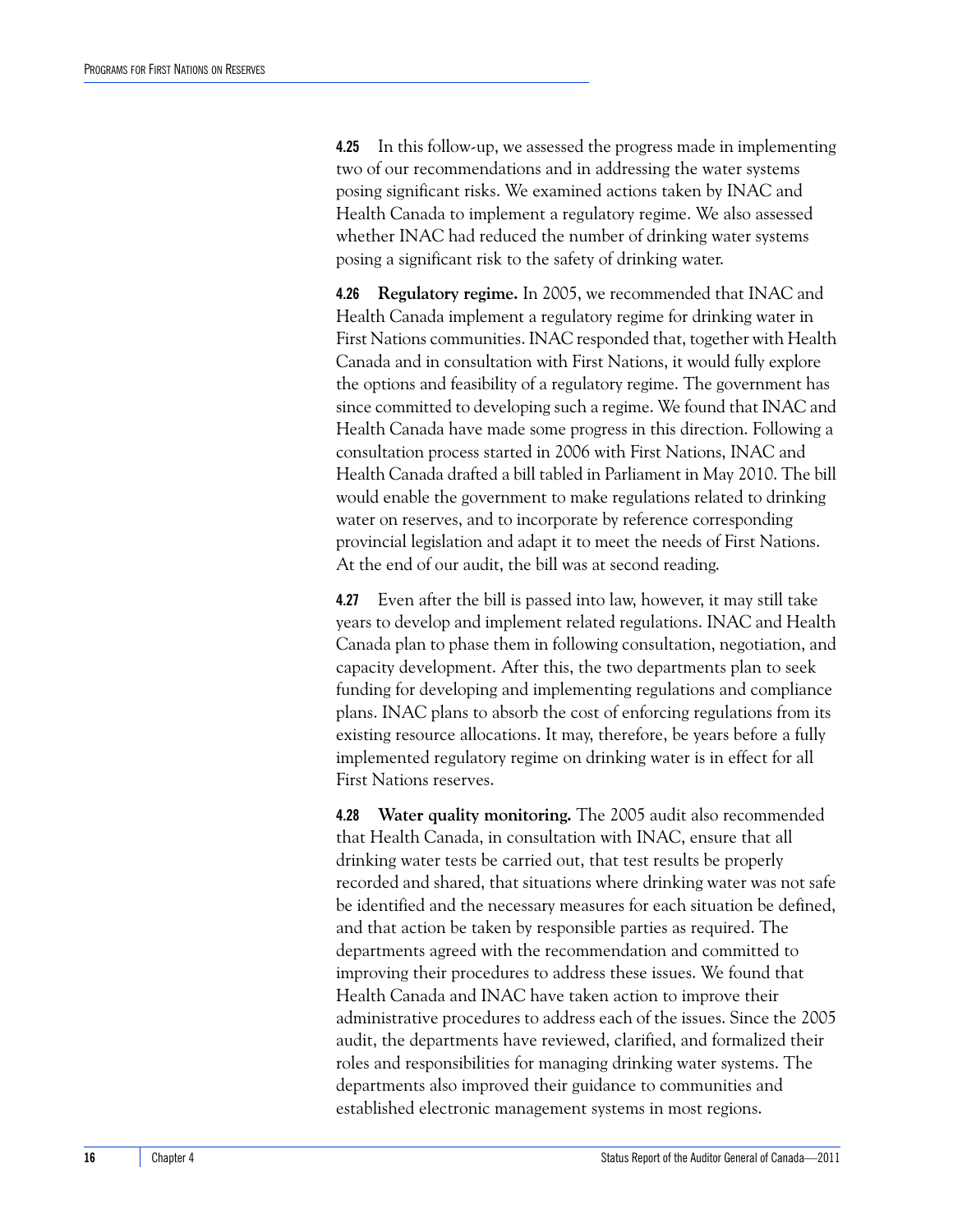**4.29** We also examined specific actions taken to ensure that all drinking water tests were carried out and that the results were recorded and shared by Health Canada and INAC. For this purpose, we selected 20 First Nations community water systems from three regions where advisories on drinking water quality were issued between January 2009 and March 2010. We found that the departments did not fully implement many of the requirements we examined. For example, between 2006 and 2010 INAC had conducted only 25 of 80 required annual inspections and 47 of 80 risk evaluations in our sample. For the 2008–09 fiscal year, Health Canada reports that its data indicated that water at First Nations community sites was tested less often than recommended under departmental procedures, which are based on the Guidelines for Canadian Drinking Water Quality. At only 40 percent of community sites, for example, bacteriological sampling was performed at the recommended frequency.

**4.30** We found that in one of the three regions in our sample, Health Canada did not systematically share information with INAC on water test results as required. Health Canada told us that it could not do so because an information-sharing requirement had not been included in its funding arrangements with tribal councils.

**4.31** We also examined actions taken by Health Canada to ensure that situations where drinking water was not safe were identified, the necessary measures for each situation were defined, and action was taken as required. We found that Health Canada had informed First Nations when test results showed that drinking water was not safe and had recommended actions to be taken by the First Nations. We found as well that Health Canada and INAC established a process to ensure that appropriate actions were taken in these situations. Further, we found that Health Canada monitors most water systems for which drinking water advisories have been issued.

**4.32** In the absence of a regulatory enforcement regime, INAC included its procedures in the terms and conditions of contribution agreements with First Nations. Health Canada took a different approach, simply considering its procedures to be best practices. We noted that a Health Canada internal memorandum reported that since the 2004–05 fiscal year, the Pacific, Saskatchewan, and Ontario regions have not achieved 75 percent of the recommended bacteriological sampling frequency for piped community systems. We note that beginning in April 2010, Health Canada started to include its procedures in some of its funding agreements with First Nations.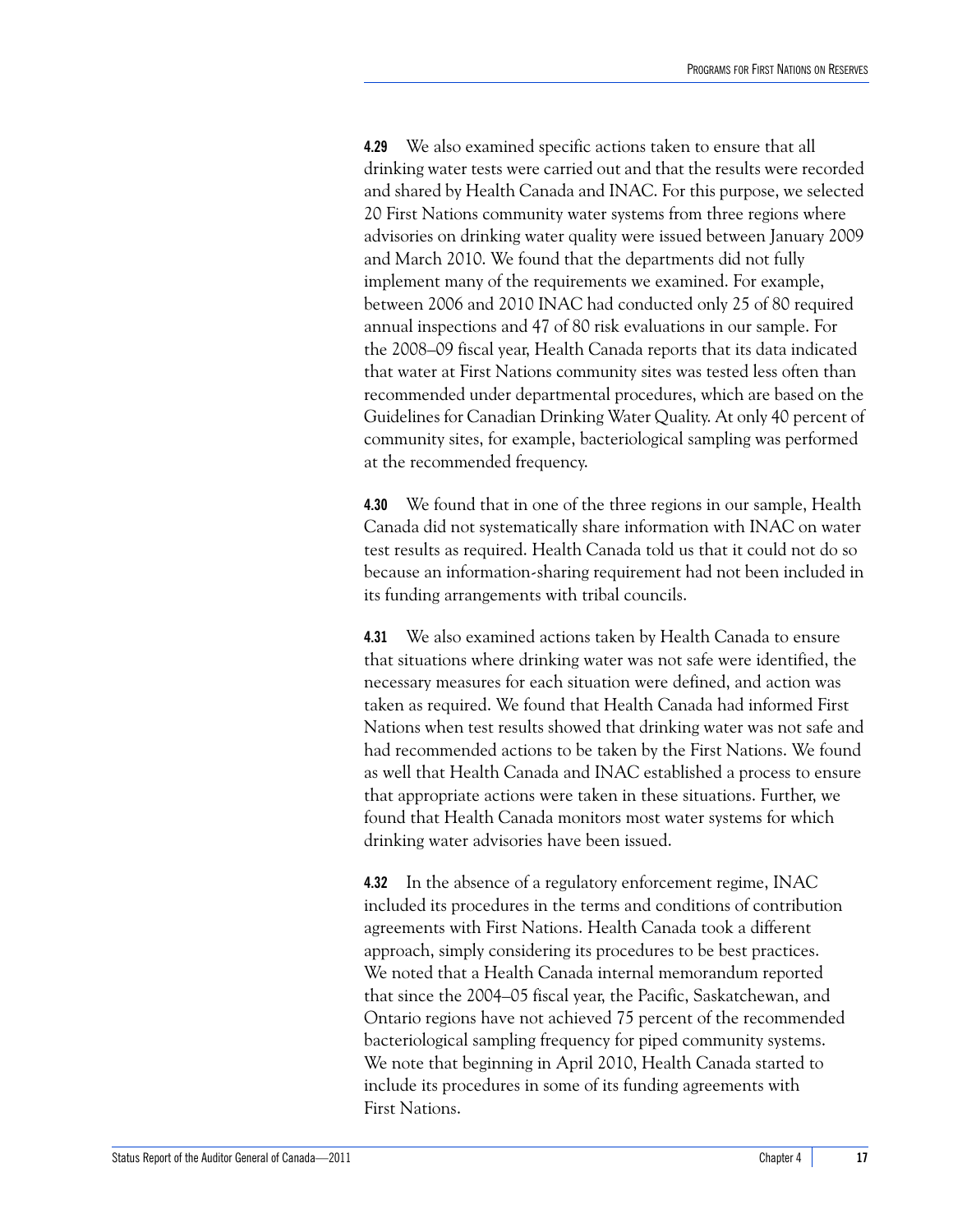**4.33 Risks posed by drinking water systems.** INAC uses results of annual inspections and risk evaluations to rate First Nations communities' drinking water systems as high, medium, or low risk. As mentioned earlier, we found that INAC had not completed annual inspections and risk evaluations for most of our sample. In its 2006–07 Report on Plans and Priorities, INAC had planned to reduce all highrisk systems and the majority of medium-risk systems by April 2008. INAC reported that it had reduced the proportion of high-risk systems from 29 percent to 6 percent by March 2010, while the proportion of medium-risk systems rose from 46 percent to 53 percent. The figures may not be accurate because the ratings were not always based on up-todate inspections. INAC reported that more than half of drinking water systems on reserves still pose a significant risk to community members.

**4.34** First Nations reserves may still be years away from having drinking water protection comparable to what exists off-reserve in Canada. As of March 2010, more than half of water systems on reserves still posed a medium or high risk to the community members they served. There are still no legislative or regulatory regimes applicable to First Nations reserves, and putting these in place will take time and collaborative efforts. Until they are in place, there will be no statutory enforcement powers for water quality on reserves. Until then, INAC and Health Canada cannot be sure that First Nations members living on reserves have ongoing access to safe drinking water (Exhibit 4.2).

#### <span id="page-23-0"></span>**Federal housing initiatives are not keeping pace with needs**

**4.35** Although the federal government takes the view that it does not provide housing support on reserves as a result of legislative or treaty obligations, INAC and the Canada Mortgage and Housing Corporation (CMHC) assist First Nations in meeting their on-reserve housing needs by providing funding. First Nations have responsibilities related to housing. In 2003, we reported that, according to INAC, the housing stock generally deteriorates more rapidly on reserves, mainly because of substandard construction practices or materials, lack of proper maintenance, and overcrowding. We noted that poor housing on reserves has been shown to have a detrimental effect on the health, education, and overall social conditions of First Nations members and communities. Moreover, the population on reserves has been growing faster than the general population, heightening the need for more housing. For several years, mould contamination has been identified as a serious health and safety problem in First Nations reserves, liable to cause respiratory illnesses such as asthma. In this audit, we found that housing conditions on reserves are worsening. We also found that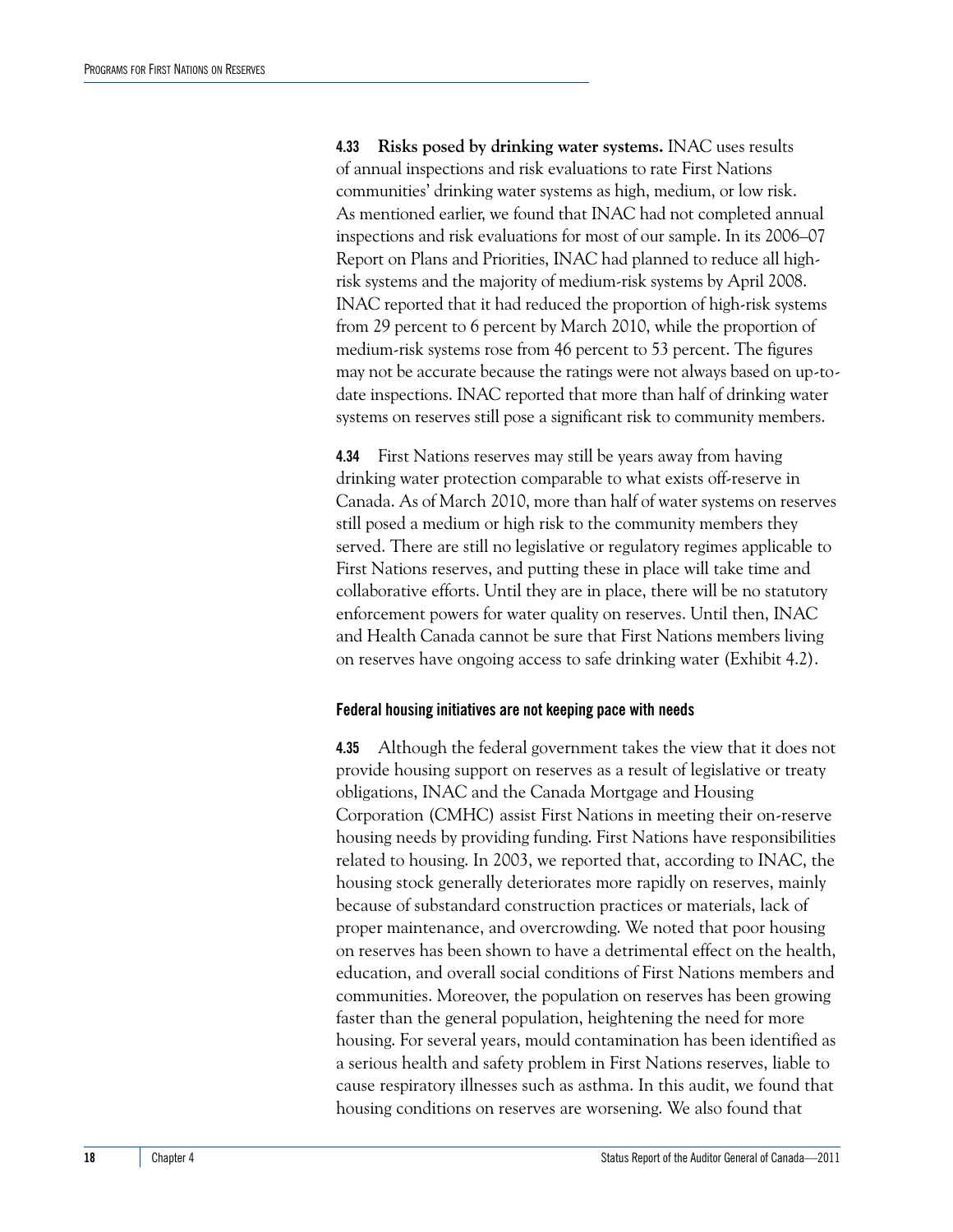| <b>Recommendation</b>                                                                                                                                                                                                                                                                                                                                                                                                                                                                                                                                                                | <b>Progress</b>       |
|--------------------------------------------------------------------------------------------------------------------------------------------------------------------------------------------------------------------------------------------------------------------------------------------------------------------------------------------------------------------------------------------------------------------------------------------------------------------------------------------------------------------------------------------------------------------------------------|-----------------------|
| Indian and Northern Affairs Canada and Health Canada, in<br>consultation with First Nations, should develop and implement a<br>regulatory regime for drinking water in First Nations communities.<br>This regime should be comparable with that in provinces and<br>designed to protect the health and safety of First Nations people.<br>As a minimum, this regime should deal with roles and<br>responsibilities, water quality requirements, technical<br>requirements, certification of systems and operators, compliance<br>and enforcement, and public reporting requirements. | <b>Satisfactory</b>   |
| (Recommendation 5.36 of the 2005 September Report of the<br>Commissioner of the Environment and Sustainable Development,<br>Chapter 5, Drinking Water in First Nations Communities)                                                                                                                                                                                                                                                                                                                                                                                                  |                       |
| Health Canada, in consultation with Indian and Northern Affairs<br>Canada and First Nations, should ensure that                                                                                                                                                                                                                                                                                                                                                                                                                                                                      |                       |
| • all drinking water tests recommended under the Guidelines for<br>Canadian Drinking Water Quality are being carried out;                                                                                                                                                                                                                                                                                                                                                                                                                                                            |                       |
| • test results are properly recorded and relevant information is<br>shared with appropriate parties;                                                                                                                                                                                                                                                                                                                                                                                                                                                                                 |                       |
| • situations where drinking water is not safe, or where there is no<br>assurance of drinking water safety, are clearly identified and<br>actions to be taken in each situation are defined; and                                                                                                                                                                                                                                                                                                                                                                                      | <b>Unsatisfactory</b> |
| • action is taken by responsible parties as required.                                                                                                                                                                                                                                                                                                                                                                                                                                                                                                                                |                       |
| (Recommendation 5.69 of the 2005 September Report of the<br>Commissioner of the Environment and Sustainable Development,                                                                                                                                                                                                                                                                                                                                                                                                                                                             |                       |

**Exhibit 4.2 Progress on addressing two recommendations on drinking water**

**Satisfactory**—Progress is satisfactory, given the significance and complexity of the issue, and the time that has elapsed since the recommendation was made.

Chapter 5)

**Unsatisfactory**—Progress is unsatisfactory, given the significance and complexity of the issue, and the time that has elapsed since the recommendation was made.

federal organizations have not taken significant direct actions to remediate mould contamination, although they have made efforts to increase awareness and training.

**4.36** We audited housing in 2003. We noted then that INAC estimated a shortage of about 8,500 housing units on reserves. We also noted that about 44 percent of the existing housing required renovations. We raised many issues in the audit and followed up on them in 2006. We found progress in some areas, such as the implementation of a housing policy, but we also found an ongoing serious problem of mould in many houses on reserves. In 2003, INAC, Health Canada, and CMHC committed to taking action to address mould. Despite this, our 2006 audit found that all three federal organizations had not acted. They had neither assessed the extent of the mould problem nor taken responsibility for developing a comprehensive strategy to address it.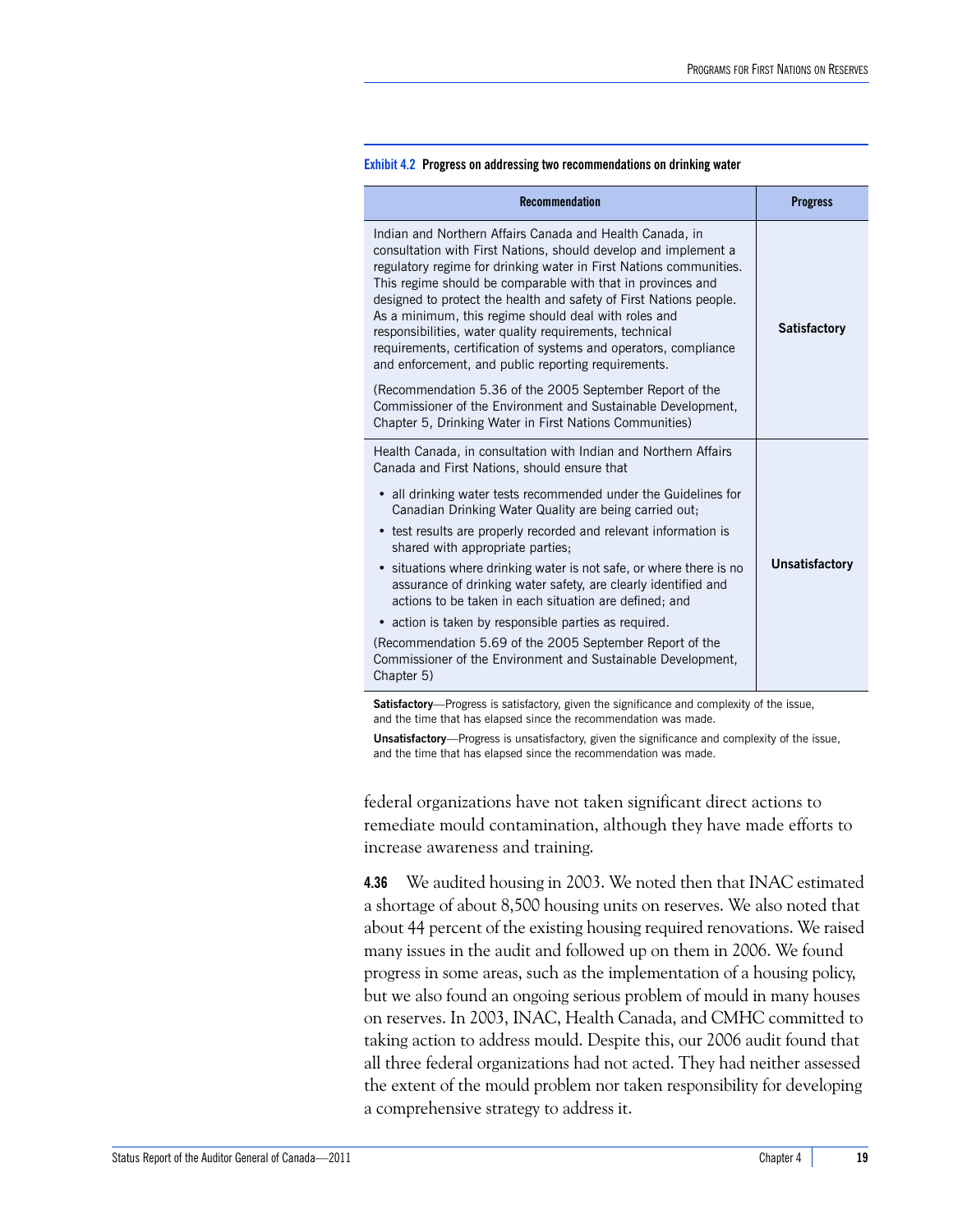**4.37** In this audit, we re-examined the extent of the housing shortage and the number of houses in need of significant renovations to protect the occupants' health and safety. We also examined whether INAC, Health Canada, and CMHC had implemented our recommendation to develop and implement a mould strategy.

**4.38 Housing construction and renovations.** We found that INAC and CMHC have made new investments in housing since our 2003 and 2006 audits (Exhibit 4.3).

**Exhibit 4.3 INAC and CMHC have made significant investments in housing on reserves**

| Investments in housing                      |        |
|---------------------------------------------|--------|
| Funding (\$ billions)                       | 1,486  |
| Number of new units constructed             | 9,362  |
| Number of units receiving major renovations | 13,018 |

Note: The figures shown are cumulative from April 2004 to March 2009. We did not audit them. Source: INAC and CMHC data

**4.39** We note, however, that the investments have not kept pace with either the demand for new housing or the need for major renovations to existing units. According to unaudited data provided by INAC, the housing shortage on reserves has worsened since our 2003 audit because of increases in the demand for housing, the number of housing units having to be replaced, and the number of units requiring significant renovations for health and safety reasons. At the same time, since 2003, the average cost to build or renovate each house has risen significantly (Exhibit 4.4). In the 2008–09 fiscal year, new houses constructed on reserves amounted to only 30 percent of the existing houses that needed to be replaced.

#### **Exhibit 4.4 Housing requirements and costs have risen**

| <b>Housing requirements</b>                                        | <b>Fiscal year</b><br>$2003 - 04$ | <b>Fiscal year</b><br>$2008 - 09$ | Increase   |
|--------------------------------------------------------------------|-----------------------------------|-----------------------------------|------------|
| Demand for housing on reserves                                     | 8,500                             | $20,000+$                         | $135 + \%$ |
| Housing units requiring replacement                                | 5,199                             | 5,480                             | 5%         |
| Housing units requiring major renovations                          | 16,878                            | 23,586                            | 40%        |
| Average cost per house (constructed or<br>significantly renovated) | \$42,750                          | \$64,000                          | 50%        |

Note: We did not audit the figures shown.

Source: INAC data and calculations based on that data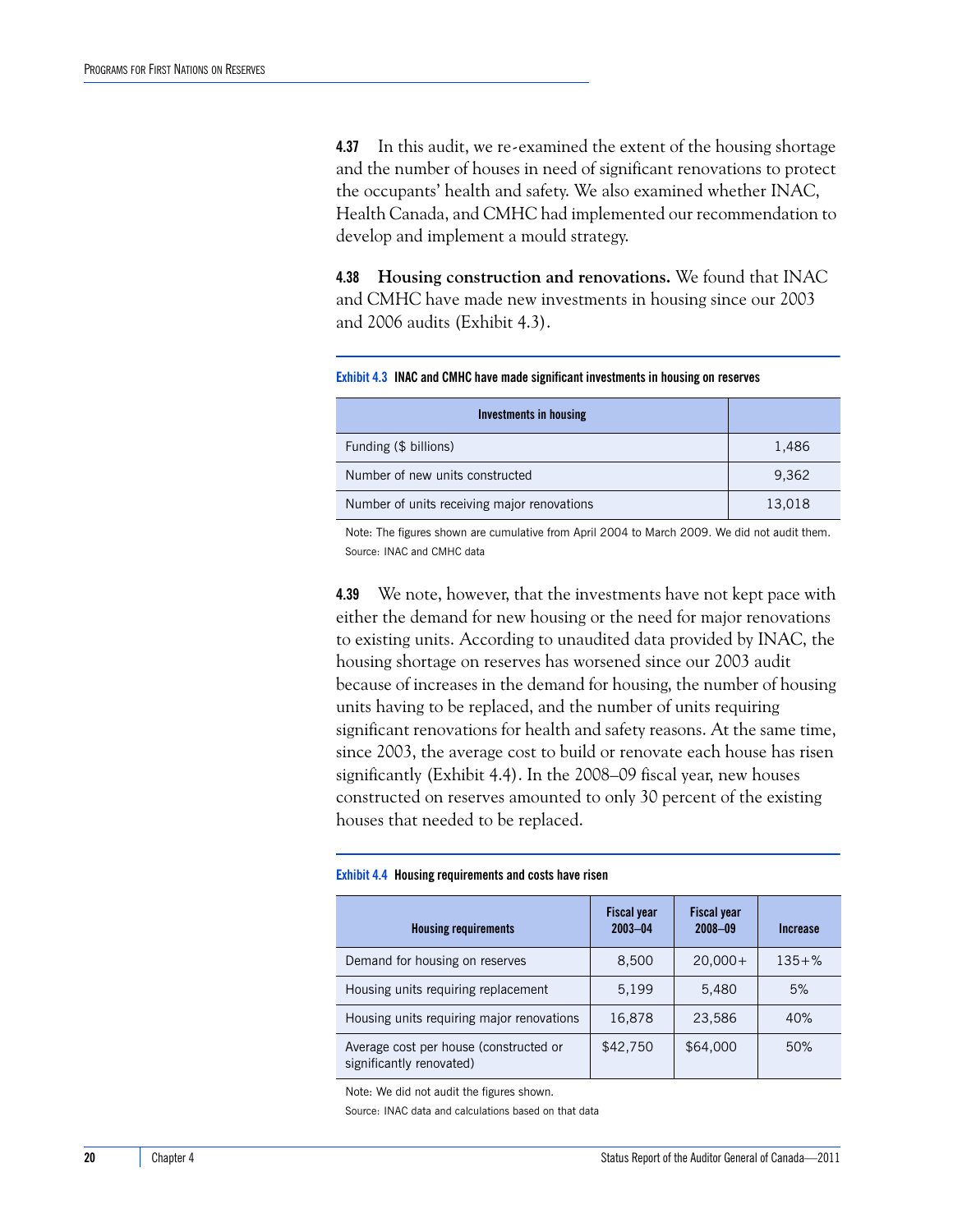**4.40** INAC also administers a loan guarantee program for housing. Because the land on reserves belongs to the Crown, lending institutions cannot secure loans by conventional mortgages. The loan guarantee program enables individual First Nations members to obtain secured loans from lending institutions so that they can construct new homes or purchase existing ones. The program secured guarantees for an additional 400 individual home loans between April 2004 and March 2009. We also note that Budget 2007 set aside \$300 million to support the development of individual home ownership on reserves.

**4.41 Mould.** In 2003, we recommended that INAC, Health Canada, and CMHC, in consultation with First Nations, develop a comprehensive strategy and action plan to address the problem of mould on reserves. The three organizations agreed with the recommendation. In our 2006 follow-up audit, we found that the recommendation had not been implemented.

**4.42** In this audit, we found that progress was still not satisfactory. After consultations with First Nations, in 2008 the three organizations developed and approved a National Strategy to Address Mould in First Nations Communities. CMHC considers that the mould strategy is comprehensive because it involves the key parties, including First Nations and the three federal organizations; it also outlines respective roles, provides information on how to address mould, and promotes existing programs that can be used for mould prevention and remediation.

**4.43** Since adoption of the strategy, the organizations have worked to increase awareness of the causes of mould on reserves and provide more training for addressing the problem. For example, Health Canada developed awareness materials, such as a poster and booklet; it also tracks the number of visitors to its website. However, we found that the three federal organizations had not allocated additional funding to address mould as a result of the strategy, had not determined the magnitude of the problem, had not estimated the costs to remediate existing mould, had not completed most action items in the strategy, and had not met the strategy's timelines. Moreover, because the organizations had not developed performance indicators, they did not know whether the strategy was making a difference. We also note that the strategy focuses on education to prevent mould but does not address remediation of houses that are already contaminated. Further, the strategy does not address overcrowding, which contributes significantly to the problem of mould on reserves.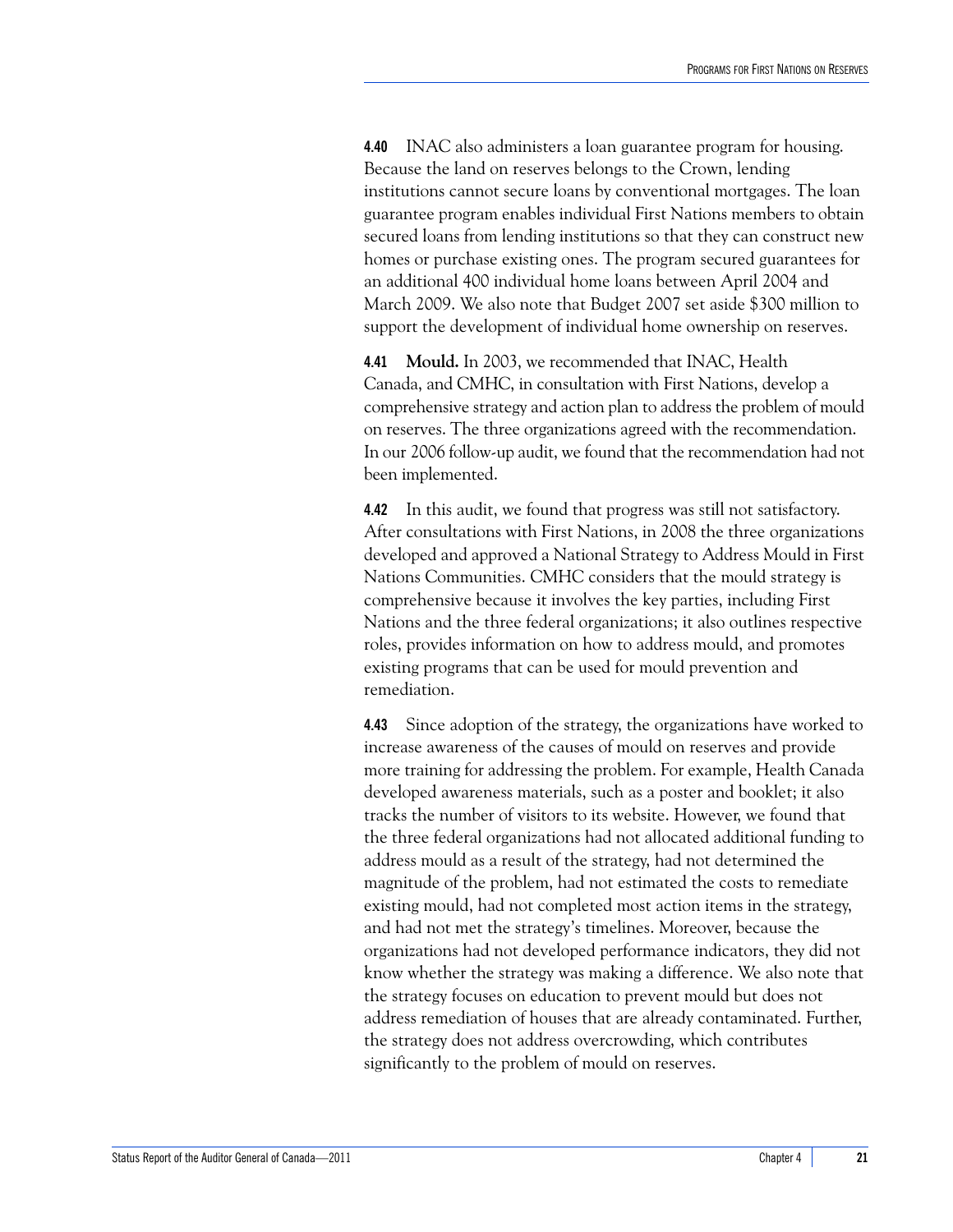**4.44** We note as well that the mould strategy has not been directly linked to renovation funding, although it provides for INAC and CMHC to help First Nations identify resources available from other sources to address mould. Nonetheless, some of the funding for renovating homes on reserves can be used to address mould while work is proceeding on other renovation projects. INAC and CMHC have funded the renovations of over 13,000 housing units on reserves since our 2003 audit (Exhibit 4.3). The federal government has committed an additional \$400 million over two years under Canada's Economic Action Plan to build and renovate housing on reserves. Many of the renovations may have addressed mould issues, but the Department does not track remediation actions to address mould.

**4.45** The adequacy of housing on reserves can affect the health, education, and socio-economic outcomes of First Nations members. In this audit, we observed that, according to INAC data, the number of housing units constructed and renovated was not keeping pace with the need, and conditions were deteriorating. We also found that INAC, Health Canada, and CMHC have developed a strategy to address the problem of mould on reserves, but it is not funded and does not identify or deal with the cost of remediation requirements. While the organizations have provided education and health promotion activities under the strategy, First Nations members living on reserves may continue to experience negative impacts on their health and social conditions. Eight years after our recommendation to develop and implement a mould strategy, we assess federal organizations' progress as still unsatisfactory (Exhibit 4.5).

#### **Exhibit 4.5 Progress on addressing a recommendation on housing**

| <b>Recommendation</b>                                                                                                                                                                                                                             | <b>Progress</b>       |
|---------------------------------------------------------------------------------------------------------------------------------------------------------------------------------------------------------------------------------------------------|-----------------------|
| Indian and Northern Affairs Canada, Canada Mortgage and<br>Housing Corporation, and Health Canada, in consultation with<br>First Nations, should develop a comprehensive strategy and action<br>plan to address the problem of mould on reserves. | <b>Unsatisfactory</b> |
| (Recommendation 6.48 of the 2003 April Report of the Auditor<br>General of Canada, Chapter 6, Federal Government Support to<br>First Nations-Housing on Reserves)                                                                                 |                       |

**Satisfactory**—Progress is satisfactory, given the significance and complexity of the issue, and the time that has elapsed since the recommendation was made.

**Unsatisfactory**—Progress is unsatisfactory, given the significance and complexity of the issue, and the time that has elapsed since the recommendation was made.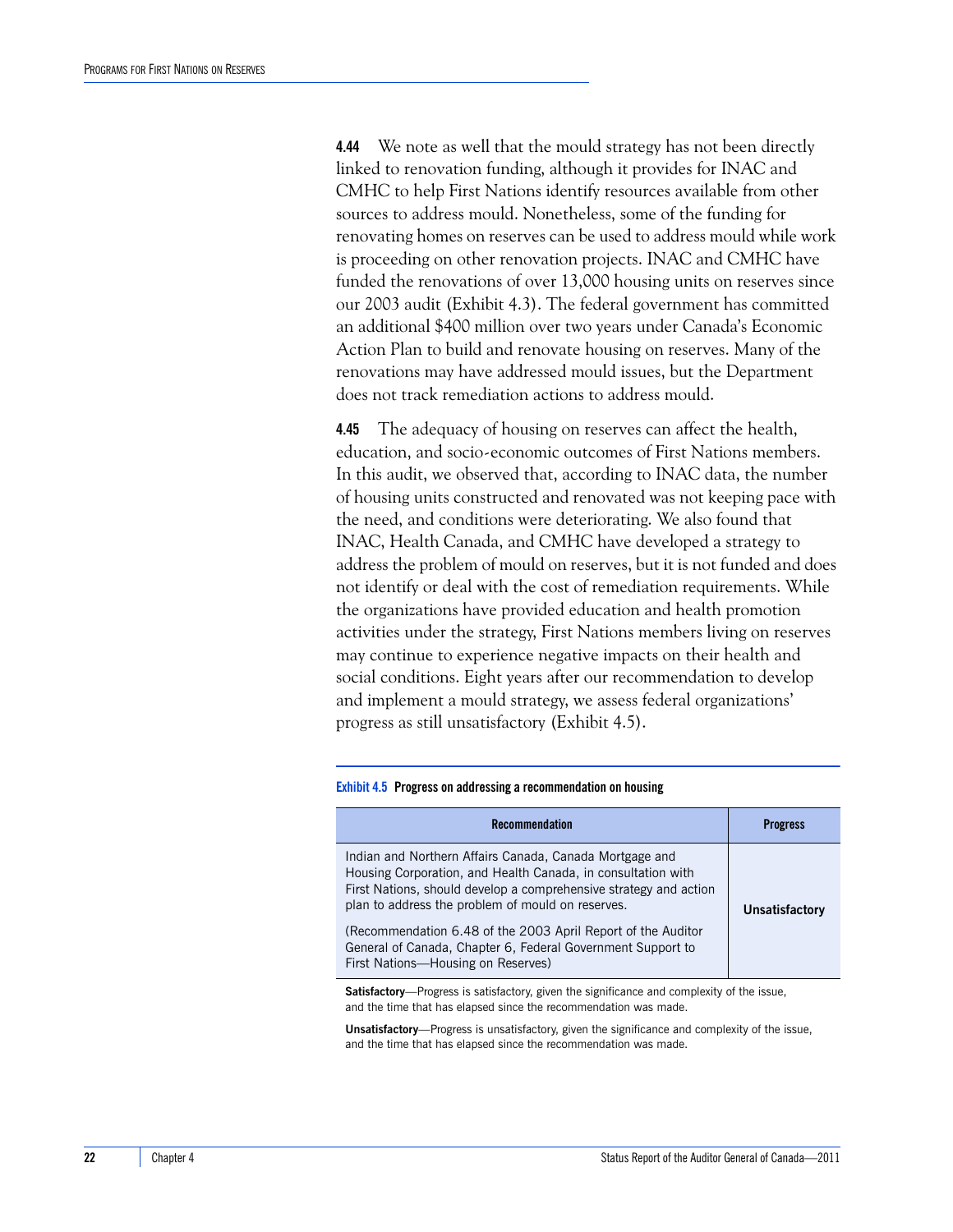#### <span id="page-28-0"></span>**INAC has taken action on child and family services but has not defined its policy commitment to provide comparable services**

**4.46** First Nations children are among the most vulnerable members of society. In 2008, we noted that over five percent of all children residing on reserves were in care; this was close to eight times the proportion of children residing off reserves. INAC has taken some actions to implement the two recommendations on which we followed up for this audit. Nevertheless, there has yet to be a notable change in the number of First Nations children in care.

**4.47** In 2008, we audited INAC's program for child and family services on reserves. We found that INAC had not defined key policy requirements related to culturally appropriate child and family services and comparability of services with those provided by provinces. Moreover, the Department had no assurance that its First Nations Child and Family Services Program funded child welfare services that were culturally appropriate or reasonably comparable with those normally provided off reserves in similar circumstances. We also found that there was no link between the financial obligations of the program and the way resources were allocated to it. Because the program's expenditures were growing faster than the Department's overall budget, INAC had been reallocating funding from other programs. In our 2008 audit, we also noted that INAC had joined with the Government of Alberta and First Nations in that province to introduce a new child and family services program emphasizing prevention. This was a departure from the existing model, which focused on intervention with families and children at risk.

**4.48** In this follow-up audit, we assessed the progress made by INAC to implement two of our recommendations from our 2008 audit on the Department's Child and Family Services Program. We also examined actions taken in relation to the government's commitment in response to a recommendation made by the House of Commons Standing Committee on Public Accounts.

**4.49 Comparability of services.** In our 2008 audit, we recommended that INAC define what is meant by its policy requirement that services be reasonably comparable, define its expectations for culturally appropriate services, and implement these into its program. INAC agreed with the recommendation and committed to a clearer definition, in tripartite agreements, of comparability of services with those provided by provinces. We found that INAC has not defined what is meant by comparability. Until it does so, it is unclear what is the service standard for which the Department is providing funding and what level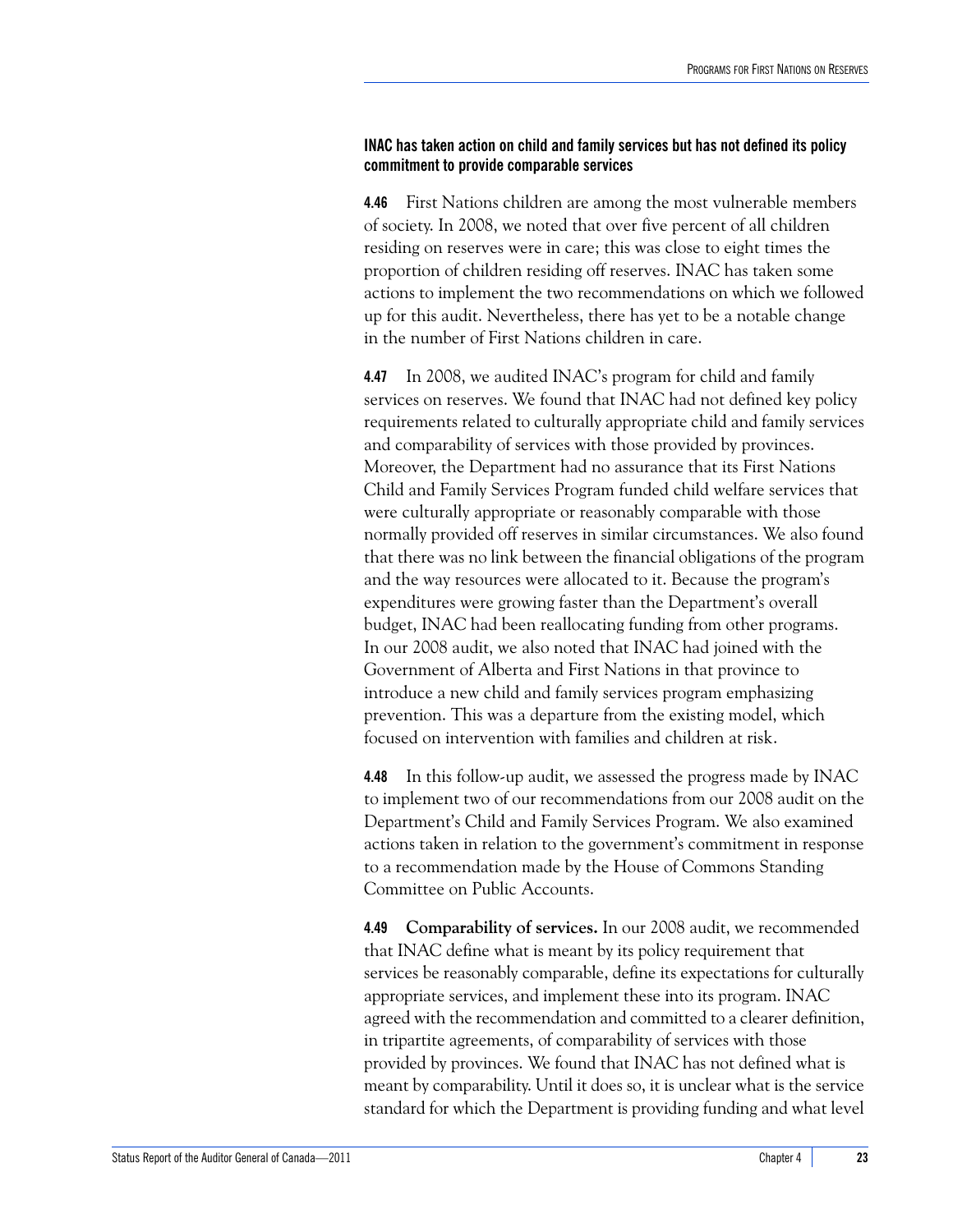of services First Nations communities can eventually expect to receive. We also found that the Department had not conducted a review of all social services available in the provinces to see whether they are the same as what is available to children on reserves.

**4.50** In our 2008 audit, we noted that INAC had entered into a new funding arrangement in Alberta, enabling First Nations child and family service agencies in that province to deliver services that comply with provincial legislation. However, we noted that the funding model under the new Alberta tripartite agreement did not address all of the funding disparities we had identified. Since that audit, INAC has expanded its Enhanced Prevention Focused Approach and has negotiated new tripartite framework agreements with five other provinces: Manitoba, Nova Scotia, Prince Edward Island, Quebec, and Saskatchewan. The new approach includes greater emphasis on prevention services and is intended to increase comparability with services offered in provinces. INAC officials expect that the approach will reduce the number of children in care, but it is too early to observe results.

**4.51** The new tripartite agreements enable the provision of additional services beyond those offered in INAC's initial program. However, without having defined what is meant by comparability, the Department has been unable to demonstrate that its new Enhanced Prevention Focused Approach provides services to children and families living on reserves that are reasonably comparable to provincial services.

**4.52** We also found that the Department has not developed a formal definition of what it means by "culturally appropriate services." In response to this recommendation, however, INAC has developed a guiding principle on what culturally appropriate services would entail. This principle has been embedded in the tripartite agreements with the provinces under the new approach. It is also reflected in the business plans of First Nations child and family service agencies. According to INAC, a guiding principle instead of a definition allows service providers to more readily adapt their programs to the culture in each community.

**4.53 Cost determination.** In 2008, we noted that the Department was regularly using funding budgeted for other programs to meet its obligations for its First Nations Child and Family Services Program. We also noted that the Department required a 74 percent increase in its operating and prevention services budget for Alberta to meet the requirements of the new tripartite agreement. We recommended that INAC determine the full costs of meeting the policy requirements of the program. The Department agreed to regularly update its estimate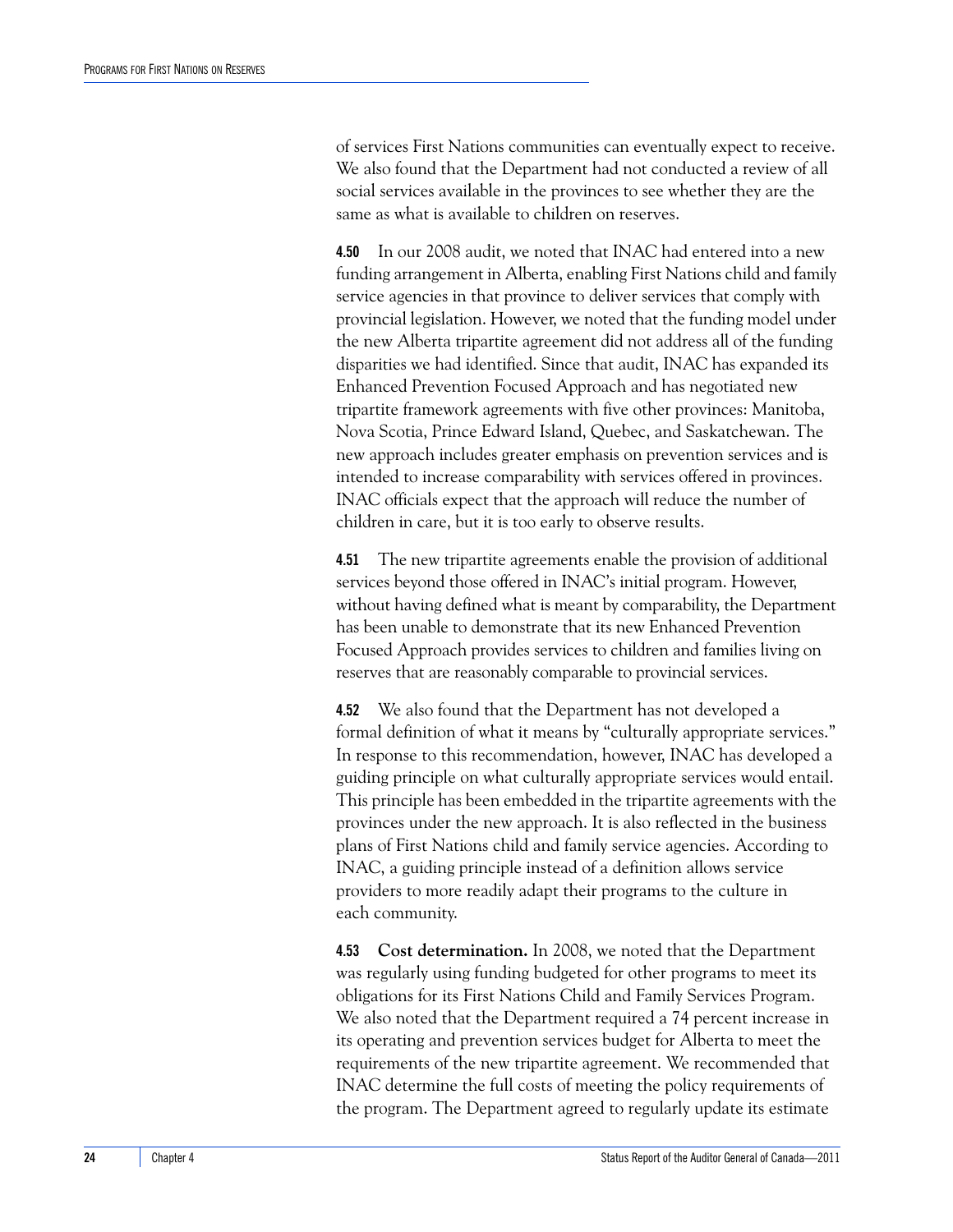of the cost of delivering the program with the new approach on a province-by-province basis and to periodically review the program budget.

**4.54** In this audit, we found that the Department had identified the costs it would have to pay for services in each province before moving to the new Enhanced Prevention Focused Approach. For its operations and prevention services, INAC determined that it would require an incremental increase of between 50 percent and 100 percent in its funding for each of the provinces in which it has established tripartite agreements to date. With all cost components taken into consideration, on average, the agreements led to an increase of over 40 percent in the cost of INAC's Child and Family Services Program in the participating provinces.

**4.55** Rather than using funds budgeted for other programs, INAC has obtained increased funding to run its Child and Family Services Program. The program's budget has increased by 32 percent from \$417 million in the 2005–06 fiscal year to \$550 million in 2009–10. This rise partly reflects the increased funding levels needed to implement the new framework agreements. The Department also regularly conducts budget reviews and has taken steps to minimize the financial impact of its Child and Family Services Program on other INAC programs.

**4.56 Cost comparisons.** The House of Commons Standing Committee on Public Accounts asked the Department for a comprehensive comparison of its funding to First Nations child and family welfare service agencies with provincial funding to similar agencies. The government committed to providing the Committee with a comparison of its funding for salaries and caseloads for the provinces that have made the transition to the new Enhanced Prevention Focused Approach.

**4.57** In preparation for framework negotiations with the provinces, INAC compared some elements central to the operations of child and family services programs with those of the provinces, such as social workers' salaries and benefits. With this information, INAC provided to the Public Accounts Committee a comparison of some of its costs with those of the provinces that have established an agreement under the new approach. We note, however, that the Department has not provided information about social workers' caseloads to the Committee because this is not public information. Moreover, certain services provided by provinces are outside INAC's mandate—for example, services related to health issues and youth justice. The Department therefore does not provide these services. Our progress rating regarding child and family services is found in Exhibit 4.6.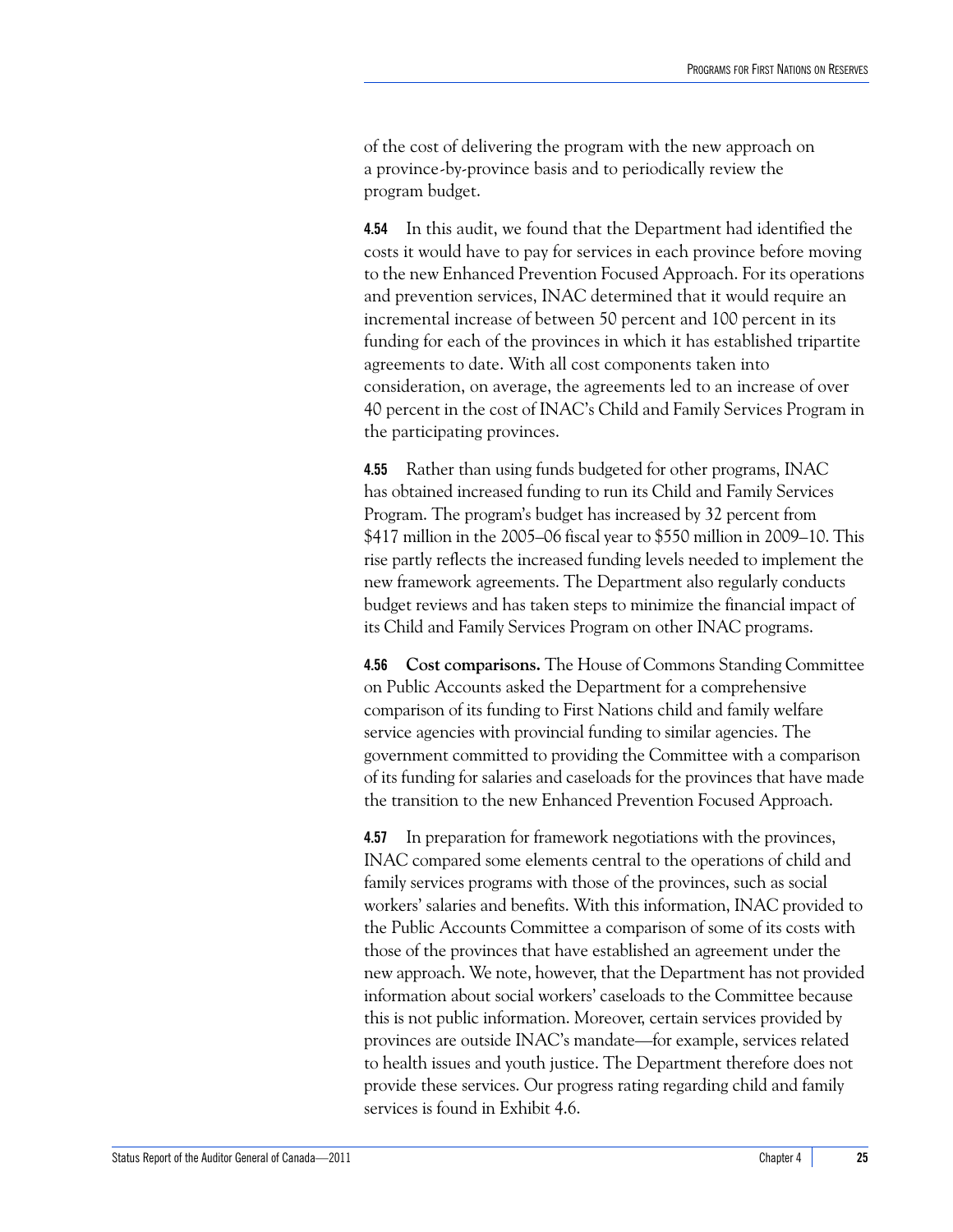#### **Exhibit 4.6 Progress on addressing two recommendations on child and family services**

| <b>Recommendation</b>                                                                                                                                                                                                                                                                                                                                                   | <b>Progress</b>     |
|-------------------------------------------------------------------------------------------------------------------------------------------------------------------------------------------------------------------------------------------------------------------------------------------------------------------------------------------------------------------------|---------------------|
| Indian and Northern Affairs Canada, in cooperation with provinces<br>and First Nations agencies, should                                                                                                                                                                                                                                                                 |                     |
| • define what is meant by services that are reasonably<br>comparable,                                                                                                                                                                                                                                                                                                   |                     |
| • define its expectations for culturally appropriate services and<br>standards, and                                                                                                                                                                                                                                                                                     | Unsatisfactory      |
| • implement this definition and these expectations into the<br>program.                                                                                                                                                                                                                                                                                                 |                     |
| (Recommendation 4.26 of the 2008 May Report of the Auditor<br>General of Canada, Chapter 4, First Nations Child and Family<br>Services Program—Indian and Northern Affairs Canada)                                                                                                                                                                                      |                     |
| Indian and Northern Affairs Canada should determine the full costs<br>of meeting the policy requirements of the First Nations Child and<br>Family Services Program. It should periodically review the<br>program's budget to ensure that it continues to meet program<br>requirements and to minimize the program's financial impact on<br>other departmental programs. | <b>Satisfactory</b> |
| (Recommendation 4.74 of the 2008 May Report of the Auditor<br>General of Canada, Chapter 4)                                                                                                                                                                                                                                                                             |                     |

**Satisfactory**—Progress is satisfactory, given the significance and complexity of the issue, and the time that has elapsed since the recommendation was made.

**Unsatisfactory**—Progress is unsatisfactory, given the significance and complexity of the issue, and the time that has elapsed since the recommendation was made.

#### <span id="page-31-0"></span>**INAC has improved processes for implementing comprehensive land claim agreements but it is too early to identify impacts**

**4.58** Comprehensive land claim agreements are intended to provide clarity and certainty with respect to ownership and use of land and resources, and to put in place structures for managing development. Negotiating these agreements is a major undertaking that can take decades. Managing the agreements afterwards requires ongoing commitment and vigilance by all parties. INAC is responsible for managing the federal responsibilities set out in the agreements and for monitoring the results achieved. In past audits, we have noted that INAC was not committed to the spirit and intent of the agreements and sometimes did not fulfill Canada's obligations under them. In this audit, we found that INAC has taken steps toward meeting the spirit and intent of comprehensive land claim agreements, although more attention is still required.

**4.59** In 2003, we audited the federal implementation of comprehensive land claim agreements with the Gwich'in in the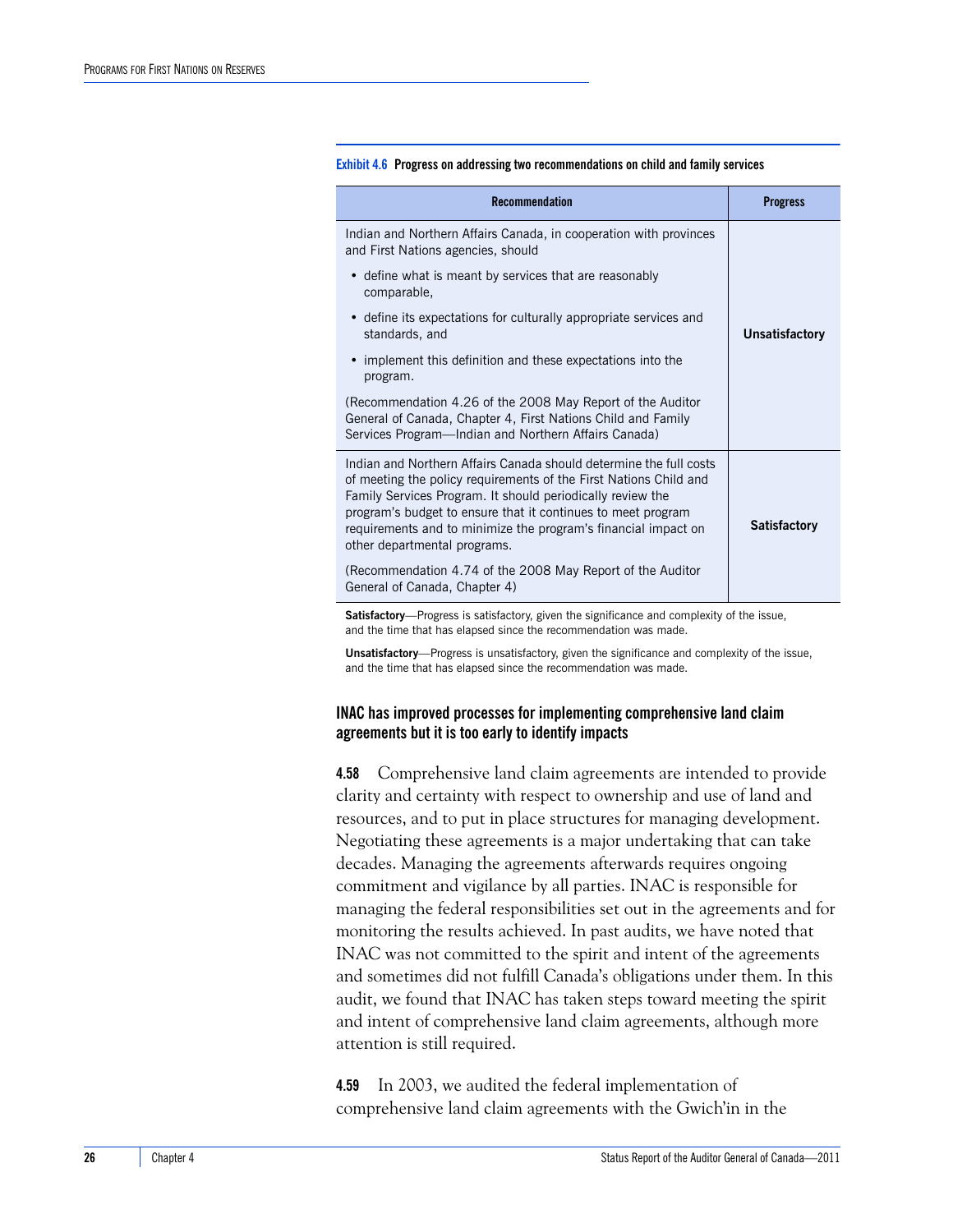Northwest Territories and the Inuit of Nunavut. In 2007, we audited the federal government's implementation of its obligations related to the Inuvialuit Final Agreement. In these audits, we found that INAC and other federal departments were not implementing some key federal obligations. Moreover, we found that departments were considering only the letter of their land claim implementation responsibilities, not the spirit or intent of the agreements. In 2007, INAC officials described the principles of the Inuvialuit Final Agreement as being only Inuvialuit goals, not something to which the Government of Canada adheres. We also found that INAC was not coordinating activities to implement federal land claim obligations that were the responsibility of other departments, notably obligations related to contracting provisions.

**4.60** In this follow-up audit, we assessed the progress made by INAC on four previous recommendations that appeared in two audits we completed in 2003 and 2007 concerning the Nunavut, Gwich'in, and Inuvialuit comprehensive land claim agreements. We reviewed departmental documentation and interviewed INAC officials and claimant group representatives. We also reviewed and tested a new departmental database for tracking land claim obligations.

**4.61 Spirit and intent.** In 2003, we noted that INAC was not considering the spirit and intent of the comprehensive land claim agreements we examined. We recommended that INAC focus not only on obligations but also on results. In this audit, we found that INAC is beginning to take into account the spirit and intent of comprehensive land claim agreements. This was particularly evident in the Department's actions to monitor and achieve the objectives of agreements. Since our 2003 and 2007 audits, INAC has developed guidance indicating that a broader interpretation of the Government of Canada's obligations under comprehensive land claim agreements is appropriate. The guidance states that since the Government of Canada has signed land claim agreements, it must work with other signatories to fulfill federal obligations and make progress toward mutually shared goals. INAC implementation officials have also indicated the importance of focusing on the treaty relationship to achieve progress toward the common goals of the agreements. For example, after the completion of a study on economic opportunities with Inuvialuit communities, INAC is now working with the Inuvialuit to explore other means of achieving the economic objectives of the Inuvialuit Final Agreement.

**4.62** We noted that the Deputy Minister had written to other departments to inform them of the approach to implementing modern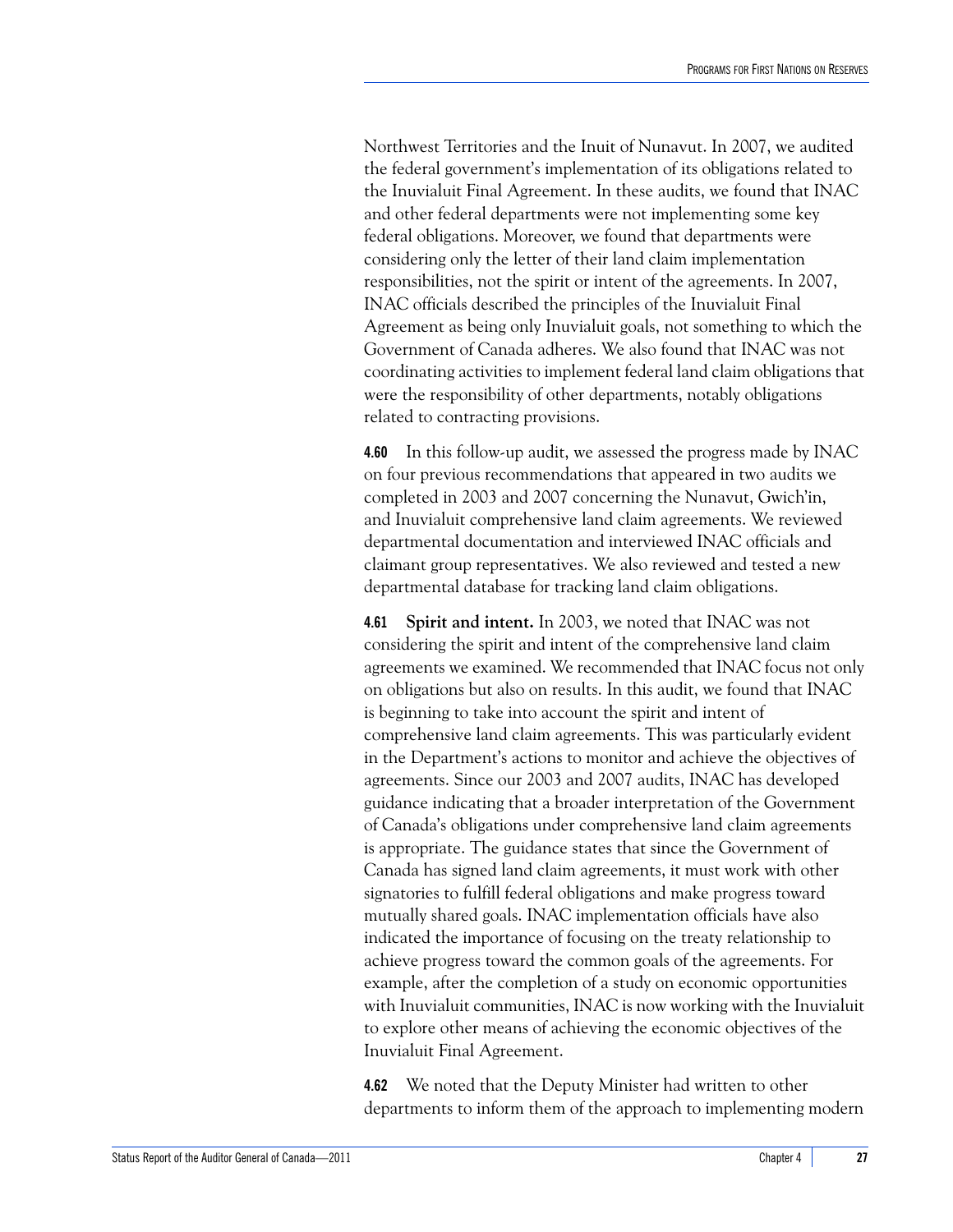treaties and INAC's objective of improving interdepartmental coordination. However, at the time of our audit, INAC was still finalizing this guidance and had not communicated it formally to officials in other departments with responsibilities for implementing land claim agreements; nor had it developed any training for federal officials to ensure consistent implementation of the new approach. INAC had also not formally communicated the new approach to claimant groups. Some claimant group representatives told us that they have yet to see a significant change in the Department's willingness to work toward achieving the objectives of comprehensive land claim agreements.

**4.63 Measuring performance.** In our 2003 audit, we recommended that INAC provide measurable milestones and targets to gauge progress. Similarly, in our 2007 audit, we recommended that INAC develop performance indicators to measure progress toward meeting the principles of the Inuvialuit Final Agreement, and that it publicly monitor and report progress achieved. The Department undertook to propose performance indicators at a future implementation committee meeting, and to begin monitoring and reporting in spring 2008.

**4.64** We found that INAC has developed performance indicators to measure progress toward meeting the broader objectives of comprehensive land claim agreements. The Department has also conducted an evaluation of results achieved through the agreements. The evaluation reviewed progress realized toward six broad areas of focus from four agreements, including the Inuvialuit Final Agreement. It did not assess achievement of objectives of individual agreements but instead considered the impact that agreements are having overall. For example, the evaluation concluded that comprehensive land claim agreements have made an important contribution to Aboriginal business development and that regulatory regimes established through the agreements have led to the development of collaborative, consensusbased decision-making processes. INAC officials told us that they plan to evaluate the impacts of land claim agreements every five years.

**4.65 Coordinating federal obligations.** In our 2003 audit, we recommended that INAC strengthen its coordinating framework to ensure that the Government of Canada meets federal responsibilities under land claim agreements. The Department undertook to continue working with an interdepartmental steering committee to ensure that land claim implementation issues are brought to the attention of senior officials in federal departments. We found that INAC has since led the development of an implementation management framework for comprehensive land claim agreements. The framework is applied by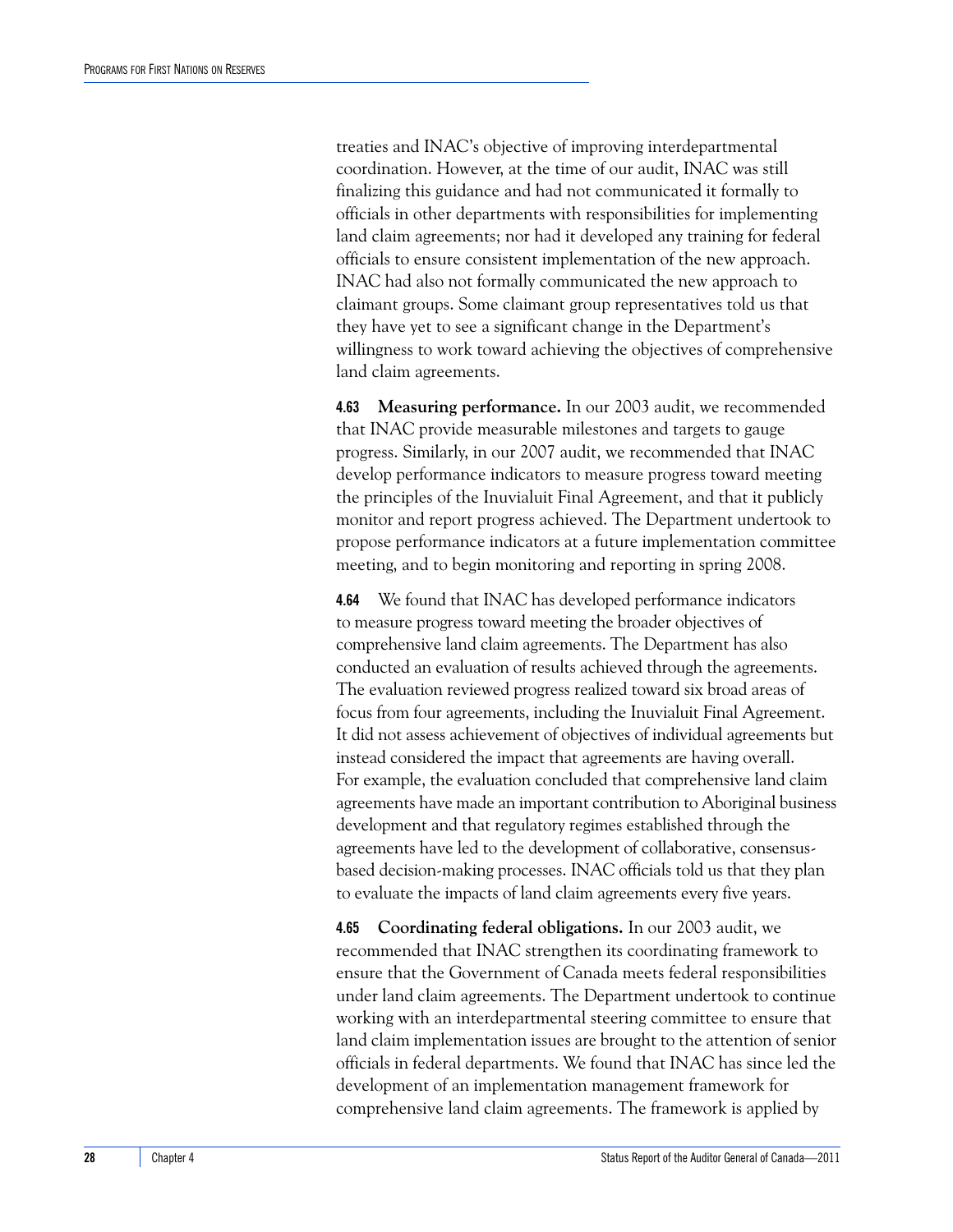regional and federal working groups of officials from various departments, as well as the interdepartmental steering committee of senior management chaired by INAC. These structures are intended to facilitate interaction between federal officials at the regional, headquarters, and senior management levels. The responsibilities of the working groups include

- **•** providing guidance to federal officials and helping them in their implementation roles,
- **•** coordinating activities between and within departments, and
- **•** monitoring and reporting on the implementation of federal obligations.

We noted, however, that some tools to support the framework are not yet complete.

**4.66** We also found that improvements have been made to the process for implementing the federal contracting provisions of comprehensive land claim agreements, an area of concern identified in previous audits. In 2008, the Treasury Board of Canada revised its policy to clarify departments' obligations when contracting within land claim jurisdictions. With this guidance, INAC now leads public reporting of federal procurement activities in land claim settlement areas across the country. We found that the Department has also undertaken initiatives to better educate other departments on contracting provisions within land claim jurisdictions. The Canada School of Public Service has developed a training course on procurement within land claim areas, with enrolment open to all procurement officers across the federal government.

**4.67 Implementing obligations.** In 2007, we recommended that INAC identify each of Canada's obligations under the Inuvialuit Final Agreement, identify the appropriate federal organizations to address them and clearly communicate the obligations to these organizations, develop a plan to implement the obligations, and regularly monitor and report to other signatories about Canada's fulfillment of its obligations. INAC undertook to develop a strategy for communicating obligations to other federal organizations by March 2008, and to monitor and report on progress in fulfilling Canada's obligations to other signatories of the agreement.

**4.68** To monitor progress toward fulfilling Canada's obligations under comprehensive land claim agreements, INAC developed a new electronic data capture system in 2010. The system is designed to monitor the status of all federal government land claim obligations.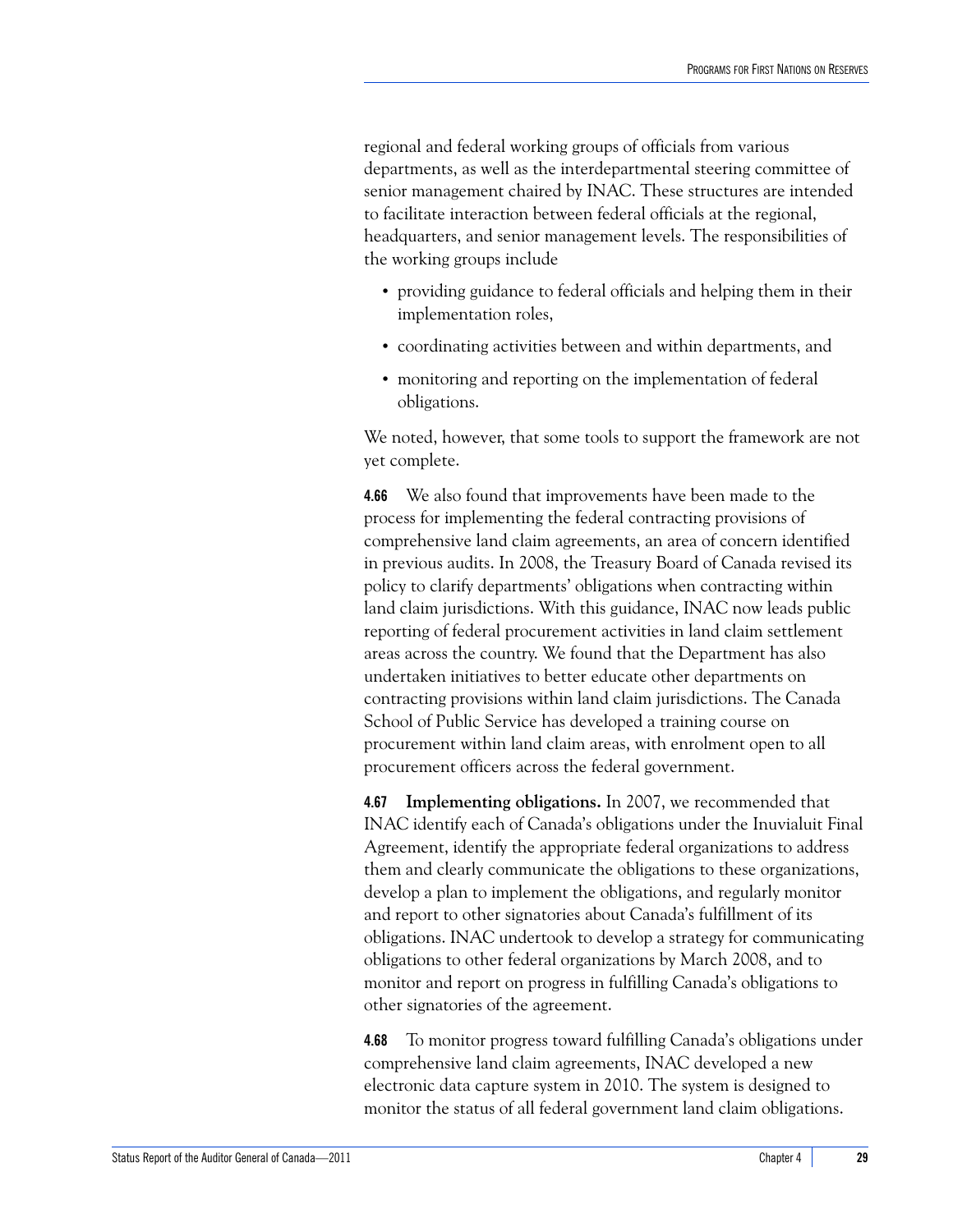We randomly selected 10 obligations from two land claim agreements to determine the information about them captured in the database. We found that the database succeeded in capturing most of the obligations we examined, along with their status. At the time of our audit, however, the Department was still finalizing data accuracy and some of the database's reporting functions.

**4.69** We randomly selected five federal obligations from each of the Gwich'in and Inuvialuit land claim agreements involving other departments' responsibilities; we sought to determine whether INAC had clearly communicated to those departments the responsibilities of each. We found that INAC had not communicated these specific obligations to other federal departments. It did not have a plan in place to ensure the fulfillment of their obligations under the agreements, and it had not monitored whether the departments had fulfilled their obligations.

**4.70** It is important to meet Canada's obligations under land claim agreements and to monitor progress toward the agreements' objectives. Doing so will ensure that claimant groups receive the benefits agreed to under the agreements. Since 2007, INAC has made progress in providing guidance to other departments about the implementation of land claim agreements and has begun to evaluate their results. The Department has also begun to monitor progress toward fulfilling specific federal obligations (Exhibit 4.7). Continuing cooperation will be required to maintain progress in this area and realize the socioeconomic and community improvements that comprehensive land claim agreements are intended to provide.

#### <span id="page-35-0"></span>**INAC's streamlining efforts have not lessened the burden of reporting requirements for First Nations**

**4.71** The federal government has established many programs and services for First Nations communities. Most of them are delivered through funding arrangements such as contribution agreements that require the submission of reports to obtain funding and to account for funds used. Reporting requirements established by federal organizations can be a significant burden, especially for the many communities that have fewer than 500 residents. INAC and the Treasury Board of Canada Secretariat began efforts to streamline reporting by First Nations communities but the efforts have not been sustained.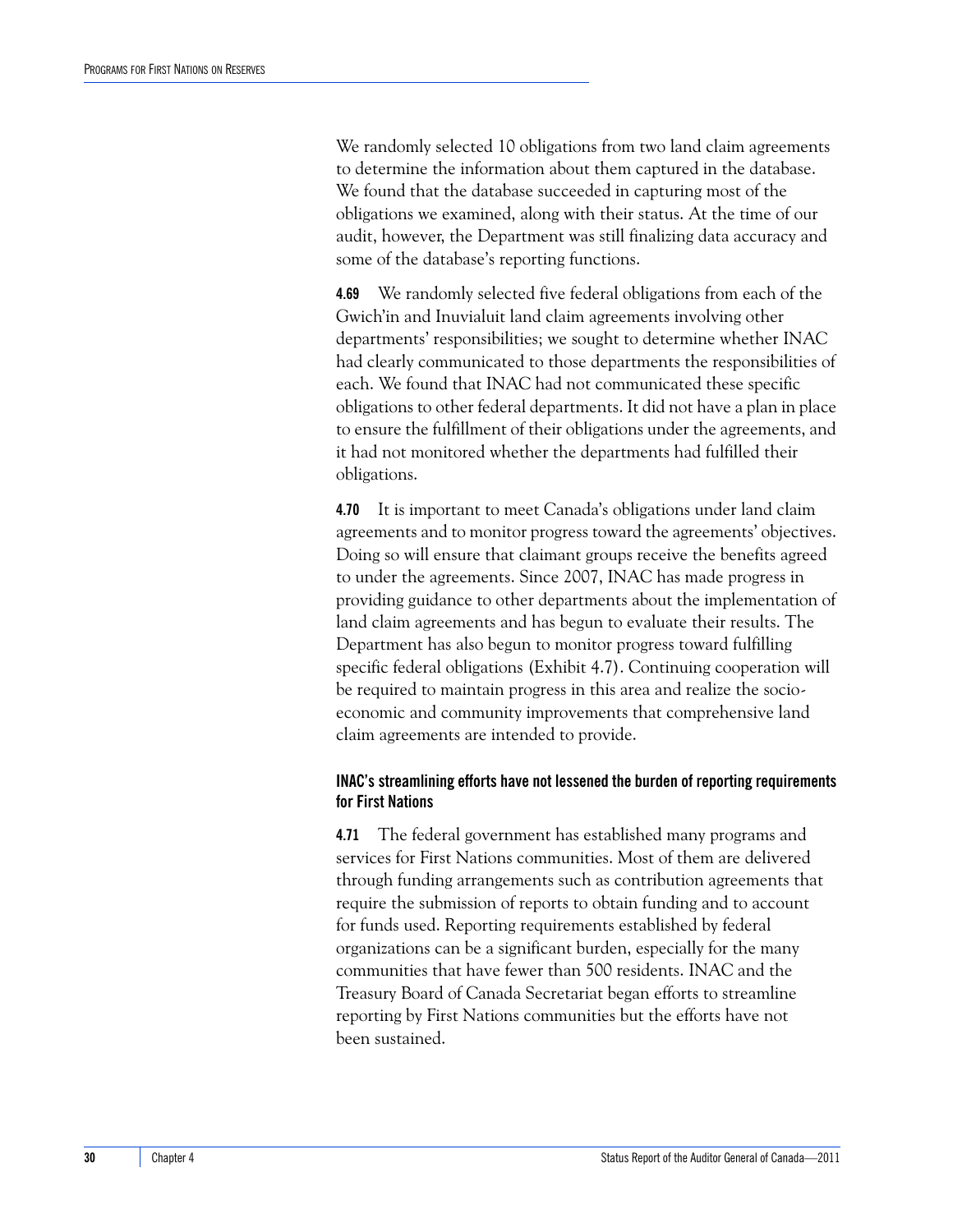| <b>Recommendation</b>                                                                                                                                                                                                                                                                                                                             | <b>Progress</b>     |
|---------------------------------------------------------------------------------------------------------------------------------------------------------------------------------------------------------------------------------------------------------------------------------------------------------------------------------------------------|---------------------|
| Indian and Northern Affairs Canada should amend the land claim<br>obligation system (LCOS) database to ensure that it focuses not<br>only on obligations but also on results and that it provides<br>measurable milestones and targets to gauge progress.                                                                                         | <b>Satisfactory</b> |
| (Recommendation 8.63 of the 2003 November Report of the<br>Auditor General of Canada, Chapter 8, Indian and Northern Affairs<br>Canada-Transferring Federal Responsibilities to the North)                                                                                                                                                        |                     |
| In cooperation with the Inuvialuit, and with the Yukon and<br>Northwest Territories governments, Indian and Northern Affairs<br>Canada should develop performance indicators to measure<br>progress towards meeting the principles of the Inuvialuit Final<br>Agreement, and should publicly monitor and report progress to<br>other signatories. | <b>Satisfactory</b> |
| (Recommendation 3.85 of the 2007 October Report of the Auditor<br>General, Chapter 3, Inuvialuit Final Agreement)                                                                                                                                                                                                                                 |                     |
| Indian and Northern Affairs Canada should strengthen its<br>coordinating framework to ensure that the Government of Canada<br>meets federal responsibilities under the land claims agreements.                                                                                                                                                    | <b>Satisfactory</b> |
| (Recommendation 8.77 of the 2003 November Report of the<br>Auditor General of Canada, Chapter 8)                                                                                                                                                                                                                                                  |                     |
| Indian and Northern Affairs Canada should develop a strategic<br>approach towards implementing Canada's obligations under the<br>Inuvialuit Final Agreement. Such an approach should, at a<br>minimum                                                                                                                                             |                     |
| • identify each of Canada's obligations and the appropriate<br>federal organizations to address them, and should clearly<br>communicate their obligations to these federal organizations;                                                                                                                                                         | Unsatisfactory      |
| • develop a plan to implement federal obligations; and                                                                                                                                                                                                                                                                                            |                     |
| • regularly monitor and report to other signatories Canada's<br>fulfillment of its obligations.                                                                                                                                                                                                                                                   |                     |
| (Recommendation 3.76 of the 2007 October Report of the Auditor<br>General of Canada, Chapter 3)                                                                                                                                                                                                                                                   |                     |

#### **Exhibit 4.7 Progress on addressing four recommendations on comprehensive land claim agreements**

**Satisfactory**—Progress is satisfactory, given the significance and complexity of the issue, and the time that has elapsed since the recommendation was made.

**Unsatisfactory**—Progress is unsatisfactory, given the significance and complexity of the issue, and the time that has elapsed since the recommendation was made.

**4.72** In 2002, we looked at the amount of reporting required of First Nations by federal organizations. We estimated that four federal organizations together required about 168 reports annually from each First Nations reserve. We found that many of the reports were unnecessary and were not in fact used by the federal organizations. We followed up on this issue in 2006. At that time, we found that federal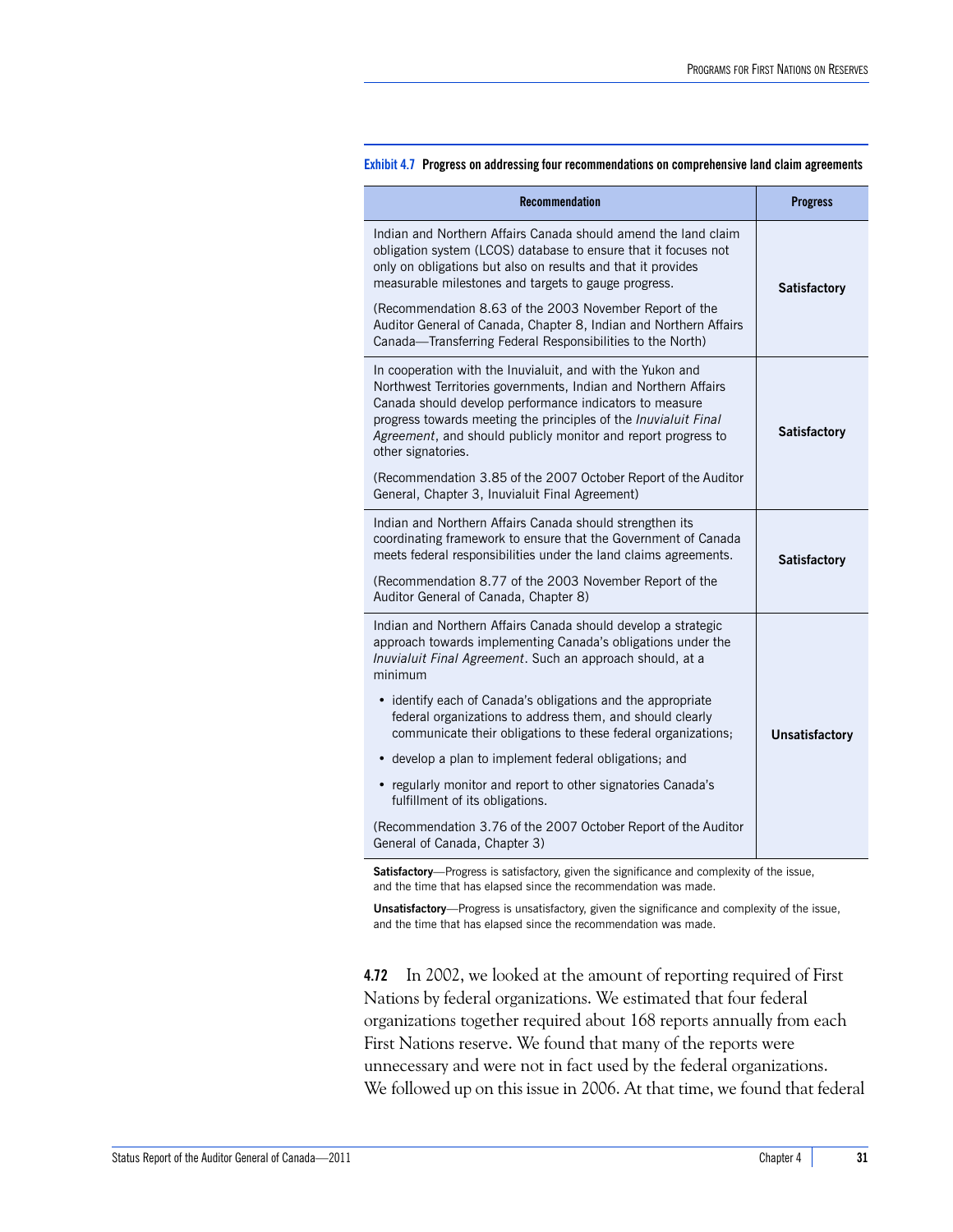departments had made little progress on meeting our recommendations to reduce reporting requirements. In our 2006 follow-up audit, we reported that INAC's officials told us that the Department obtained more than 60,000 reports a year from over 600 First Nations communities. The Treasury Board of Canada Secretariat analyzed the extent of federal involvement with First Nations and confirmed the seriousness of the problem we had identified in 2002.

**4.73** In this follow-up audit, we reviewed the steps taken by the Treasury Board of Canada Secretariat and INAC to streamline reporting requirements for recipients of federal funding, including First Nations communities. We also assessed the progress made to implement one of our 2002 recommendations.

**4.74 Streamlining reporting throughout the government.** In June 2006, the President of the Treasury Board commissioned an independent panel to review and recommend ways of simplifying the administration of grants and contributions. Later that year, the panel identified a need for the federal government to dramatically simplify its reporting and accountability regime related to grant and contribution agreements. It recommended that the Treasury Board and departments modify their monitoring and recipient reporting requirements to avoid duplication or redundancy, and ensure that requirements are clearly connected to a demonstrable need.

**4.75** The Treasury Board of Canada Secretariat responded in 2008 by issuing the Government of Canada Action Plan to Reform the Administration of Grant and Contribution Programs. This commits the government to reducing recipients' administrative and reporting burden. The Secretariat created a new centre of expertise to lead and coordinate the implementation of the action plan. One of its elements was a call for departments to develop an action plan to improve the delivery and efficiency of grants and contributions. Another element was the issuing of the revised Policy on Transfer Payments and new Directive, both of which came into effect in 2008. Under the revised policy, deputy heads are responsible for ensuring that the administrative requirements for recipients are proportionate to the risk level. Departments should determine reporting requirements after performing a risk assessment. Departments needed to have a system for conducting risk assessments in place by March 2010. INAC officials told us that the Department received verbal approval to extend this date to 2011. The Secretariat does not monitor efforts to reduce the reporting burden since it considers this to be the responsibility of deputy heads as the chief accounting officers of their departments.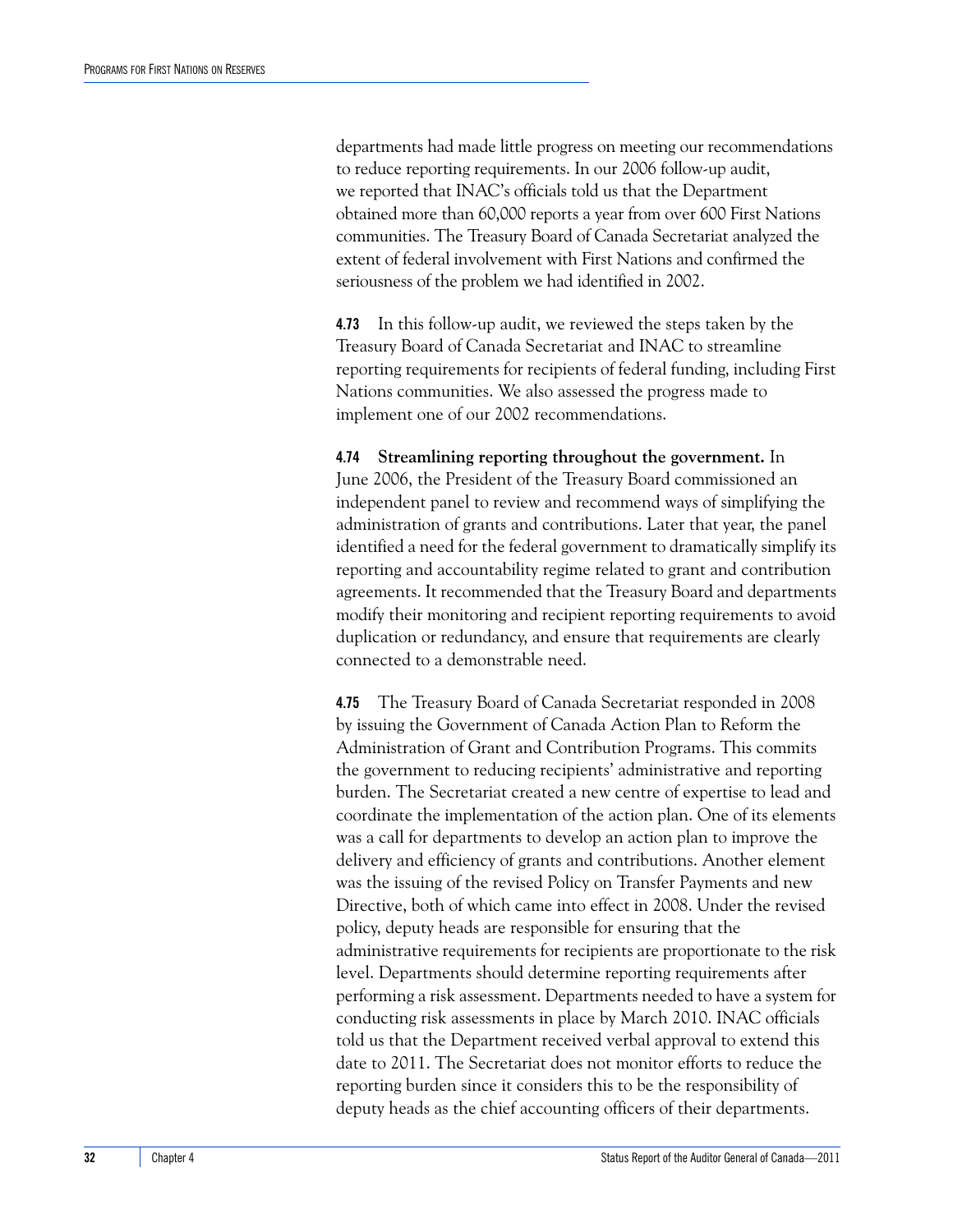**4.76** We found that at the time of our audit, INAC had yet to finalize a process for assessing risks associated with contribution agreements. Consequently, the Department has yet to determine the level of reporting requirements most appropriate to each First Nation, as required under the 2008 Transfer Payment Policy.

**4.77 INAC reporting initiatives.** In 2002, we recommended that the federal government regularly review its reporting requirements, determine reporting needs when new programs are set up, and drop unnecessary or duplicative reporting. The government agreed that reporting should be administratively efficient and rationalized across the federal government. It committed to reviewing reporting requirements individually at the departmental level and collectively as a governmentwide initiative. We found that INAC started data collection review efforts in 2003, but these ended in 2007. The aim of the review was to understand the rationale for reporting requirements, including the extent of the reporting burden on First Nations. The efforts resulted in the creation of the Data Collection Policy in 2004.

**4.78** In this audit, we found that INAC sought to better understand its estimate of 60,000 reports required yearly from First Nations. To arrive at this estimate, INAC had counted all reports under all of its previous regional data systems related in some way to grants and contributions. The total included many reports not directly required under contribution agreements, such as a requirement to give INAC updates about all changes to the First Nations population on each reserve, including births, deaths, and moves.

**4.79 Continuation of other initiatives.** In 2007, INAC started the Smart Reporting Initiative to focus on performance measurement, with the aim of determining what information was actually required for management and accountability purposes. In June 2010, the Deputy Minister named a special representative to lead another initiative to reduce reporting requirements.

**4.80 Electronic system to streamline reporting.** In 2006, INAC implemented an electronic system for the management of transfer payments: the First Nations and Inuit Transfer Payment System (FNITP). The system was designed partly to reduce the reporting burden by allowing First Nations to submit their reports electronically and allowing the Department to streamline administrative processes.

**4.81** We found that the system has led to a streamlining of some reporting requirements. It ensures that reporting requirements related to funding agreements include only those stipulated in the provisions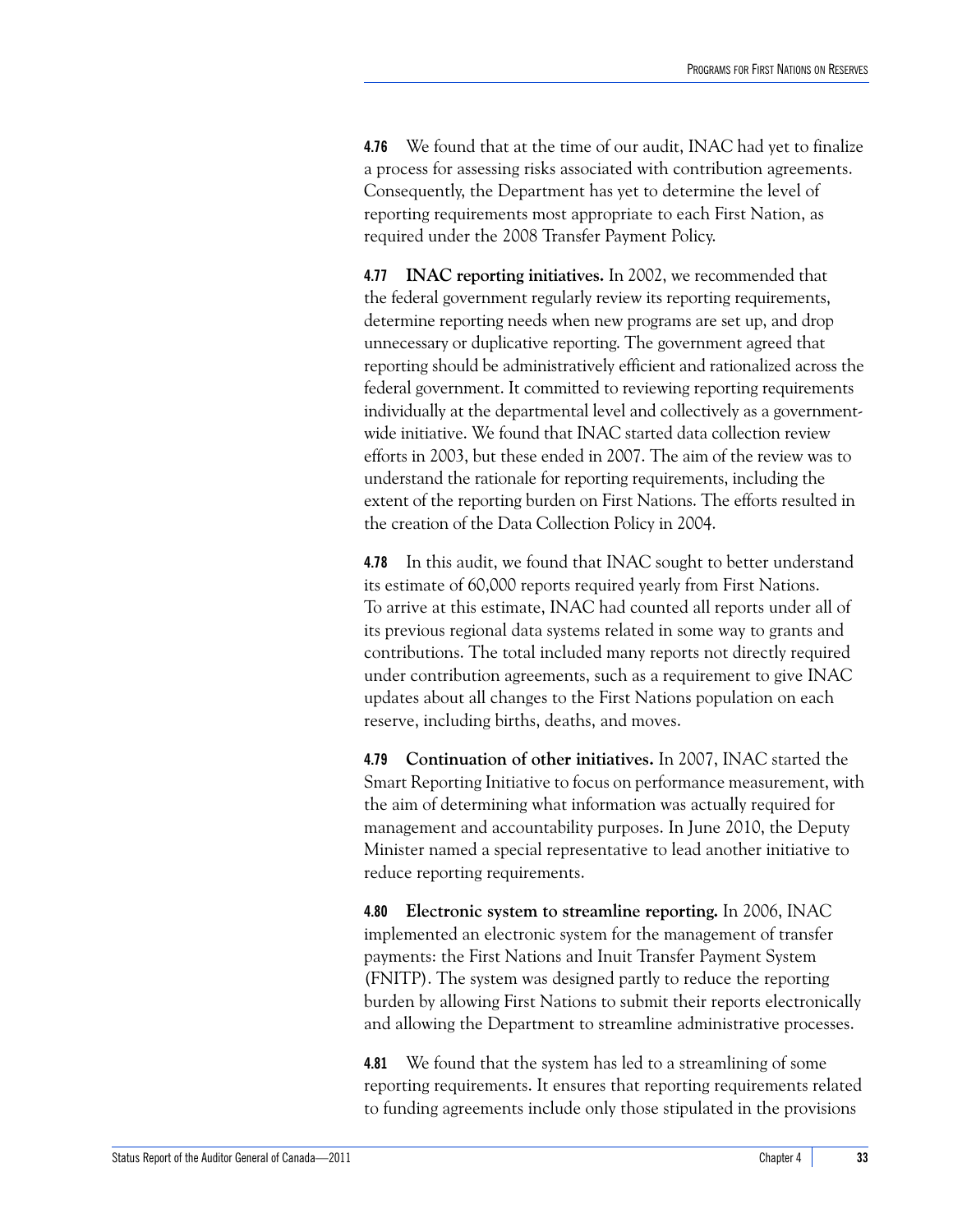of the agreements. The Department was able to identify several reports that were eliminated and others that were reduced, a result officials attributed partly to the introduction of the FNITP. For example, INAC's National Reporting Guide for 2009–10 notes that INAC has eliminated 9 national reports, 7 regional reports, and fields in 12 other reports. Within the system, there are also procedures in place for capturing and managing information on funding agreements to ensure compliance with financial authorities.

**4.82** INAC provided some training to First Nations on using the FNITP, but many cannot take advantage of the system because of limited capacity and high staff turnover. At the time of our audit, 334 of approximately 700 First Nations and tribal councils had access to the FNITP; 228 of these were regularly using the system. For First Nations and tribal councils without access to the FNITP, INAC continues to receive reports separately and enters the information into the system manually.

**4.83 Recently increased report requirements.** Despite many initiatives, we have not seen a significant reduction in the reporting burden. We were able to track the number of reports actually required from First Nations since the introduction of the FNITP because it stores all reporting related to contribution agreements. The number of required reports increased from 30,000 in the 2007–08 fiscal year to 32,000 in 2009–10. The increase may be attributable to new accountability demands across government and new programs available to First Nations. First Nations officials with whom we spoke also told us that they had not seen a reduction in reporting requirements since our last audit, and many indicated that the reporting burden has increased in recent years.

**4.84** INAC developed a Data Collection Policy in 2004 and drafted related guidance in 2007. The policy called for reporting requirements to be assessed before programs were renewed or new programs were set up. We examined the program approval process for six programs developed or renewed between April 2007 and March 2010 to determine whether this assessment had been conducted. We found that the policy had not been applied in the majority of these programs, and reporting requirements were not reviewed when programs were set up or renewed.

**4.85** As we mentioned in the preface, we remain concerned about the burden associated with the federal reporting requirements, particularly related to INAC's contribution agreements with First Nations. Many initiatives with the potential to streamline reporting have been started but have not resulted in meaningful improvement. INAC does not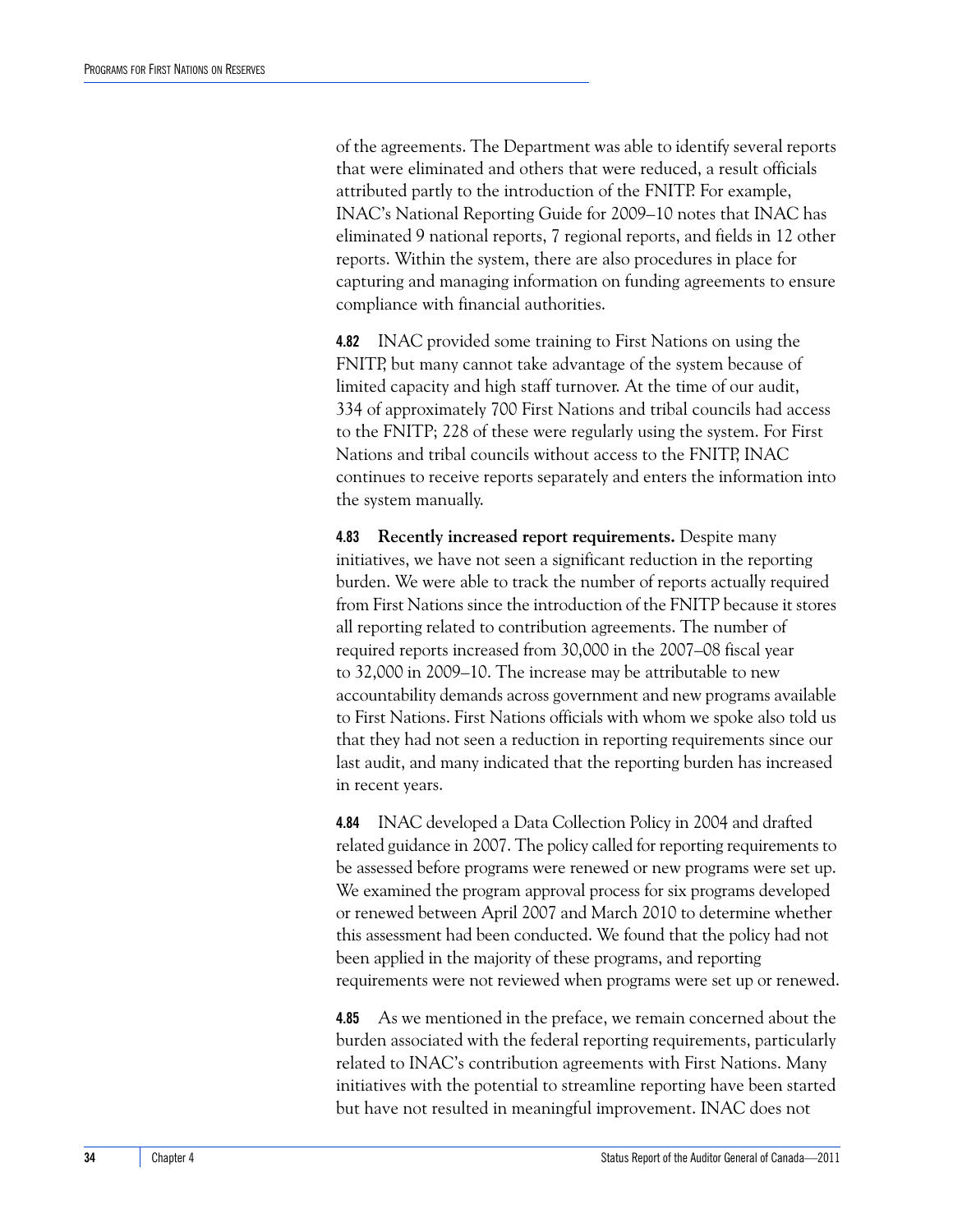apply the Data Collection Policy and has not conducted all of the risk assessments of First Nations recipients, as required by the new federal Transfer Payment Policy. Thus, it remains unclear whether this degree of reporting helps make First Nations accountable, or whether it assists either the Department or First Nations with their management responsibilities. First Nations continue to spend time and resources to complete reports for INAC, but some of these reports may serve little purpose and may interfere with First Nations' ability to meet the needs of their members. Our progress rating regarding reporting requirements is found in Exhibit 4.8.

#### **Exhibit 4.8 Progress on addressing a recommendation on reporting requirements**

| Recommendation                                                                                                                                                                                                                                            | <b>Progress</b> |
|-----------------------------------------------------------------------------------------------------------------------------------------------------------------------------------------------------------------------------------------------------------|-----------------|
| The federal government should consult with First Nations to review<br>reporting requirements on a regular basis and to determine<br>reporting needs when new programs are set up. Unnecessary or<br>duplicative reporting requirements should be dropped. | Unsatisfactory  |
| (Recommendation 1.61 of the 2002 December Report of the<br>Auditor General of Canada, Chapter 1, Streamlining First Nations<br>Reporting to Federal Organizations)                                                                                        |                 |

**Satisfactory**—Progress is satisfactory, given the significance and complexity of the issue, and the time that has elapsed since the recommendation was made.

**Unsatisfactory**—Progress is unsatisfactory, given the significance and complexity of the issue, and the time that has elapsed since the recommendation was made.

**4.86 Recommendation.** Indian and Northern Affairs Canada, in consultation with relevant federal organizations, should develop implementation plans for the recommendations on which progress to date has been unsatisfactory or incomplete. The plans should include specific goals, targets, action items, timelines for achieving results, and indicators for measuring progress.

**The Department's response.** Agreed. INAC agrees to develop implementation plans as recommended, with the following understandings in relation to specific areas:

**•** The First Nation Student Success Program and the Education Partnerships Program are part of the Reforming First Nation Education Initiative that was launched in 2008 to set the foundation for long-term improvement in education outcomes. Tripartite agreements are in place in seven provinces, including a sub-regional agreement with Saskatchewan and an implementation-ready tripartite K–12 partnership in British Columbia.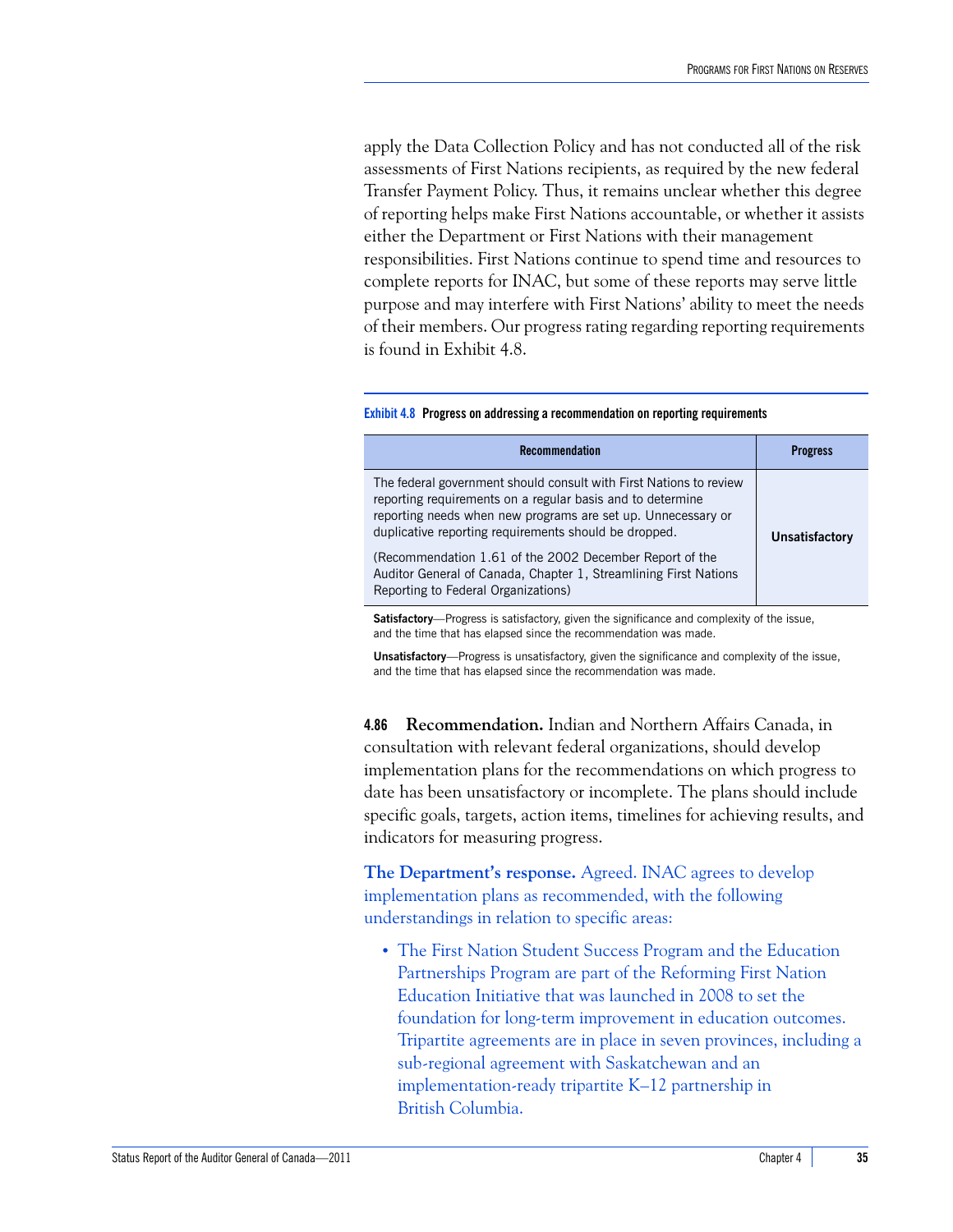- **•** INAC supports Health Canada's efforts respecting drinking water and cooperates fully.
- **•** A strategy to address the problem of mould on reserves is being advanced through the existing Indoor Air Quality Committee with representatives from the Canada Mortgage and Housing Corporation, Health Canada, and the Assembly of First Nations, as well as through enhanced funding as opportunities arise.
- **•** On child and family services, considerable progress has been made on defining comparability while respecting differences between jurisdictions. The guiding principle that First Nations themselves are best suited to define culturally appropriate services is now incorporated in all tripartite discussions, as is the matter of culturally appropriate placement options.
- **•** In relation to the implementation and monitoring of the Inuvialuit Final Agreement and other agreements, progress is being made through the development of the Treaty Obligation Monitoring System (TOMS). In the last year, TOMS was presented to other government departments through regional caucuses in the Atlantic Region, Quebec, and the Northwest Territories, and plans are under way for similar presentations across the rest of the country. TOMS will be made accessible online to other departments over the next year. In addition, the Deputy Minister has communicated to colleagues the importance of their active engagement in implementation. Implementation working groups support efforts by colleagues in other departments to collaborate on implementation at the national or regional level. Guidelines are being developed to provide information and direction on critical issues such as alternative dispute resolution.
- **•** In relation to reporting requirements, consultations with First Nations and all stakeholders regarding this matter are ongoing through a recently created senior management position, reporting directly to the Deputy Minister.

### <span id="page-41-0"></span>**Conclusion**

**4.87** The federal government supports many services to First Nations that provinces and municipalities provide to people off reserves. In reports to Parliament during the past decade, the Office of the Auditor General published 16 chapters directly addressing First Nations and Inuit issues, and made 91 recommendations to Indian and Northern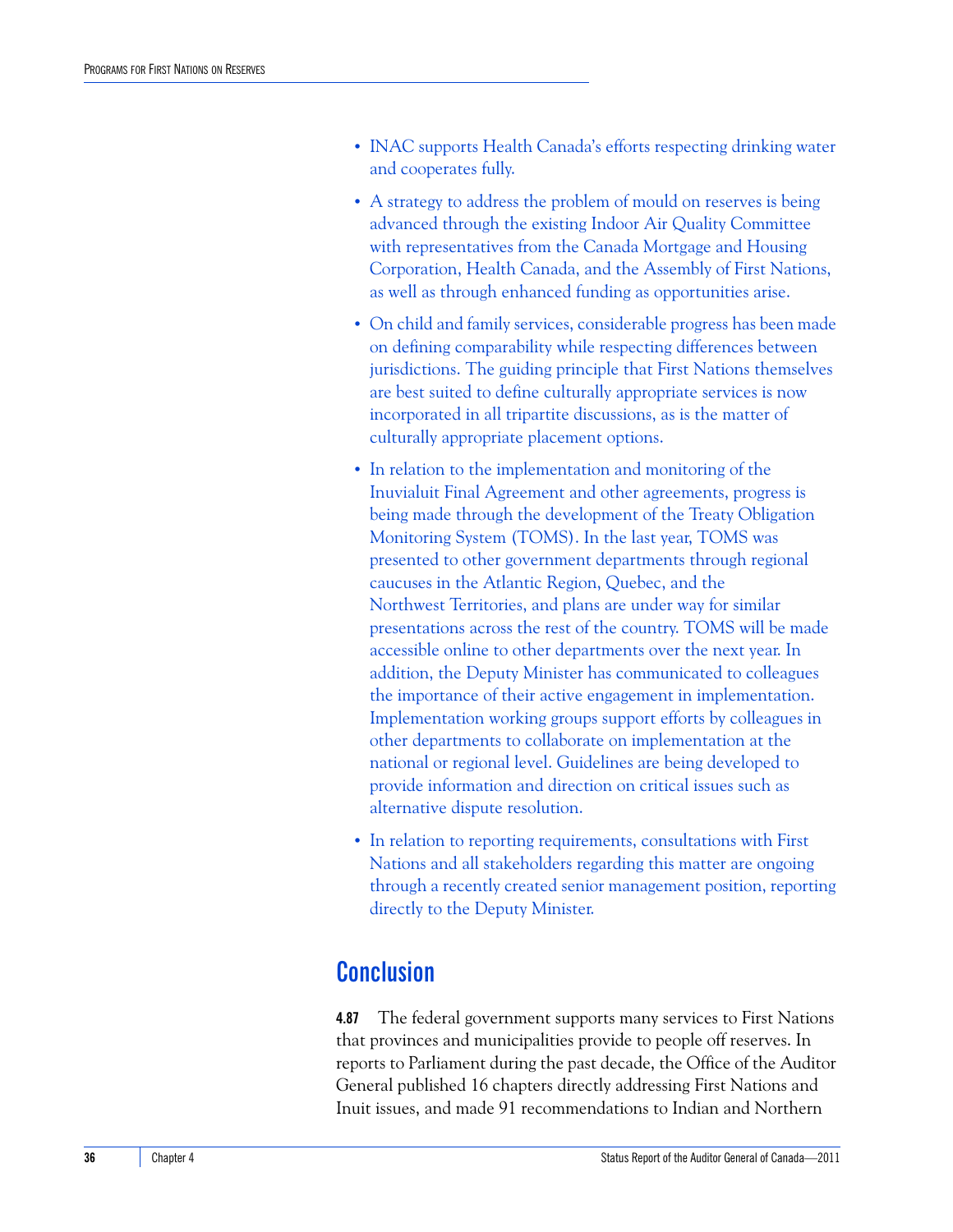Affairs Canada (INAC) and other federal organizations to address a wide range of issues. This audit followed up on 12 of the recommendations.

**4.88** We found that INAC has made satisfactory progress in implementing some of our recommendations. The Department has demonstrated greater commitment to meeting the spirit and intent of land claim agreements and measuring their impacts. INAC has also strengthened its coordinating framework so that other federal organizations understand their obligations under the agreements. INAC has assessed the costs of delivering education services on reserves and compared these with provincial costs. INAC and Health Canada have drafted legislation to provide a statutory basis for ensuring safe drinking water on reserves, but it may be years before regulations are in place.

**4.89** Notwithstanding all the actions taken and efforts made, we found that INAC, the Canada Mortgage and Housing Corporation, and Health Canada have not made satisfactory progress in implementing several of our recommendations. The recommendations relate to some of the most important issues of concern to First Nations, including education, housing, child and family services, and administrative reporting requirements. The three federal organizations have made repeated commitments to action. Nevertheless, we found that those commitments and subsequent actions have often not resulted in improvements. In some cases, conditions have worsened since our earlier audits: the education gap has widened, the shortage of adequate housing on reserves has become more acute, and administrative reporting requirements have become more onerous.

**4.90** Although the federal government has taken action on many of the issues covered in this audit, we note that it has not been an easy task to address these complex issues. Further, conditions on reserves have not improved much in the last decade. We believe that structural problems have inhibited greater progress toward improving the lives and well-being of those living in First Nations reserves. In the preface of this chapter, we discuss some of the problems.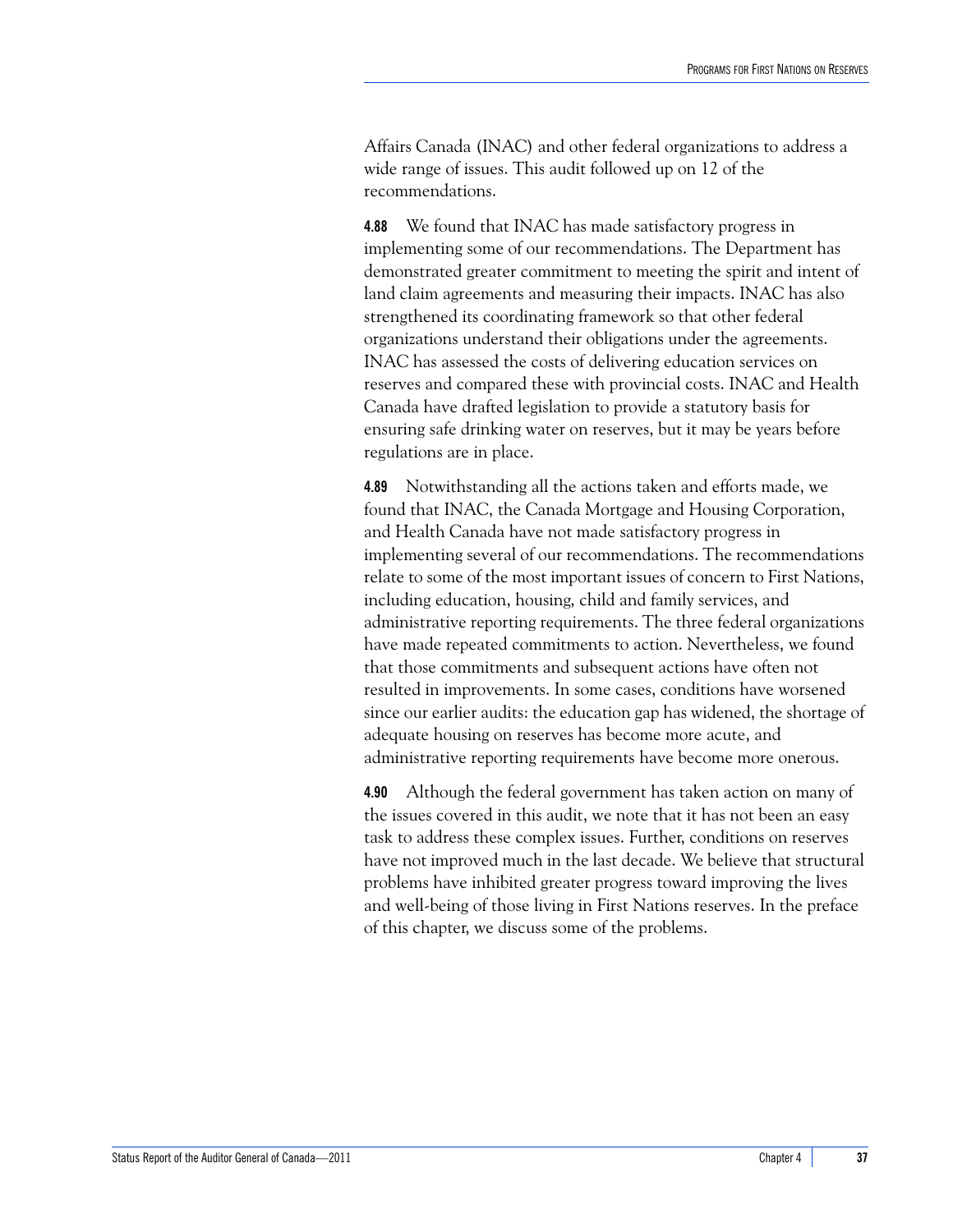### <span id="page-43-0"></span>**About the Audit**

All of the audit work in this chapter was conducted in accordance with the standards for assurance engagements set by The Canadian Institute of Chartered Accountants. While the Office adopts these standards as the minimum requirement for our audits, we also draw upon the standards and practices of other disciplines.

### **Objectives**

The overall audit objective was to determine whether Indian and Northern Affairs Canada (INAC), Health Canada, the Canada Mortgage and Housing Corporation (CMHC), and the Treasury Board of Canada Secretariat have made satisfactory progress in addressing key observations and implementing key recommendations on First Nations programs from previous chapters related to Aboriginal issues appearing in reports of the Office of the Auditor General.

The sub-objectives were to determine whether

- **•** Indian and Northern Affairs Canada has made satisfactory progress in addressing key observations and implementing key recommendations on First Nations education programs from our 2004 November Report, Chapter 5, Indian and Northern Affairs Canada—Education Program and Post-Secondary Student Support;
- **•** Indian and Northern Affairs Canada has made satisfactory progress in addressing key observations and implementing key recommendations from our 2008 May Report, Chapter 4, First Nations Child and Family Services Program—Indian and Northern Affairs Canada;
- **•** Indian and Northern Affairs Canada, Health Canada, and the Canada Mortgage and Housing Corporation have made satisfactory progress in addressing key observations and implementing key recommendations from our 2003 April Report, Chapter 6, Federal Government Support to First Nations—Housing on Reserves;
- **•** Indian and Northern Affairs Canada and Health Canada have made satisfactory progress in addressing key observations and implementing key recommendations from the 2005 September Report of the Commissioner of the Environment and Sustainable Development, Chapter 5, Drinking Water in First Nations Communities;
- **•** Indian and Northern Affairs Canada and the Treasury Board of Canada Secretariat have made satisfactory progress in addressing key observations and implementing key recommendations from our 2002 December Report, Chapter 1, Streamlining First Nations Reporting to Federal Organizations; and
- **•** Indian and Northern Affairs Canada has made satisfactory progress in addressing key observations and implementing key recommendations on First Nations land claims from our 2003 November Report, Chapter 8, Indian and Northern Affairs Canada—Transferring Federal Responsibilities to the North, and our 2007 October Report, Chapter 3, Inuvialuit Final Agreement.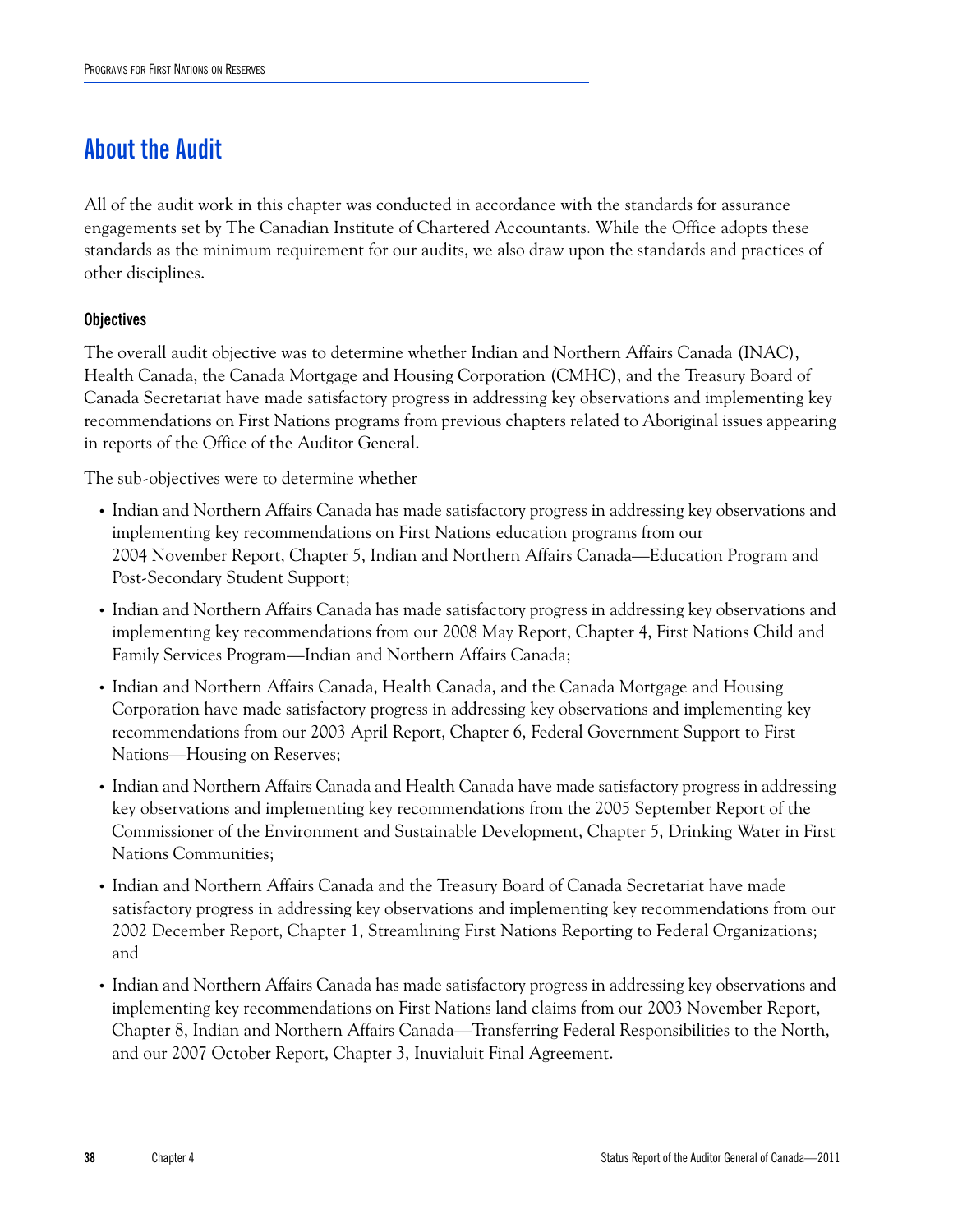#### **Scope and approach**

The entities included in this follow-up audit are Indian and Northern Affairs Canada, Health Canada, the Canada Mortgage and Housing Corporation, and the Treasury Board of Canada Secretariat. INAC is the federal department primarily responsible for meeting the Government of Canada's obligations and commitments to First Nations, and was included in all the audit lines of enquiry. Health Canada was included for its role in drinking water on reserves and in addressing health considerations in housing on reserves, such as mould. The Canada Mortgage and Housing Corporation was included for its role in addressing the housing shortage, improving housing conditions, and addressing the mould issue in on-reserve housing. Since past recommendations about streamlining reporting had been addressed to the federal government, the Treasury Board of Canada Secretariat was also part of the audit. We obtained and reviewed related documentation and interviewed officials from the four entities to assess progress in implementing past recommendations.

For the representative sample in the water section, we selected the three regions with the most water advisories and randomly sampled within those regions. Our examination of land claim obligations relied on random selections.

While First Nations were not subject to audit, we visited selected First Nations reserves and organizations to obtain their perspectives on progress made since we conducted our audits.

#### **Criteria**

| To determine whether Indian and Northern Affairs Canada (INAC), Health Canada, the Canada Mortgage and Housing Corporation (CMHC), and the Treasury<br>Board of Canada Secretariat have made satisfactory progress in addressing key observations and implementing key recommendations on First Nations<br>programs from previous chapters related to Aboriginal issues appearing in reports of the Office of the Auditor General, we used the following criteria: |                                                                                                                                                                                      |  |
|--------------------------------------------------------------------------------------------------------------------------------------------------------------------------------------------------------------------------------------------------------------------------------------------------------------------------------------------------------------------------------------------------------------------------------------------------------------------|--------------------------------------------------------------------------------------------------------------------------------------------------------------------------------------|--|
| <b>Criteria</b>                                                                                                                                                                                                                                                                                                                                                                                                                                                    | <b>Sources</b>                                                                                                                                                                       |  |
| <b>Education</b>                                                                                                                                                                                                                                                                                                                                                                                                                                                   |                                                                                                                                                                                      |  |
| Indian and Northern Affairs Canada (INAC), in consultation with<br>First Nations, has developed and implements a strategy and<br>action plan, with targets, to close the education gap. It also<br>reports progress to Parliament and to First Nations on a timely<br>basis.                                                                                                                                                                                       | • 2004 November Report of the Auditor General of Canada,<br>Chapter 5, recommendation 5.33                                                                                           |  |
|                                                                                                                                                                                                                                                                                                                                                                                                                                                                    | • INAC's response to 2004 November recommendation 5.33                                                                                                                               |  |
|                                                                                                                                                                                                                                                                                                                                                                                                                                                                    | Education Action Plan, INAC, 2005<br>٠                                                                                                                                               |  |
|                                                                                                                                                                                                                                                                                                                                                                                                                                                                    | • Report on Plans and Priorities, 2009–10, INAC                                                                                                                                      |  |
| INAC obtains information on the costs of delivering education<br>services on reserves and compares the costs with those of                                                                                                                                                                                                                                                                                                                                         | • 2004 November Report of the Auditor General of Canada,<br>Chapter 5, recommendation 5.51                                                                                           |  |
| providing comparable education services in the provinces.                                                                                                                                                                                                                                                                                                                                                                                                          | • INAC's response to 2004 November recommendation 5.51                                                                                                                               |  |
|                                                                                                                                                                                                                                                                                                                                                                                                                                                                    | Education Action Plan, INAC, 2005<br>٠                                                                                                                                               |  |
| INAC reviews its post-secondary funding mechanisms, including<br>the use of flexible transfers that are designed to deliver equitable<br>funding to as many eligible students as possible.                                                                                                                                                                                                                                                                         | • June 2005 Report of the Standing Committee on Public<br>Accounts (PAC), recommendation 11 (related to Auditor<br>General's 2004 November Report, Chapter 5,<br>recommendation 5.94 |  |
|                                                                                                                                                                                                                                                                                                                                                                                                                                                                    | • Government response to the 2005 PAC Report                                                                                                                                         |  |
|                                                                                                                                                                                                                                                                                                                                                                                                                                                                    | • Action Plan for the 2009 Internal Audit on the Post-Secondary<br>Education Program, INAC                                                                                           |  |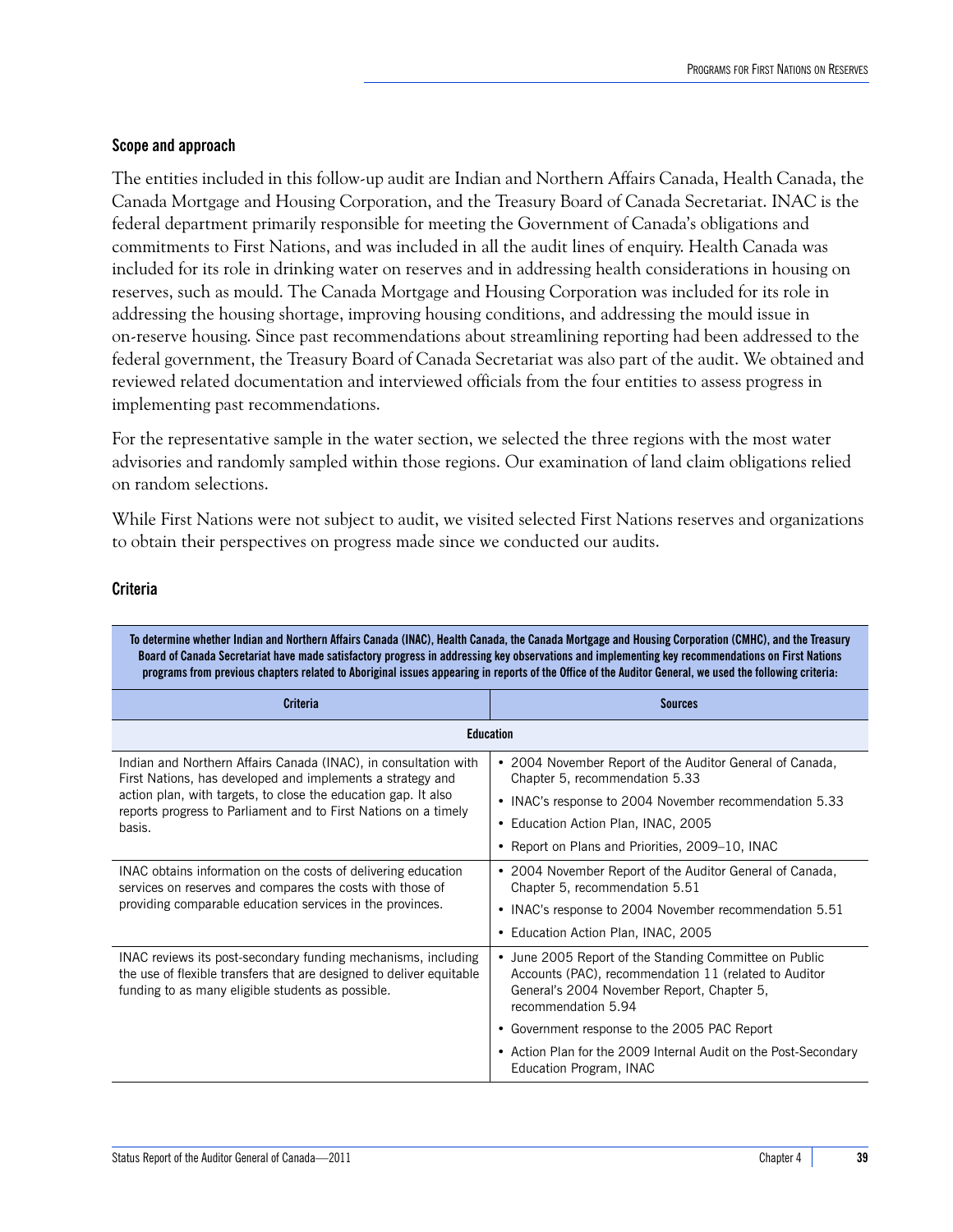| <b>Criteria</b>                                                                                                                                          | <b>Sources</b>                                                                                                                                                             |  |
|----------------------------------------------------------------------------------------------------------------------------------------------------------|----------------------------------------------------------------------------------------------------------------------------------------------------------------------------|--|
| Child and family services                                                                                                                                |                                                                                                                                                                            |  |
| INAC, in cooperation with provinces and First Nations agencies,                                                                                          | • 2008 May Report of the Auditor General of Canada,                                                                                                                        |  |
| • defines what is meant by services that are reasonably<br>comparable,                                                                                   | Chapter 4, recommendation 4.26<br>• INAC's response to 2008 May recommendation 4.26                                                                                        |  |
| • defines its expectations for culturally appropriate services and<br>standards, and                                                                     | • National Program Manual, First Nations Child and Family<br><b>Services</b>                                                                                               |  |
| • implements this definition and these expectations into the<br>program.                                                                                 |                                                                                                                                                                            |  |
| INAC determines the costs of meeting the policy requirements of<br>the First Nations Child and Family Services Program. It then                          | • 2008 May Report of the Auditor General of Canada,<br>Chapter 4, recommendation 4.74                                                                                      |  |
| periodically reviews the program's budget to ensure that it<br>continues to meet program requirements and minimizes the                                  | • INAC's response to 2008 May recommendation 4.74                                                                                                                          |  |
| program's financial impact on other departmental programs.                                                                                               | • Policy on Management, Resources and Results Structure<br>(sections 5.2.1 and 5.2.2), Treasury Board, 2010                                                                |  |
|                                                                                                                                                          | • National Program Manual, First Nations Child and Family<br><b>Services</b>                                                                                               |  |
| INAC conducts a comparison of its funding to First Nations child<br>and family welfare services agencies to provincial funding of<br>similar agencies.   | • March 2009 Report of the Standing Committee on Public<br>Accounts, recommendation 2; 2008 May Report of the<br>Auditor General, Chapter 4, recommendations 4.26 and 4.74 |  |
|                                                                                                                                                          | • Government response to PAC Report                                                                                                                                        |  |
|                                                                                                                                                          | • National Program Manual, First Nations Child and Family<br><b>Services</b>                                                                                               |  |
| <b>Criteria</b>                                                                                                                                          | <b>Sources</b>                                                                                                                                                             |  |
| <b>Housing</b>                                                                                                                                           |                                                                                                                                                                            |  |
| INAC and Canada Mortgage and Housing Corporation (CMHC)<br>take action to reduce the housing shortage that existed in 2003.                              | • 2003 April Report of the Auditor General of Canada,<br>Chapter 6, paragraph 6.1                                                                                          |  |
|                                                                                                                                                          | • Report on Plans and Priorities, 2007-08, INAC                                                                                                                            |  |
|                                                                                                                                                          | • Budget 2005                                                                                                                                                              |  |
| INAC and CMHC take action to reduce the percentage of houses<br>requiring renovations.                                                                   | • 2003 April Report of the Auditor General of Canada,<br>Chapter 6, paragraph 6.1                                                                                          |  |
|                                                                                                                                                          | • Report on Plans and Priorities, 2007–08, INAC                                                                                                                            |  |
|                                                                                                                                                          | • Budget 2005                                                                                                                                                              |  |
| INAC, CMHC, and Health Canada, in consultation with First<br>Nations, develop a strategy and action plan to address the<br>problem of mould on reserves. | • 2003 April Report of the Auditor General of Canada,<br>Chapter 6, recommendation 6.48                                                                                    |  |
|                                                                                                                                                          | • Responses from the three organizations to 2003 April<br>recommendation 6.48                                                                                              |  |
|                                                                                                                                                          | • Terms of Reference of the Interdepartmental Committee on<br>Mould                                                                                                        |  |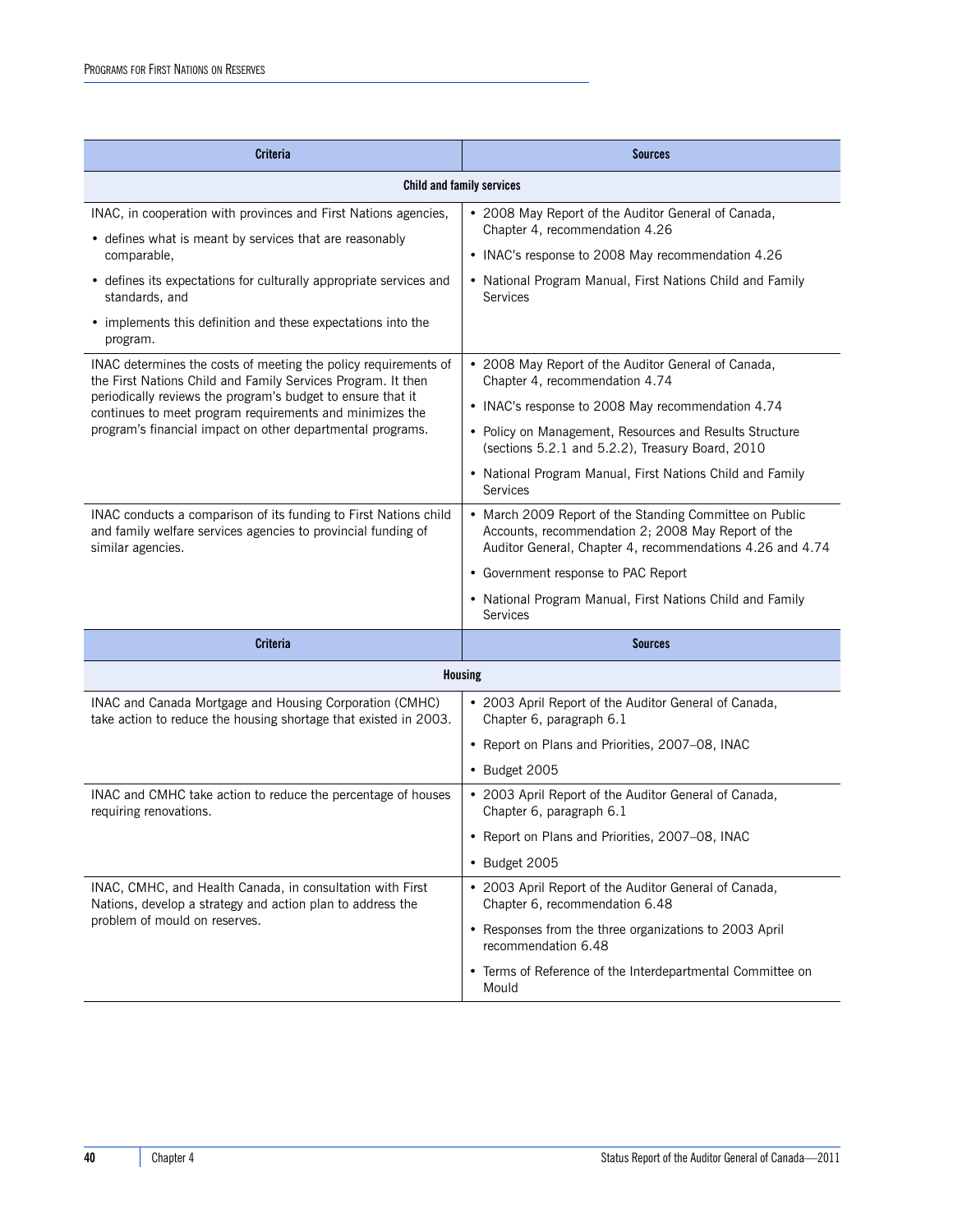| <b>Criteria</b>                                                                                                                                                                                                                                                                                                                                                                                                                                                                                                                                                                                                                                                                                                 | <b>Sources</b>                                                                                                                                                                                                                                                                                                                                                                                                                                                                                                                                                                                 |  |
|-----------------------------------------------------------------------------------------------------------------------------------------------------------------------------------------------------------------------------------------------------------------------------------------------------------------------------------------------------------------------------------------------------------------------------------------------------------------------------------------------------------------------------------------------------------------------------------------------------------------------------------------------------------------------------------------------------------------|------------------------------------------------------------------------------------------------------------------------------------------------------------------------------------------------------------------------------------------------------------------------------------------------------------------------------------------------------------------------------------------------------------------------------------------------------------------------------------------------------------------------------------------------------------------------------------------------|--|
| <b>Drinking water</b>                                                                                                                                                                                                                                                                                                                                                                                                                                                                                                                                                                                                                                                                                           |                                                                                                                                                                                                                                                                                                                                                                                                                                                                                                                                                                                                |  |
| INAC and Health Canada, in consultation with First Nations,<br>develop and implement a regulatory regime for drinking water in<br>First Nations communities. This regime is comparable with that<br>in provinces and designed to protect the health and safety of First<br>Nations people. As a minimum, this regime deals with roles and<br>responsibilities, water quality requirements, technical<br>requirements, certification of systems and operators, compliance<br>and enforcement, and public reporting requirements.                                                                                                                                                                                 | • 2005 September Report of the Commissioner of the<br>Environment and Sustainable Development, Chapter 5,<br>recommendation 5.36<br>• Departments' responses to 2005 September recommendation<br>5.36<br>• 2010 Speech from the Throne                                                                                                                                                                                                                                                                                                                                                         |  |
| Health Canada, in consultation with INAC and First Nations,<br>ensures that<br>• drinking water tests recommended under the Guidelines for<br>Canadian Drinking Water Quality are being carried out;<br>• test results are properly recorded and relevant information is<br>shared with appropriate parties;<br>• it identifies and defines actions to be taken in situations where<br>drinking water is not safe, or where there is no assurance of<br>drinking water safety; and<br>• actions are taken by responsible parties as required.<br>INAC reduces the number of drinking water systems in First<br>Nations communities posing a significant risk to the quality or<br>the safety of drinking water. | • 2005 September Report of the Commissioner of the<br>Environment and Sustainable Development, Chapter 5,<br>recommendation 5.69<br>• Departments' responses to 2005 September recommendation<br>5.69<br>• Procedure Manual for Safe Drinking Water in First Nations<br>Communities South of 60°, Health Canada.<br>• Protocol for Safe Drinking Water in First Nations Communities,<br><b>INAC</b><br>• 2005 September Report of the Commissioner of the<br>Environment and Sustainable Development, Chapter 5,<br>paragraph 5.13<br>• Report on Plans and Priorities, 2006-07, INAC, page 31 |  |
| <b>Criteria</b>                                                                                                                                                                                                                                                                                                                                                                                                                                                                                                                                                                                                                                                                                                 | Sources                                                                                                                                                                                                                                                                                                                                                                                                                                                                                                                                                                                        |  |
|                                                                                                                                                                                                                                                                                                                                                                                                                                                                                                                                                                                                                                                                                                                 | <b>Reporting requirements</b>                                                                                                                                                                                                                                                                                                                                                                                                                                                                                                                                                                  |  |
| INAC and the Treasury Board of Canada Secretariat review<br>reporting requirements of contribution programs and eliminate<br>unnecessary or duplicative reporting requirements.                                                                                                                                                                                                                                                                                                                                                                                                                                                                                                                                 | • 2002 December Report of the Auditor General of Canada,<br>Chapter 1, recommendation 1.61<br>• Government's response to 2002 December recommendation<br>1.61<br>• Data Collection Policy, INAC, 2004<br>• Policy on Transfer Payments, sections 6.5.5 and 6.5.10,<br>Treasury Board, 2008<br>• News release, 14 February 2007: Canada's New Government<br>Acting to Improve Grant and Contribution Programs, Treasury<br>Board of Canada Secretariat                                                                                                                                          |  |
| INAC has systems and processes to capture, manage, and assess<br>whether First Nations reports in a timely manner.                                                                                                                                                                                                                                                                                                                                                                                                                                                                                                                                                                                              | • Directive on Transfer Payments, section 6.5.2, Treasury Board,<br>2008<br>• Directive on Recordkeeping, sections 5.1.1 and 6.1.3,<br>Treasury Board, 2009<br>• Policy on Information Management, section 5.2.3, Treasury<br>Board, 2007                                                                                                                                                                                                                                                                                                                                                      |  |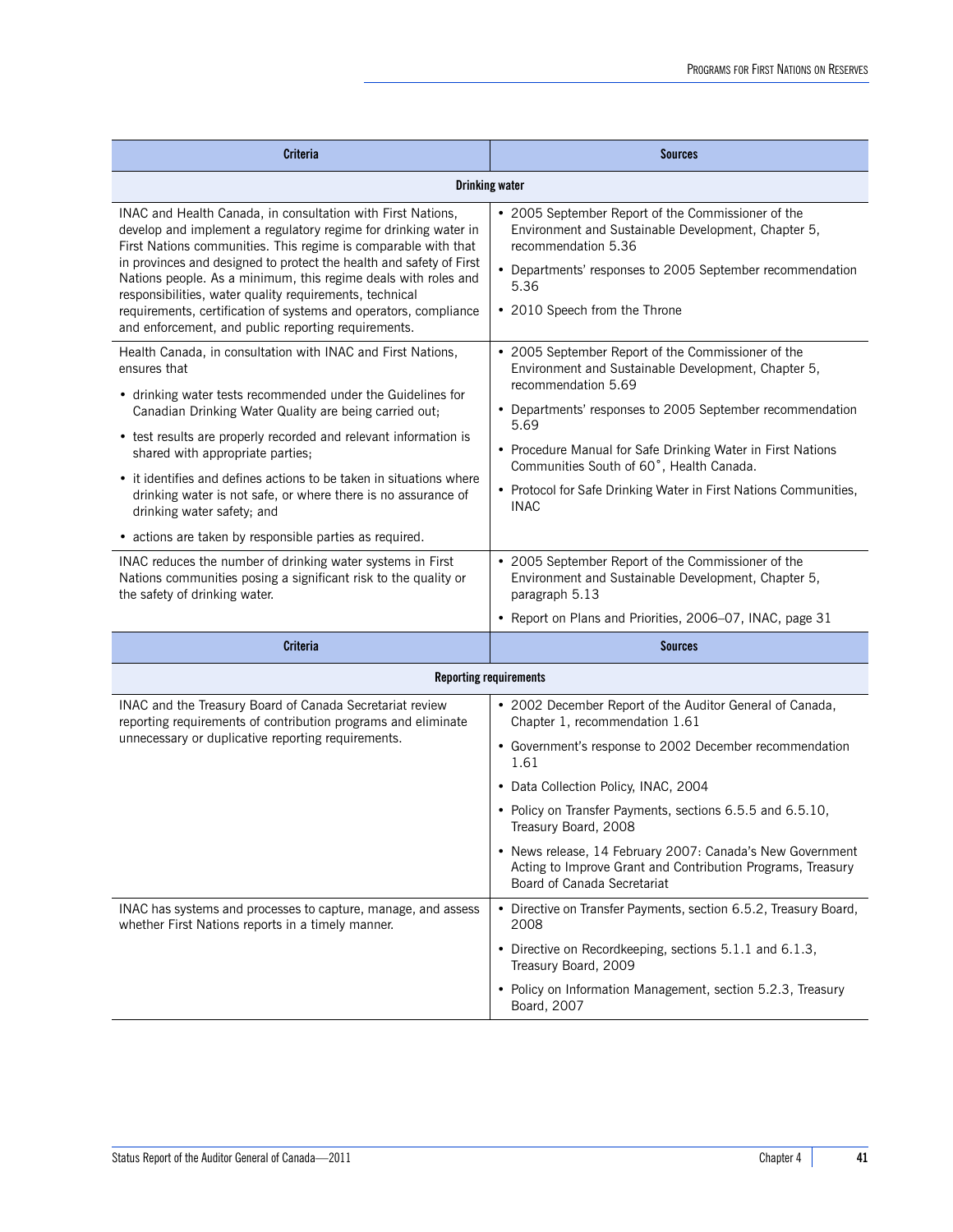| requirements to determine reporting needs when new programs<br>Chapter 1, recommendation 1.61<br>are set up and requires only information that is needed for<br>• Government's response to 2002 December recommendation<br>management or accountability purposes.<br>1.61<br>• Data Collection Policy, INAC, 2004<br><b>Criteria</b><br><b>Sources</b><br>Land claims<br>INAC has a system that monitors both land claim obligations and<br>• 2003 November Report of the Auditor General of Canada,<br>land claim results. The system also provides measurable<br>Chapter 8, recommendation 8.63<br>milestones and targets to gauge progress.<br>• INAC's response to 2003 November recommendation 8.63<br>• Results for Canadians: A Management Framework for the<br>Government of Canada, Treasury Board of Canada<br>Secretariat, 2000<br>INAC's coordinating framework is designed to ensure that the<br>• 2003 November Report of the Auditor General of Canada,<br>Government of Canada meets federal responsibilities under land<br>Chapter 8, recommendation 8.77<br>claims agreements.<br>• INAC's response to 2003 November recommendation 8.77<br>• Implementation of comprehensive land claim and self-<br>government agreements: A handbook for the use of federal<br>officials, INAC, 2003<br>INAC develops a strategic approach toward implementing<br>• 2007 October Report of the Auditor General of Canada,<br>Canada's obligations under the Inuvialuit Final Agreement. Such<br>Chapter 3, recommendation 3.76<br>an approach, at a minimum,<br>• INAC's response to 2007 October recommendation 3.76<br>• identifies each of Canada's obligations and the appropriate<br>• INAC's mandate as lead federal organization for<br>federal organizations to address them, and communicates<br>implementation<br>their obligations to these federal organizations;<br>• Memoranda to Cabinet, 1984-85<br>• develops a plan to implement federal obligations; and<br>• Implementation of comprehensive land claim and self-<br>• monitors and reports to other signatories Canada's fulfillment<br>government agreements: A handbook for the use of federal<br>of its obligations.<br>officials, INAC, 2003<br>• Results for Canadians: A Management Framework for the<br>Government of Canada, Treasury Board of Canada<br>Secretariat, 2000<br>• 2007 October Report of the Auditor General of Canada,<br>In cooperation with the Inuvialuit, and with the Yukon and<br>Northwest Territories governments, INAC develops performance<br>Chapter 3, recommendation 3.85<br>indicators to measure progress toward meeting the principles of<br>• INAC's response to 2007 October recommendation 3.85<br>the Inuvialuit Final Agreement, and publicly monitors and reports<br>progress to other signatories.<br>• Memoranda to Cabinet, 1984<br>• Results-based Management and Accountability Framework,<br><b>INAC, 2001</b><br>• Comprehensive Land Claims Policy, INAC, 1986 |                                                             |                                                          |  |
|-----------------------------------------------------------------------------------------------------------------------------------------------------------------------------------------------------------------------------------------------------------------------------------------------------------------------------------------------------------------------------------------------------------------------------------------------------------------------------------------------------------------------------------------------------------------------------------------------------------------------------------------------------------------------------------------------------------------------------------------------------------------------------------------------------------------------------------------------------------------------------------------------------------------------------------------------------------------------------------------------------------------------------------------------------------------------------------------------------------------------------------------------------------------------------------------------------------------------------------------------------------------------------------------------------------------------------------------------------------------------------------------------------------------------------------------------------------------------------------------------------------------------------------------------------------------------------------------------------------------------------------------------------------------------------------------------------------------------------------------------------------------------------------------------------------------------------------------------------------------------------------------------------------------------------------------------------------------------------------------------------------------------------------------------------------------------------------------------------------------------------------------------------------------------------------------------------------------------------------------------------------------------------------------------------------------------------------------------------------------------------------------------------------------------------------------------------------------------------------------------------------------------------------------------------------------------------------------------------------------------------------------------------------------------------------------------------------------------------------------------------------------------------------------------------------------------------------------------------------------------------------------------------------------------------------------------------------------------------------------------|-------------------------------------------------------------|----------------------------------------------------------|--|
|                                                                                                                                                                                                                                                                                                                                                                                                                                                                                                                                                                                                                                                                                                                                                                                                                                                                                                                                                                                                                                                                                                                                                                                                                                                                                                                                                                                                                                                                                                                                                                                                                                                                                                                                                                                                                                                                                                                                                                                                                                                                                                                                                                                                                                                                                                                                                                                                                                                                                                                                                                                                                                                                                                                                                                                                                                                                                                                                                                                               | INAC, in consultation with First Nations, reviews reporting | • 2002 December Report of the Auditor General of Canada, |  |
|                                                                                                                                                                                                                                                                                                                                                                                                                                                                                                                                                                                                                                                                                                                                                                                                                                                                                                                                                                                                                                                                                                                                                                                                                                                                                                                                                                                                                                                                                                                                                                                                                                                                                                                                                                                                                                                                                                                                                                                                                                                                                                                                                                                                                                                                                                                                                                                                                                                                                                                                                                                                                                                                                                                                                                                                                                                                                                                                                                                               |                                                             |                                                          |  |
|                                                                                                                                                                                                                                                                                                                                                                                                                                                                                                                                                                                                                                                                                                                                                                                                                                                                                                                                                                                                                                                                                                                                                                                                                                                                                                                                                                                                                                                                                                                                                                                                                                                                                                                                                                                                                                                                                                                                                                                                                                                                                                                                                                                                                                                                                                                                                                                                                                                                                                                                                                                                                                                                                                                                                                                                                                                                                                                                                                                               |                                                             |                                                          |  |
|                                                                                                                                                                                                                                                                                                                                                                                                                                                                                                                                                                                                                                                                                                                                                                                                                                                                                                                                                                                                                                                                                                                                                                                                                                                                                                                                                                                                                                                                                                                                                                                                                                                                                                                                                                                                                                                                                                                                                                                                                                                                                                                                                                                                                                                                                                                                                                                                                                                                                                                                                                                                                                                                                                                                                                                                                                                                                                                                                                                               |                                                             |                                                          |  |
|                                                                                                                                                                                                                                                                                                                                                                                                                                                                                                                                                                                                                                                                                                                                                                                                                                                                                                                                                                                                                                                                                                                                                                                                                                                                                                                                                                                                                                                                                                                                                                                                                                                                                                                                                                                                                                                                                                                                                                                                                                                                                                                                                                                                                                                                                                                                                                                                                                                                                                                                                                                                                                                                                                                                                                                                                                                                                                                                                                                               |                                                             |                                                          |  |
|                                                                                                                                                                                                                                                                                                                                                                                                                                                                                                                                                                                                                                                                                                                                                                                                                                                                                                                                                                                                                                                                                                                                                                                                                                                                                                                                                                                                                                                                                                                                                                                                                                                                                                                                                                                                                                                                                                                                                                                                                                                                                                                                                                                                                                                                                                                                                                                                                                                                                                                                                                                                                                                                                                                                                                                                                                                                                                                                                                                               |                                                             |                                                          |  |
|                                                                                                                                                                                                                                                                                                                                                                                                                                                                                                                                                                                                                                                                                                                                                                                                                                                                                                                                                                                                                                                                                                                                                                                                                                                                                                                                                                                                                                                                                                                                                                                                                                                                                                                                                                                                                                                                                                                                                                                                                                                                                                                                                                                                                                                                                                                                                                                                                                                                                                                                                                                                                                                                                                                                                                                                                                                                                                                                                                                               |                                                             |                                                          |  |
|                                                                                                                                                                                                                                                                                                                                                                                                                                                                                                                                                                                                                                                                                                                                                                                                                                                                                                                                                                                                                                                                                                                                                                                                                                                                                                                                                                                                                                                                                                                                                                                                                                                                                                                                                                                                                                                                                                                                                                                                                                                                                                                                                                                                                                                                                                                                                                                                                                                                                                                                                                                                                                                                                                                                                                                                                                                                                                                                                                                               |                                                             |                                                          |  |
|                                                                                                                                                                                                                                                                                                                                                                                                                                                                                                                                                                                                                                                                                                                                                                                                                                                                                                                                                                                                                                                                                                                                                                                                                                                                                                                                                                                                                                                                                                                                                                                                                                                                                                                                                                                                                                                                                                                                                                                                                                                                                                                                                                                                                                                                                                                                                                                                                                                                                                                                                                                                                                                                                                                                                                                                                                                                                                                                                                                               |                                                             |                                                          |  |
|                                                                                                                                                                                                                                                                                                                                                                                                                                                                                                                                                                                                                                                                                                                                                                                                                                                                                                                                                                                                                                                                                                                                                                                                                                                                                                                                                                                                                                                                                                                                                                                                                                                                                                                                                                                                                                                                                                                                                                                                                                                                                                                                                                                                                                                                                                                                                                                                                                                                                                                                                                                                                                                                                                                                                                                                                                                                                                                                                                                               |                                                             |                                                          |  |
|                                                                                                                                                                                                                                                                                                                                                                                                                                                                                                                                                                                                                                                                                                                                                                                                                                                                                                                                                                                                                                                                                                                                                                                                                                                                                                                                                                                                                                                                                                                                                                                                                                                                                                                                                                                                                                                                                                                                                                                                                                                                                                                                                                                                                                                                                                                                                                                                                                                                                                                                                                                                                                                                                                                                                                                                                                                                                                                                                                                               |                                                             |                                                          |  |
|                                                                                                                                                                                                                                                                                                                                                                                                                                                                                                                                                                                                                                                                                                                                                                                                                                                                                                                                                                                                                                                                                                                                                                                                                                                                                                                                                                                                                                                                                                                                                                                                                                                                                                                                                                                                                                                                                                                                                                                                                                                                                                                                                                                                                                                                                                                                                                                                                                                                                                                                                                                                                                                                                                                                                                                                                                                                                                                                                                                               |                                                             |                                                          |  |
|                                                                                                                                                                                                                                                                                                                                                                                                                                                                                                                                                                                                                                                                                                                                                                                                                                                                                                                                                                                                                                                                                                                                                                                                                                                                                                                                                                                                                                                                                                                                                                                                                                                                                                                                                                                                                                                                                                                                                                                                                                                                                                                                                                                                                                                                                                                                                                                                                                                                                                                                                                                                                                                                                                                                                                                                                                                                                                                                                                                               |                                                             |                                                          |  |
|                                                                                                                                                                                                                                                                                                                                                                                                                                                                                                                                                                                                                                                                                                                                                                                                                                                                                                                                                                                                                                                                                                                                                                                                                                                                                                                                                                                                                                                                                                                                                                                                                                                                                                                                                                                                                                                                                                                                                                                                                                                                                                                                                                                                                                                                                                                                                                                                                                                                                                                                                                                                                                                                                                                                                                                                                                                                                                                                                                                               |                                                             |                                                          |  |
|                                                                                                                                                                                                                                                                                                                                                                                                                                                                                                                                                                                                                                                                                                                                                                                                                                                                                                                                                                                                                                                                                                                                                                                                                                                                                                                                                                                                                                                                                                                                                                                                                                                                                                                                                                                                                                                                                                                                                                                                                                                                                                                                                                                                                                                                                                                                                                                                                                                                                                                                                                                                                                                                                                                                                                                                                                                                                                                                                                                               |                                                             |                                                          |  |
|                                                                                                                                                                                                                                                                                                                                                                                                                                                                                                                                                                                                                                                                                                                                                                                                                                                                                                                                                                                                                                                                                                                                                                                                                                                                                                                                                                                                                                                                                                                                                                                                                                                                                                                                                                                                                                                                                                                                                                                                                                                                                                                                                                                                                                                                                                                                                                                                                                                                                                                                                                                                                                                                                                                                                                                                                                                                                                                                                                                               |                                                             |                                                          |  |
|                                                                                                                                                                                                                                                                                                                                                                                                                                                                                                                                                                                                                                                                                                                                                                                                                                                                                                                                                                                                                                                                                                                                                                                                                                                                                                                                                                                                                                                                                                                                                                                                                                                                                                                                                                                                                                                                                                                                                                                                                                                                                                                                                                                                                                                                                                                                                                                                                                                                                                                                                                                                                                                                                                                                                                                                                                                                                                                                                                                               |                                                             |                                                          |  |
|                                                                                                                                                                                                                                                                                                                                                                                                                                                                                                                                                                                                                                                                                                                                                                                                                                                                                                                                                                                                                                                                                                                                                                                                                                                                                                                                                                                                                                                                                                                                                                                                                                                                                                                                                                                                                                                                                                                                                                                                                                                                                                                                                                                                                                                                                                                                                                                                                                                                                                                                                                                                                                                                                                                                                                                                                                                                                                                                                                                               |                                                             |                                                          |  |
|                                                                                                                                                                                                                                                                                                                                                                                                                                                                                                                                                                                                                                                                                                                                                                                                                                                                                                                                                                                                                                                                                                                                                                                                                                                                                                                                                                                                                                                                                                                                                                                                                                                                                                                                                                                                                                                                                                                                                                                                                                                                                                                                                                                                                                                                                                                                                                                                                                                                                                                                                                                                                                                                                                                                                                                                                                                                                                                                                                                               |                                                             |                                                          |  |
|                                                                                                                                                                                                                                                                                                                                                                                                                                                                                                                                                                                                                                                                                                                                                                                                                                                                                                                                                                                                                                                                                                                                                                                                                                                                                                                                                                                                                                                                                                                                                                                                                                                                                                                                                                                                                                                                                                                                                                                                                                                                                                                                                                                                                                                                                                                                                                                                                                                                                                                                                                                                                                                                                                                                                                                                                                                                                                                                                                                               |                                                             |                                                          |  |
|                                                                                                                                                                                                                                                                                                                                                                                                                                                                                                                                                                                                                                                                                                                                                                                                                                                                                                                                                                                                                                                                                                                                                                                                                                                                                                                                                                                                                                                                                                                                                                                                                                                                                                                                                                                                                                                                                                                                                                                                                                                                                                                                                                                                                                                                                                                                                                                                                                                                                                                                                                                                                                                                                                                                                                                                                                                                                                                                                                                               |                                                             |                                                          |  |
|                                                                                                                                                                                                                                                                                                                                                                                                                                                                                                                                                                                                                                                                                                                                                                                                                                                                                                                                                                                                                                                                                                                                                                                                                                                                                                                                                                                                                                                                                                                                                                                                                                                                                                                                                                                                                                                                                                                                                                                                                                                                                                                                                                                                                                                                                                                                                                                                                                                                                                                                                                                                                                                                                                                                                                                                                                                                                                                                                                                               |                                                             |                                                          |  |

Management reviewed and accepted the suitability of the criteria used in the audit.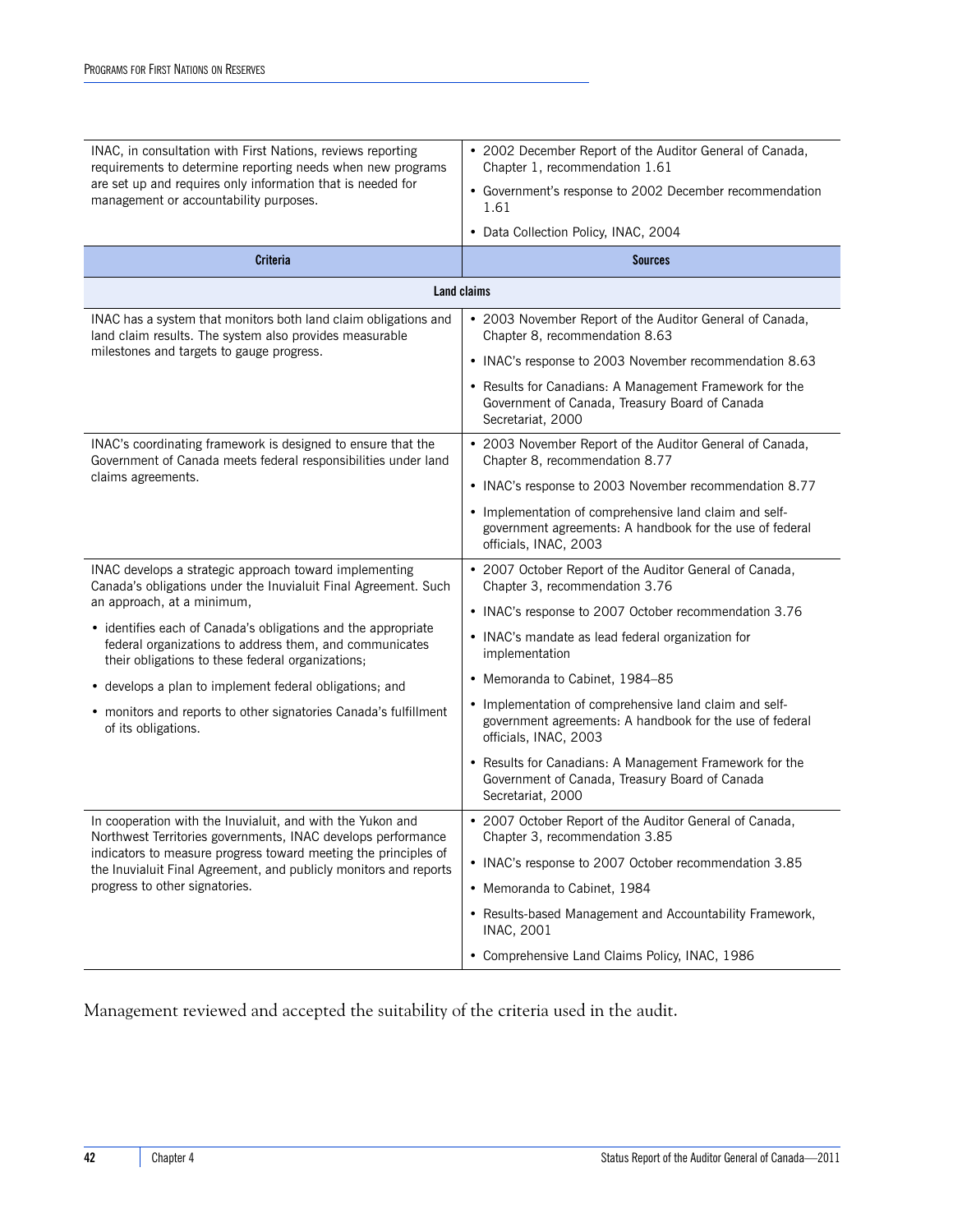#### **Period covered by the audit**

The audit covered the years 2002 to 2010. Audit work for this chapter was substantially completed on 1 November 2010.

#### **Audit team**

Assistant Auditor General: Ronnie Campbell Principal: Frank Barrett Director: Nadine Cormier

Irene Andayo Laurent Bergeron Collin Alexandre Boucher Maria Pooley

For information, please contact Communications at 613-995-3708 or 1-888-761-5953 (toll-free).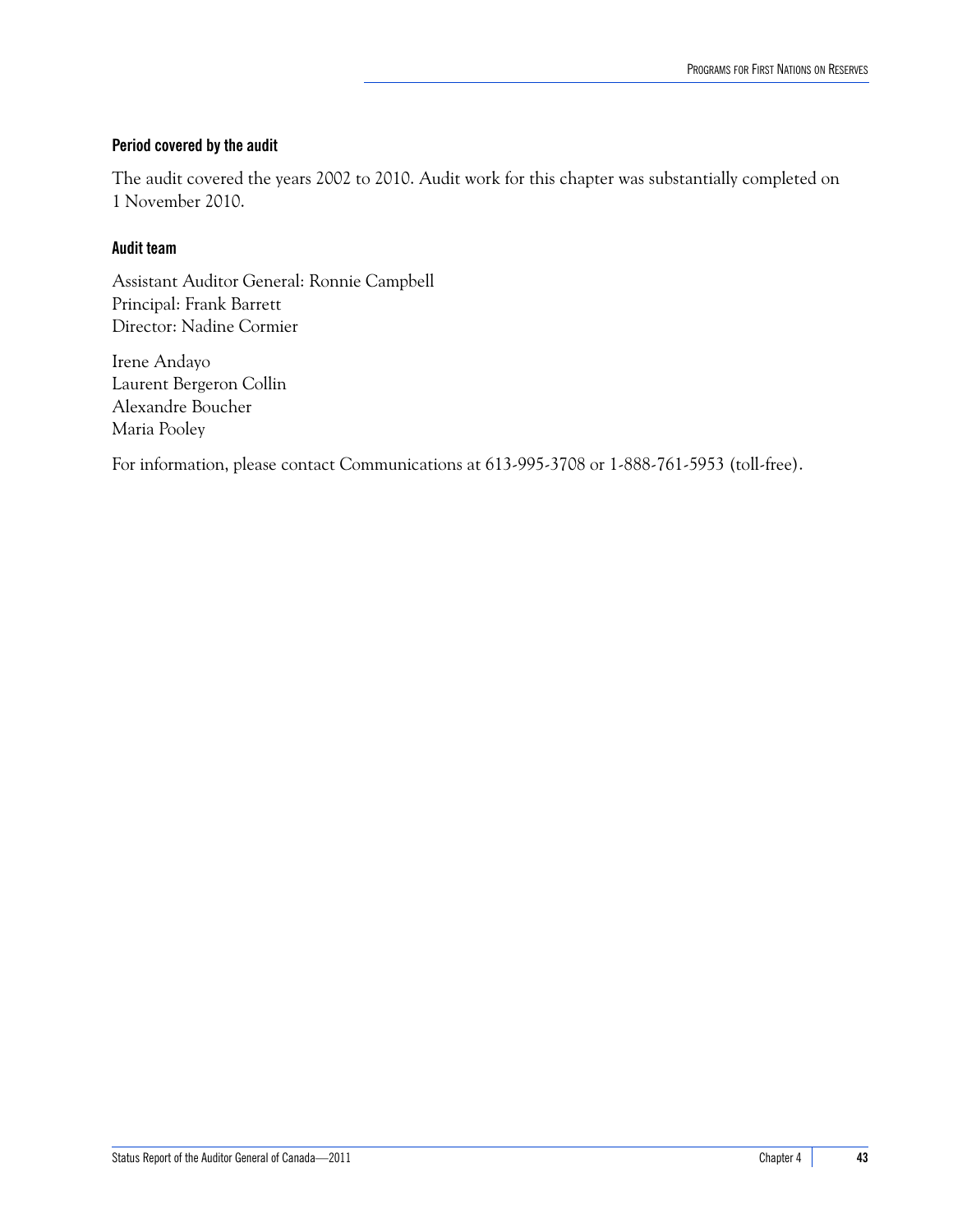### <span id="page-49-0"></span>**Appendix List of recommendations**

The following is the recommendation found in Chapter 4. The number in front of the recommendation indicates the paragraph where it appears in the chapter.

| <b>Recommendation</b>                                                                                                                                                                                                                                                                                                                                                                            | <b>Response</b>                                                                                                                                                                                                                                                                                                                                                                                                                                                                                                                                                                                            |
|--------------------------------------------------------------------------------------------------------------------------------------------------------------------------------------------------------------------------------------------------------------------------------------------------------------------------------------------------------------------------------------------------|------------------------------------------------------------------------------------------------------------------------------------------------------------------------------------------------------------------------------------------------------------------------------------------------------------------------------------------------------------------------------------------------------------------------------------------------------------------------------------------------------------------------------------------------------------------------------------------------------------|
| Indian and Northern Affairs<br>4.86<br>Canada, in consultation with relevant<br>federal organizations, should develop<br>implementation plans for the<br>recommendations on which progress to<br>date has been unsatisfactory or<br>incomplete. The plans should include<br>specific goals, targets, action items,<br>timelines for achieving results, and<br>indicators for measuring progress. | Agreed. INAC agrees to develop implementation plans as<br>recommended, with the following understandings in relation to<br>specific areas:<br>• The First Nation Student Success Program and the Education<br>Partnerships Program are part of the Reforming First Nation<br>Education Initiative that was launched in 2008 to set the<br>foundation for long-term improvement in education outcomes.<br>Tripartite agreements are in place in seven provinces, including<br>a sub-regional agreement with Saskatchewan and an<br>implementation-ready tripartite K-12 partnership in<br>British Columbia. |
|                                                                                                                                                                                                                                                                                                                                                                                                  | • INAC supports Health Canada's efforts respecting drinking<br>water and cooperates fully.                                                                                                                                                                                                                                                                                                                                                                                                                                                                                                                 |
|                                                                                                                                                                                                                                                                                                                                                                                                  | • A strategy to address the problem of mould on reserves is being<br>advanced through the existing Indoor Air Quality Committee<br>with representatives from the Canada Mortgage and Housing<br>Corporation, Health Canada, and the Assembly of First<br>Nations, as well as through enhanced funding as opportunities<br>arise.                                                                                                                                                                                                                                                                           |
|                                                                                                                                                                                                                                                                                                                                                                                                  | • On child and family services, considerable progress has been<br>made on defining comparability while respecting differences<br>between jurisdictions. The guiding principle that First Nations<br>themselves are best suited to define culturally appropriate<br>services is now incorporated in all tripartite discussions, as is<br>the matter of culturally appropriate placement options.                                                                                                                                                                                                            |
|                                                                                                                                                                                                                                                                                                                                                                                                  | • In relation to the implementation and monitoring of the<br>Inuvialuit Final Agreement and other agreements, progress is<br>being made through the development of the Treaty Obligation<br>Monitoring System (TOMS). In the last year, TOMS was<br>presented to other government departments through regional<br>caucuses in the Atlantic Region, Quebec, and the<br>Northwest Territories, and plans are under way for similar<br>presentations across the rest of the country. TOMS will be                                                                                                             |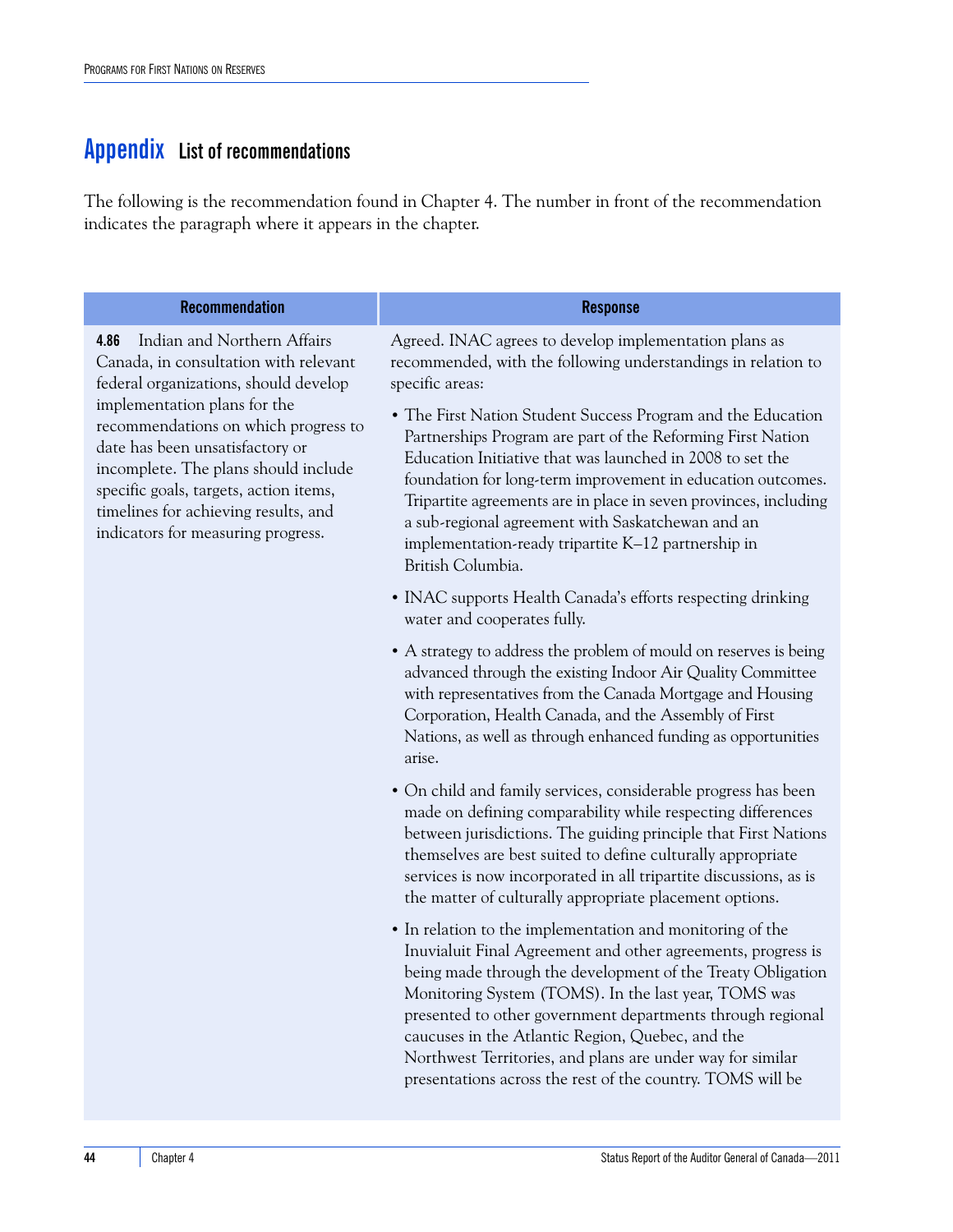| <b>Recommendation</b> | <b>Response</b>                                                                                                                                                                                                                                                                                                                                                                                                                                                                                       |
|-----------------------|-------------------------------------------------------------------------------------------------------------------------------------------------------------------------------------------------------------------------------------------------------------------------------------------------------------------------------------------------------------------------------------------------------------------------------------------------------------------------------------------------------|
|                       | made accessible online to other departments over the next<br>year. In addition, the Deputy Minister has communicated to<br>colleagues the importance of their active engagement in<br>implementation. Implementation working groups support<br>efforts by colleagues in other departments to collaborate on<br>implementation at the national or regional level. Guidelines<br>are being developed to provide information and direction on<br>critical issues such as alternative dispute resolution. |
|                       | • In relation to reporting requirements, consultations with First<br>Nations and all stakeholders regarding this matter are ongoing<br>through a recently created senior management position,<br>reporting directly to the Deputy Minister.                                                                                                                                                                                                                                                           |
|                       |                                                                                                                                                                                                                                                                                                                                                                                                                                                                                                       |
|                       |                                                                                                                                                                                                                                                                                                                                                                                                                                                                                                       |
|                       |                                                                                                                                                                                                                                                                                                                                                                                                                                                                                                       |
|                       |                                                                                                                                                                                                                                                                                                                                                                                                                                                                                                       |
|                       |                                                                                                                                                                                                                                                                                                                                                                                                                                                                                                       |
|                       |                                                                                                                                                                                                                                                                                                                                                                                                                                                                                                       |
|                       |                                                                                                                                                                                                                                                                                                                                                                                                                                                                                                       |
|                       |                                                                                                                                                                                                                                                                                                                                                                                                                                                                                                       |
|                       |                                                                                                                                                                                                                                                                                                                                                                                                                                                                                                       |